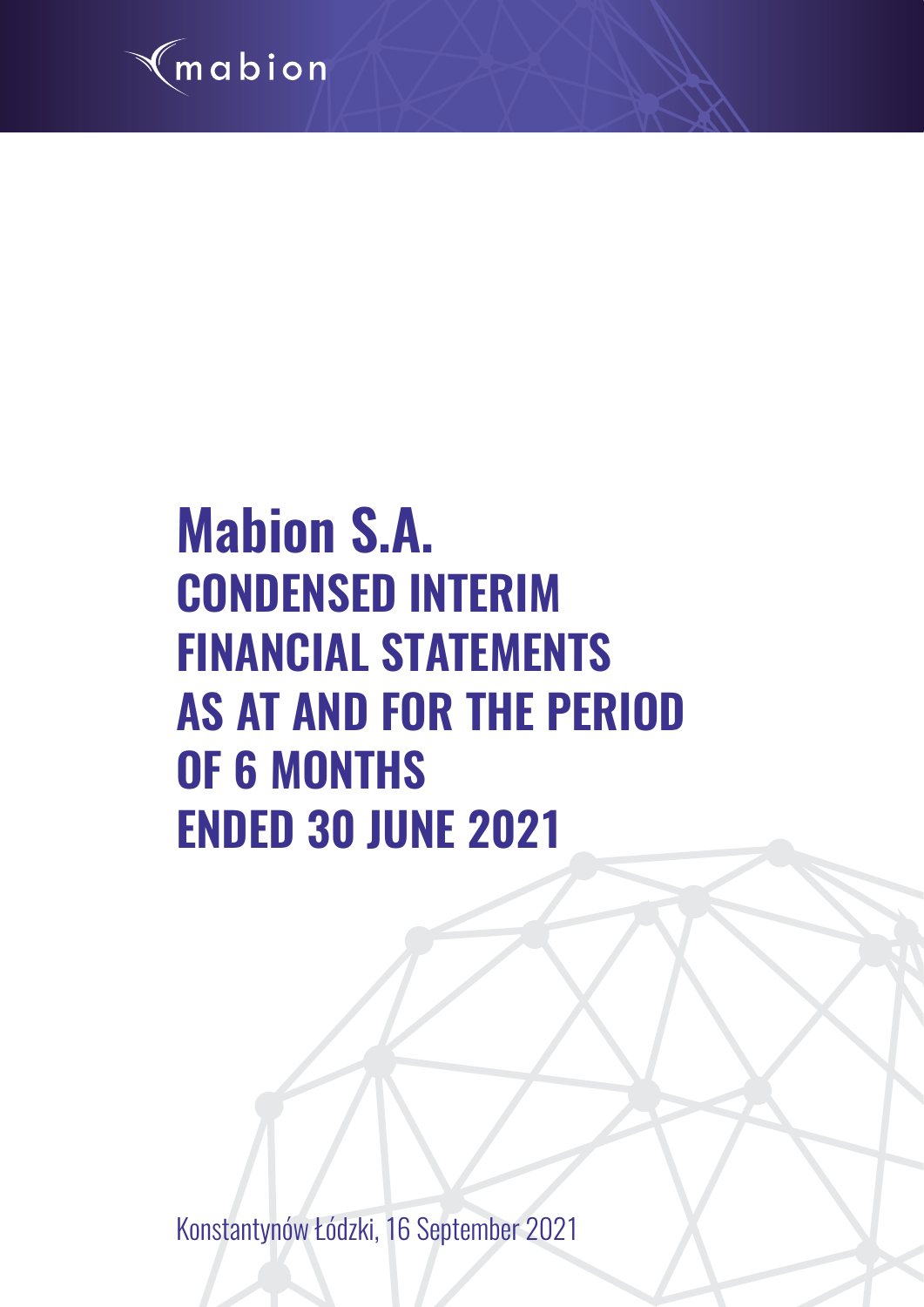| in PLN thousand,<br>unless otherwise indicated                    | <b>Notes</b> | <b>1 April 2021</b><br>$-30$ June 2021<br>(not reviewed) | 1 January 2021<br>$-30$ June 2021<br>(not audited) | <b>1 April 2020</b><br>$-30$ June 2020<br>(not reviewed) | 1 January 2020<br>-30 June 2020<br>(not audited) |
|-------------------------------------------------------------------|--------------|----------------------------------------------------------|----------------------------------------------------|----------------------------------------------------------|--------------------------------------------------|
| Income from research and<br>development services                  | 16           | 1590                                                     | 1590                                               |                                                          |                                                  |
| Cost of services sold                                             |              |                                                          |                                                    | ÷,                                                       |                                                  |
| <b>Gross profit on sales</b>                                      |              | 1590                                                     | 1590                                               |                                                          |                                                  |
| <b>Research and development costs</b>                             | 8,9          | (2979)                                                   | (10788)                                            | (8334)                                                   | (20050)                                          |
| General administration costs                                      | 8            | (3617)                                                   | (9568)                                             | (4410)                                                   | (9882)                                           |
| Other operating income                                            | 10           | 637                                                      | 704                                                | 458                                                      | 1021                                             |
| Other operating costs                                             | 10           | (63)                                                     | (448)                                              | (65)                                                     | (120)                                            |
| <b>Operating loss</b>                                             |              | (4432)                                                   | (18510)                                            | (12 351)                                                 | (29031)                                          |
| <b>Financial income</b>                                           | 11           | 2 2 6 7                                                  | 49                                                 | 1690                                                     | 451                                              |
| <b>Financial costs</b>                                            | 11           | (332)                                                    | (1111)                                             | (322)                                                    | (2 249)                                          |
| <b>Gross loss</b>                                                 |              | (2497)                                                   | (19572)                                            | (10983)                                                  | (30829)                                          |
| Income tax                                                        | 21           |                                                          |                                                    |                                                          |                                                  |
| <b>NET LOSS</b>                                                   |              | (2497)                                                   | (19572)                                            | (10983)                                                  | (30829)                                          |
| Other comprehensive income                                        |              |                                                          |                                                    |                                                          |                                                  |
| <b>TOTAL COMPREHENSIVE</b><br>INCOME/(LOSS)                       |              | (2497)                                                   | (19572)                                            | (10983)                                                  | (30 829)                                         |
| <b>Basic and diluted loss per share</b><br>(in PLN per one share) |              | (0.15)                                                   | (1.21)                                             | (0.80)                                                   | (2.25)                                           |

# CONDENSED INTERIM STATEMENT OF COMPREHENSIVE INCOME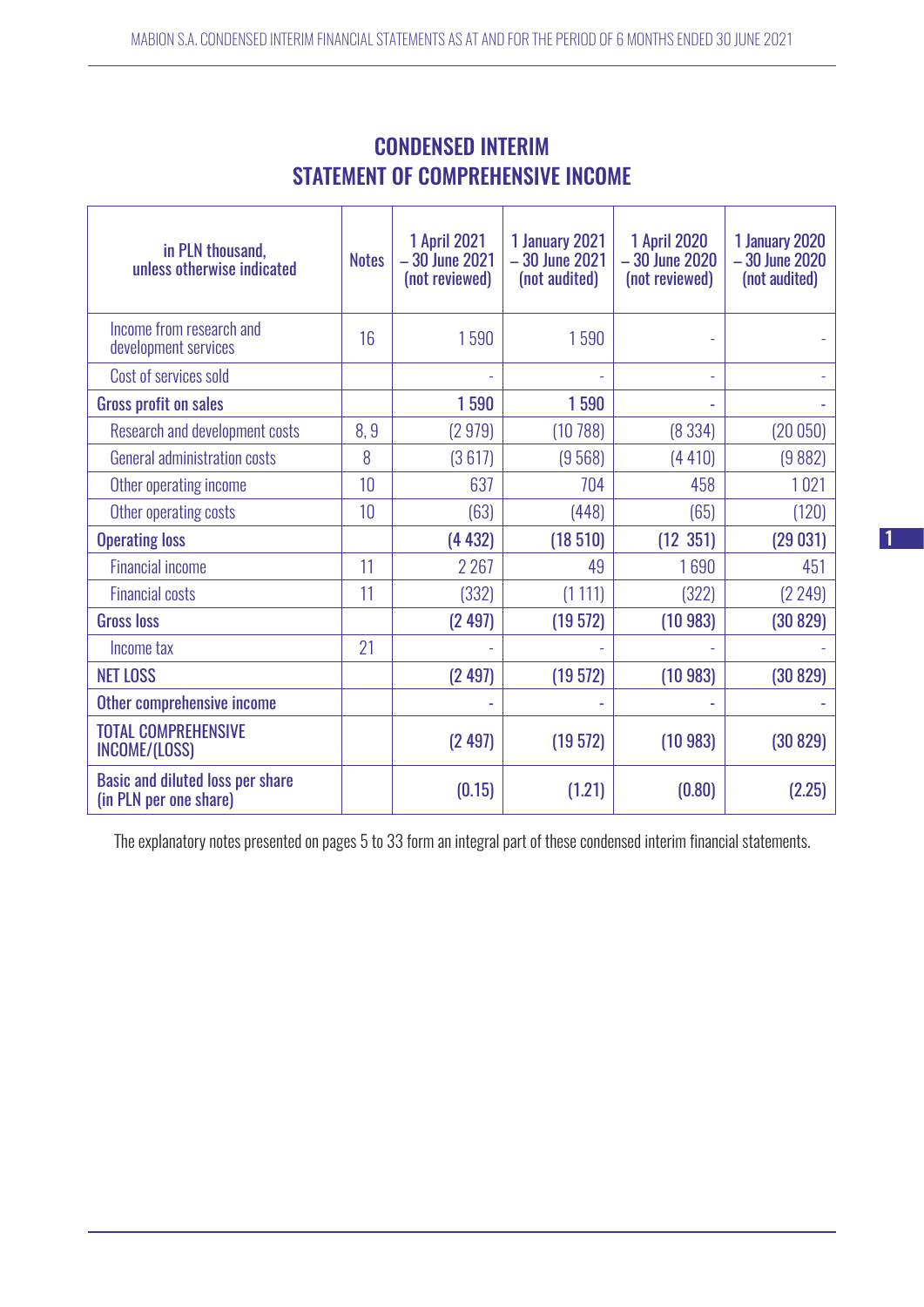# CONDENSED INTERIM STATEMENT OF FINANCIAL POSITION

| in PLN thousand                                                | <b>Notes</b> | <b>30 June 2021</b><br>(not audited) | <b>31 December</b><br>2020 |
|----------------------------------------------------------------|--------------|--------------------------------------|----------------------------|
| Intangible assets                                              |              | 930                                  | 1071                       |
| Property, plant and equipment                                  | 12           | 70 006                               | 65 280                     |
| Long-term receivables                                          |              | 206                                  | 195                        |
| <b>Total fixed assets</b>                                      |              | 71 142                               | 66 546                     |
| Inventories                                                    | 13           | 11913                                | 5976                       |
| Trade and other receivables                                    | 14           | 66 633                               | 2641                       |
| Prepayments and accrued income                                 |              | 429                                  | 763                        |
| Cash and cash equivalents                                      |              | 77 301                               | 2 3 9 5                    |
| <b>Total current assets</b>                                    |              | 156 276                              | 11 775                     |
| <b>TOTAL ASSETS</b>                                            |              | 227 418                              | 78 321                     |
| Share capital                                                  |              | 1616                                 | 1373                       |
| Share premium                                                  |              | 237 443                              | 108 923                    |
| Other reserves                                                 |              | 720                                  | 696                        |
| <b>Accumulated losses</b>                                      |              | (207952)                             | (188 380)                  |
| <b>Total equity</b>                                            | 15           | 31827                                | (77388)                    |
| Deferred income from grants                                    | 16           | 33 7 21                              | 33 988                     |
| Liabilities under contracts with customers                     | 16           | 20810                                | 14 007                     |
| <b>Trade liabilities</b>                                       | 20           | 682                                  |                            |
| Loans and borrowings                                           | 18           | 20                                   | 200                        |
| Lease                                                          | 19           | 2 1 4 3                              | 2943                       |
| <b>Total long-term liabilities</b>                             |              | 57 376                               | 51 138                     |
| Repayable advances on distribution rights                      | 17           | 1758                                 | 44 077                     |
| Repayable advances on future services                          | 17           | 59 7 52                              |                            |
| <b>Trade liabilities</b>                                       | 20           | 15 2 4 5                             | 18 124                     |
| Liabilities under advances received from distribution partners | 20           | 36 134                               |                            |
| <b>Other liabilities</b>                                       | 20           | 4 4 6 5                              | 5971                       |
| Loans and borrowings                                           | 18           | 15 5 73                              | 31 180                     |
| Deferred income from grants                                    | 16           | 1254                                 | 1271                       |
| Liabilities under contracts with customers                     | 16           | 2030                                 | 1590                       |
| Lease                                                          | 19           | 2004                                 | 2 3 5 8                    |
| <b>Total short-term liabilities</b>                            |              | 138 215                              | 104 571                    |
| <b>TOTAL LIABILITIES</b>                                       |              | 195 591                              | 155 709                    |
| <b>TOTAL LIABILITIES AND EQUITY</b>                            |              | 227 418                              | 78 321                     |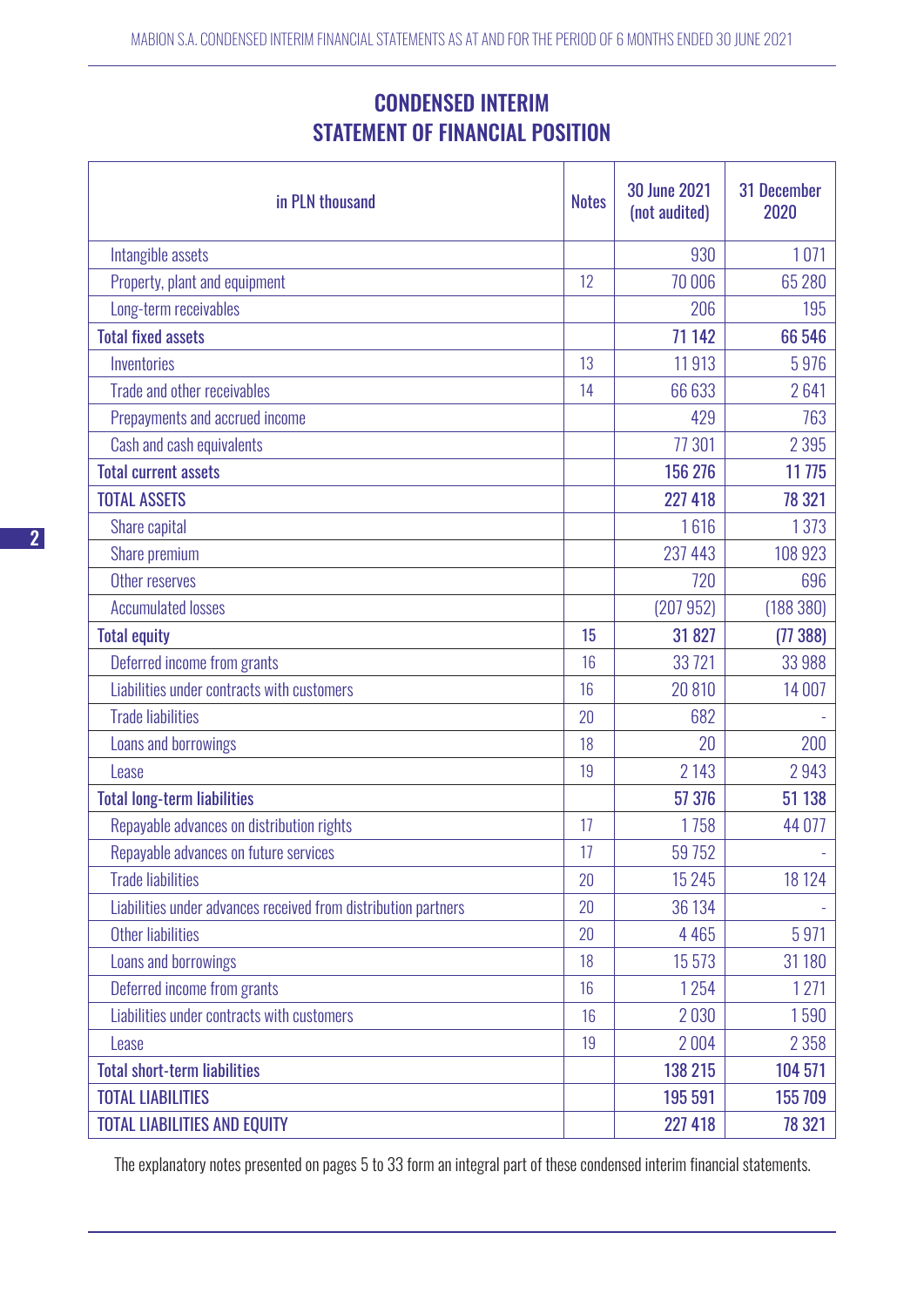# CONDENSED INTERIM CASH FLOW STATEMENT

| in PLN thousand                                                    | 1 January 2021<br>$-30$ June 2021<br>(not audited) | 1 January 2020<br>$-30$ June 2020<br>(not audited) |
|--------------------------------------------------------------------|----------------------------------------------------|----------------------------------------------------|
| <b>Gross loss</b>                                                  | (19572)                                            | (30829)                                            |
| <b>Adjustments for items:</b>                                      |                                                    |                                                    |
| Depreciation and amortisation                                      | 4 3 2 7                                            | 5 2 7 7                                            |
| Interest income                                                    |                                                    | (33)                                               |
| Interest costs                                                     | 671                                                | 538                                                |
| Income from grants                                                 | (635)                                              | (935)                                              |
| Loss (profit) from investing activities                            |                                                    |                                                    |
| Costs of the share-based incentive scheme                          | 24                                                 | (24)                                               |
| Lease payment measurement                                          | 49                                                 | (412)                                              |
| <b>Change in assets and liabilities:</b>                           |                                                    |                                                    |
| <b>Change in inventories</b>                                       | (5937)                                             | 2745                                               |
| Change in trade and other receivables                              | (63992)                                            | 1296                                               |
| Change in prepayments and accrued income                           | 334                                                | 203                                                |
| Change in trade and other liabilities                              | 62 3 64                                            | 3065                                               |
| Change in repayable advances on distribution rights                | (6185)                                             | 2 1 3 8                                            |
| Change in other financial liabilities                              | (136)                                              |                                                    |
| <b>Cash flows from operating activities</b>                        | (28688)                                            | (16 971)                                           |
| Proceeds from research and development grants                      | 351                                                | 1863                                               |
| Interest received                                                  |                                                    | 33                                                 |
| Interest paid                                                      | (1060)                                             | (538)                                              |
| Net cash flows from operating activities                           | (29397)                                            | (15613)                                            |
| Disposal of property, plant and equipment                          |                                                    | 16                                                 |
| Acquisition of property, plant and equipment and intangible assets | (7977)                                             | (2683)                                             |
| Net cash flows from investing activities                           | (7977)                                             | (2667)                                             |
| <b>Repayment of borrowings</b>                                     | (2699)                                             | (341)                                              |
| Proceeds from the issue of shares                                  | 117 480                                            |                                                    |
| issue costs                                                        | (4917)                                             |                                                    |
| Proceeds from borrowings                                           | 3500                                               |                                                    |
| Repayment of lease principal                                       | (1084)                                             | (1175)                                             |
| Net cash flows from financing activities                           | 112 280                                            | (1516)                                             |
| Net increase/(decrease) in cash and cash equivalents               | 74 906                                             | (19796)                                            |
| Cash and cash equivalents - opening balance                        | 2 3 9 5                                            | 27 970                                             |
| Change in cash due to exchange rate differences                    |                                                    |                                                    |
| Cash and cash equivalents - closing balance                        | 77 301                                             | 8 1 7 4                                            |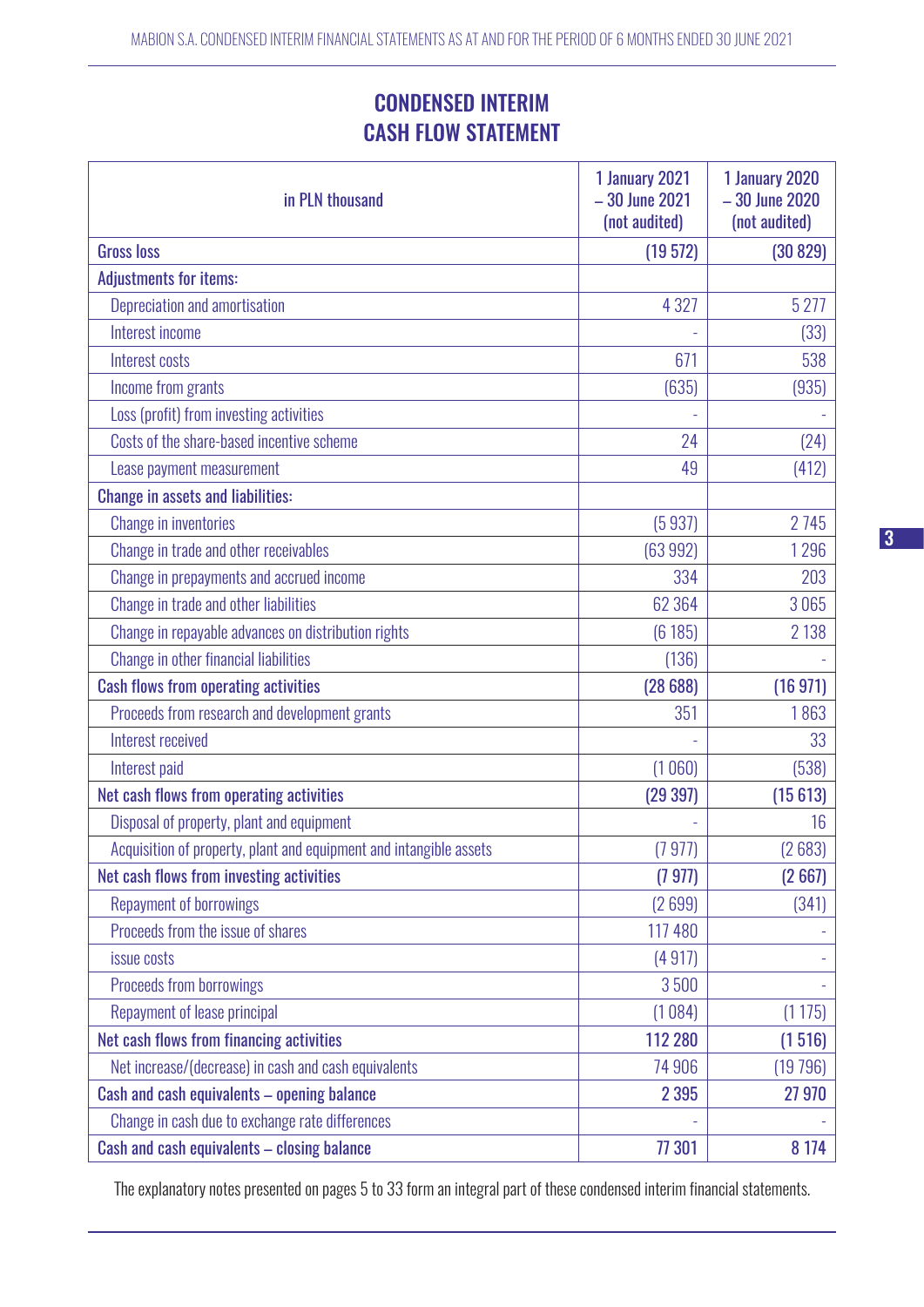| w tys. złotych                                          | <b>Share</b><br>capital | <b>Issued but</b><br>unregistere<br>d share<br>capital | <b>Share</b><br>premium | <b>Other</b><br><b>reserves</b> | <b>Cumulative</b><br><b>Losses</b> | <b>Total equity</b> |
|---------------------------------------------------------|-------------------------|--------------------------------------------------------|-------------------------|---------------------------------|------------------------------------|---------------------|
| As at 1 January 2020                                    | 1 3 7 2                 | 1                                                      | 108 923                 | 732                             | (132608)                           | (21580)             |
| Net loss / total comprehensive<br>income                |                         |                                                        |                         | ÷,                              | (30829)                            | (30829)             |
| Transactions with shareholders:<br>S series share issue |                         | (1)                                                    |                         | $\overline{\phantom{a}}$        |                                    |                     |
| Measurement of the incentive<br>scheme based on shares  |                         |                                                        |                         | (24)                            |                                    | (24)                |
| As at 30 June 2020 (not audited)                        | 1 3 7 3                 | $\mathbf{0}$                                           | 108 923                 | 708                             | (163 437)                          | (52 433)            |
| As at 1 January 2021                                    | 1 3 7 3                 | $\mathbf{0}$                                           | 108 923                 | 696                             | (188 380)                          | (77388)             |
| Net loss / total comprehensive<br>income                |                         |                                                        |                         | ÷,                              | (19572)                            | (19572)             |
| Transactions with shareholders:                         |                         |                                                        |                         |                                 |                                    |                     |
| U series share issue                                    | 243                     |                                                        | 133 437                 | $\overline{\phantom{a}}$        |                                    | 133 680             |
| U series share issue costs                              | L                       | L.                                                     | (4917)                  | $\overline{\phantom{a}}$        |                                    | (4917)              |
| Measurement of the incentive<br>scheme based on shares  |                         |                                                        |                         | 24                              |                                    | 24                  |
| As at 30 June 2021 (not audited)                        | 1616                    | $\mathbf{0}$                                           | 237 443                 | 720                             | (207952)                           | 31 827              |

# CONDENSED INTERIM STATEMENT OF CHANGES IN EQUITY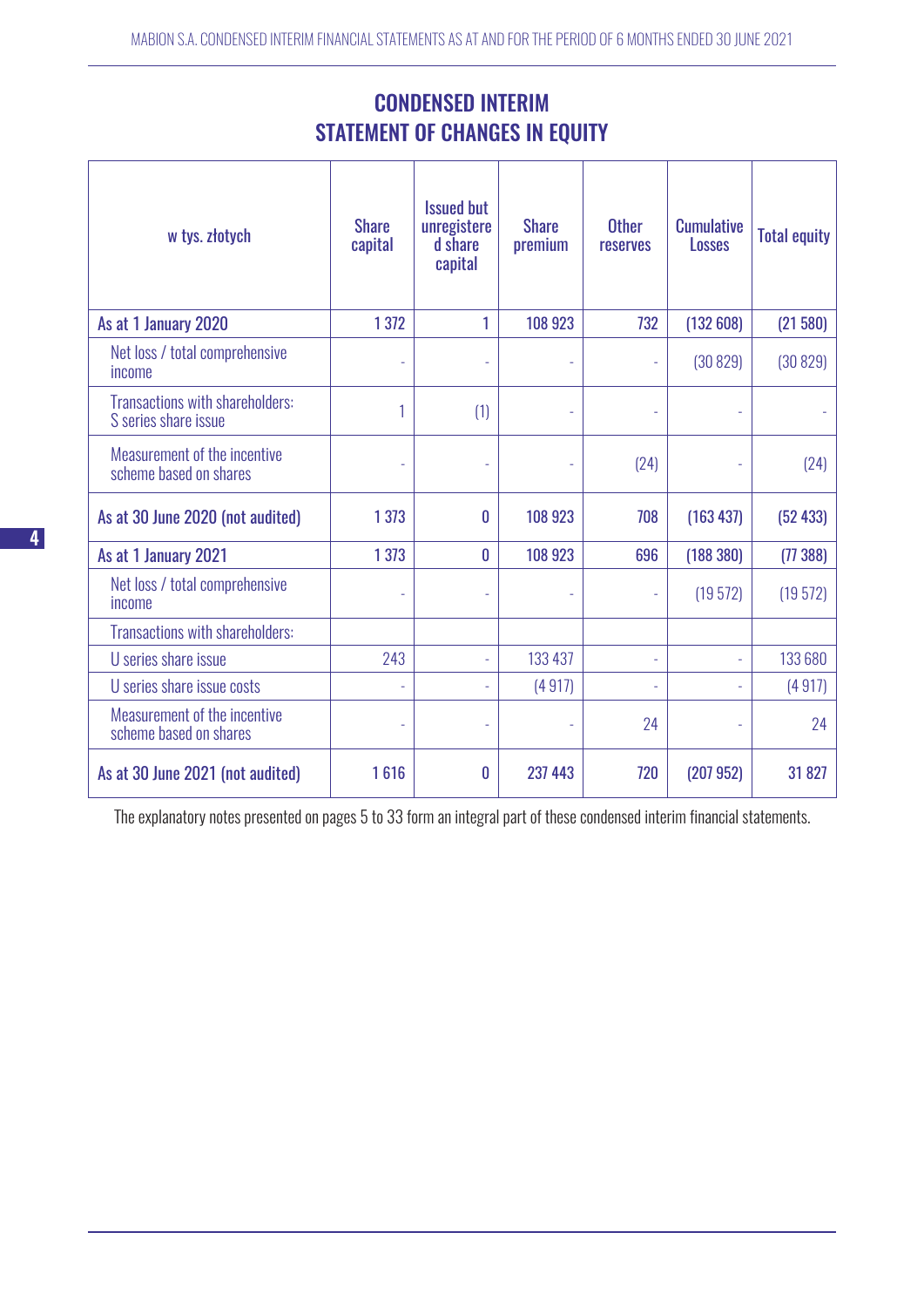# ADDITIONAL INFORMATION

#### 1. Company

Mabion S.A. (Mabion or Company) was established on 30 May 2007 as a limited liability company. The legal form of the Company changed on 29 October 2009 as a result of the transformation of the limited liability company into a joint-stock company established in accordance with the law of the Republic of Poland. Currently, Mabion is entered on the Register of Entrepreneurs of the National Court Register kept by the District Court for Łódź-Śródmieście in Łódź, 20th Commercial Division of the National Court Register under KRS number 0000340462. The Company was assigned tax identification number NIP 7752561383 and statistical identification number REGON 100343056. The Company's registered office is Konstantynów Łódzki, ul. gen. Mariana Langiewicza 60.

The Company's shares are listed on the Warsaw Stock Exchange.

Mabion is a biotechnology company developing and introducing biotech drugs based on the monoclonal antibody technology which is at the moment the foundation of the fight against the most serious diseases owing to its two unique features – specificity and safety. The drugs developed by the Company are targeted therapies, characterised by the ability to recognise the factor causing the disease and affect only that factor. Appropriate engineering of the structure of these drugs makes them resemble a particle of the patient's body and there is a significantly reduced risk that the immune system will treat the antibody as a foreign protein. Unlike chemical therapies or therapies based on proteins isolated from animal tissues, this guarantees very low toxicity and offers an extremely important benefit for the patient. As a result, the Company creates biosimilar versions of biological drugs (as opposed to drugs based on chemical substances), focusing on those drugs which are accepted in the current market and which are reasonably close to the expiry of patent protection.

The Company's priority and most advanced project is MabionCD20, a proposed biosimilar to the reference drug MabThera/Rituxan (Roche). The Company has started preparations to submit a marketing authorisation application for MabionCD20 to the European Medicines Agency (EMA) and the US Food and Drug Administration (FDA). After registering the medicine, the Company plans to launch it on the market as quickly as possible, which requires its preparation to comply with the market product status (production, marketing, distribution, and sales) and involves substantial outlays and organizational preparedness. As the product is unique and the target markets of Mabion are diverse, the Management Board plans to implement a multi-faceted strategy for the promotion and distribution of the medicine manufactured by the Company. In addition, the available GMP-certified manufacturing capacity and the experience of the staff in the research and development, clinical, and regulatory areas enable the Company, among other things, to participate in the development of new recombinant protein vaccines related to the prevention of COVID-19 infection. In the area of therapeutic products, the strategic goal of the Company is to develop, manufacture, and sell drugs used in the treatment of neoplastic, autoimmune, metabolic, and neurological diseases, including rare diseases. In the area of prevention of COVID-19 infection, the Company's strategic objective is to collaborate with a strategic partner in the development and production of new protein vaccines for use against the persisting COVID-19 pandemic.

# 2. Basis of preparation

These condensed interim financial statements of Mabion S.A. for the period of six months ended 30 June 2021 have been drawn up in accordance with International Accounting Standard 34 "Interim Financial Reporting" as endorsed by the European Union (IAS 34). These statements are also drawn up in accordance with IAS 34 as issued by the IASB due to the fact that there are no differences between the IFRS as adopted in the European Union and the IFRS as issued by the IASB insofar as they apply to the Company. The condensed interim financial statements do not include all the information required in the full financial statements compliant with IFRS as adopted for application in the European Union (IFRS) and should be read in conjunction with the audited financial statements of the Company for the financial year ended 31 December 2020, published on 30 April 2021.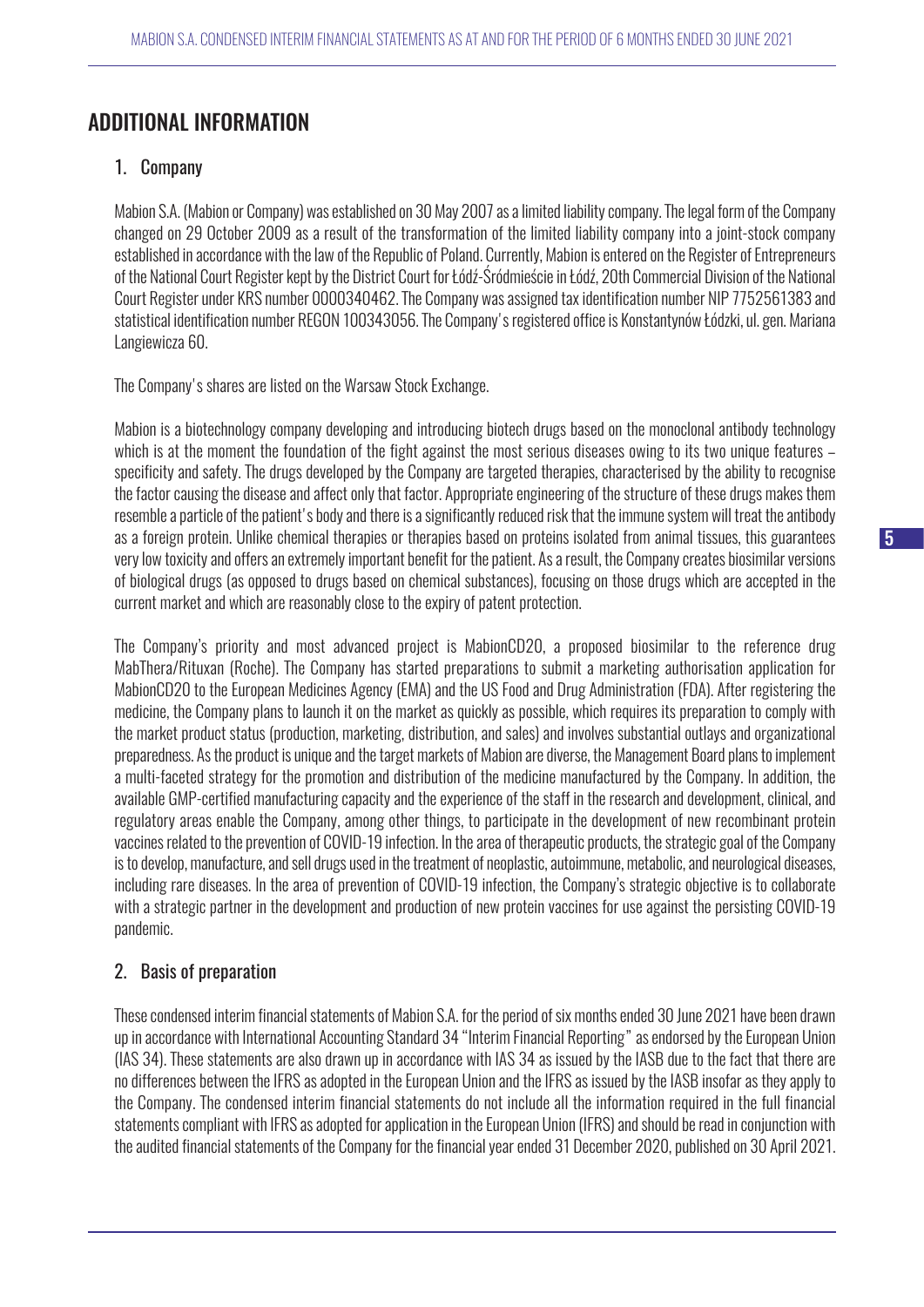The condensed interim financial statements of Mabion S.A. as at and for the period of 6 months ended 30 June 2021 have been drawn up in accordance with the going concern principle (further information on the assumptions concerning the Company's ability to continue operations is provided in Note 3).

The most important accounting policies that have been applied in these financial statements are presented in Note 4. The same policies were applied in each financial year, unless explicitly stated otherwise.

The condensed interim financial statements have been drawn up in accordance with the historical cost principle.

Significant accounting estimates and judgements of the Management are presented in Note 5.

These financial statements were authorised for publication by the Company's Management Board on 16 September 2021.

#### 3. Going concern principle

Since its inception up to the balance-sheet date, the Company's core business has been conducting research and development activities with a view to developing and commercially marketing medicinal products. As a result of the specific nature of its activity, the Company has incurred operating losses and generated negative cash flows from operating activities. Such a situation may reoccur in the foreseeable future. Having in mind the prospect of commercialising a product that is at the most advanced stage of development, the Company has implemented a new strategy aimed at leveraging its production capacity. The available GMP-certified manufacturing capacity and the experience of the staff in the research and development, clinical, and regulatory areas enable the Company, among other things, to participate in the development of new recombinant protein vaccines related to the prevention of COVID-19 infection. In the area of therapeutic products, the strategic goal of the Company is to develop, manufacture, and sell drugs used in the treatment of neoplastic, autoimmune, metabolic, and neurological diseases, including rare diseases. In the area of prevention of COVID-19 infection, the Company's strategic objective is to collaborate with a strategic partner in the development and production of new protein vaccines for use in fight against the COVID-19 pandemic. To date, the Company has financed its operations with cash received from shareholder borrowings, capital issues, bank loans, grants and proceeds from distribution partners. The stage of cooperation with Novavax and the outlook for commercial production allow the Company to expect revenue from this business segment in the foreseeable future.

On 27 January 2021, the Company's Management Board, on the basis of an in-depth analysis of needs and estimated benefits, adopted a new long-term strategy for financing the Company's activities. The strategy adopoted covers the Company's overall capital needs which has to be fulfilled in order to carry out all activities which, in the opinion of the Company's Management Board, are necessary to complete the registration of MabionCD20 with the EMA and to start selling MabionCD20, allowing the Company to generate operating cash flows. The arrangements for the Company's financing strategy were positively reviewed by the Company's Supervisory Board.

The financial strategy consists of parallel processes: commencement of activities aimed at acquiring a strategic investor and two issues of the Company's shares.

As part of the strategy, the following directional funding decisions were taken:

- 1) decision to initiate the search for a strategic investor for the Company. In order to effectively carry out this process, the Company signed an agreement with the financial advisor Rothschild & Co. The scope of the advisor's responsibilities includes, inter alia, searching for a potential strategic investor, advising on the structure of a potential transaction, support in drafting transaction documentation and in negotiations with the potential strategic investor. As at the date of the financial statements, the process is being actively pursued.
- 2) decision to conduct an offering of the Company's shares in the first quarter of 2021 under the "accelerated book-building" procedure, addressed to eligible investors who are shareholders of the Company and who are qualified investors or who acquire shares with a total value of at least EUR 100 thousand, as indicated by the Company's Management Board.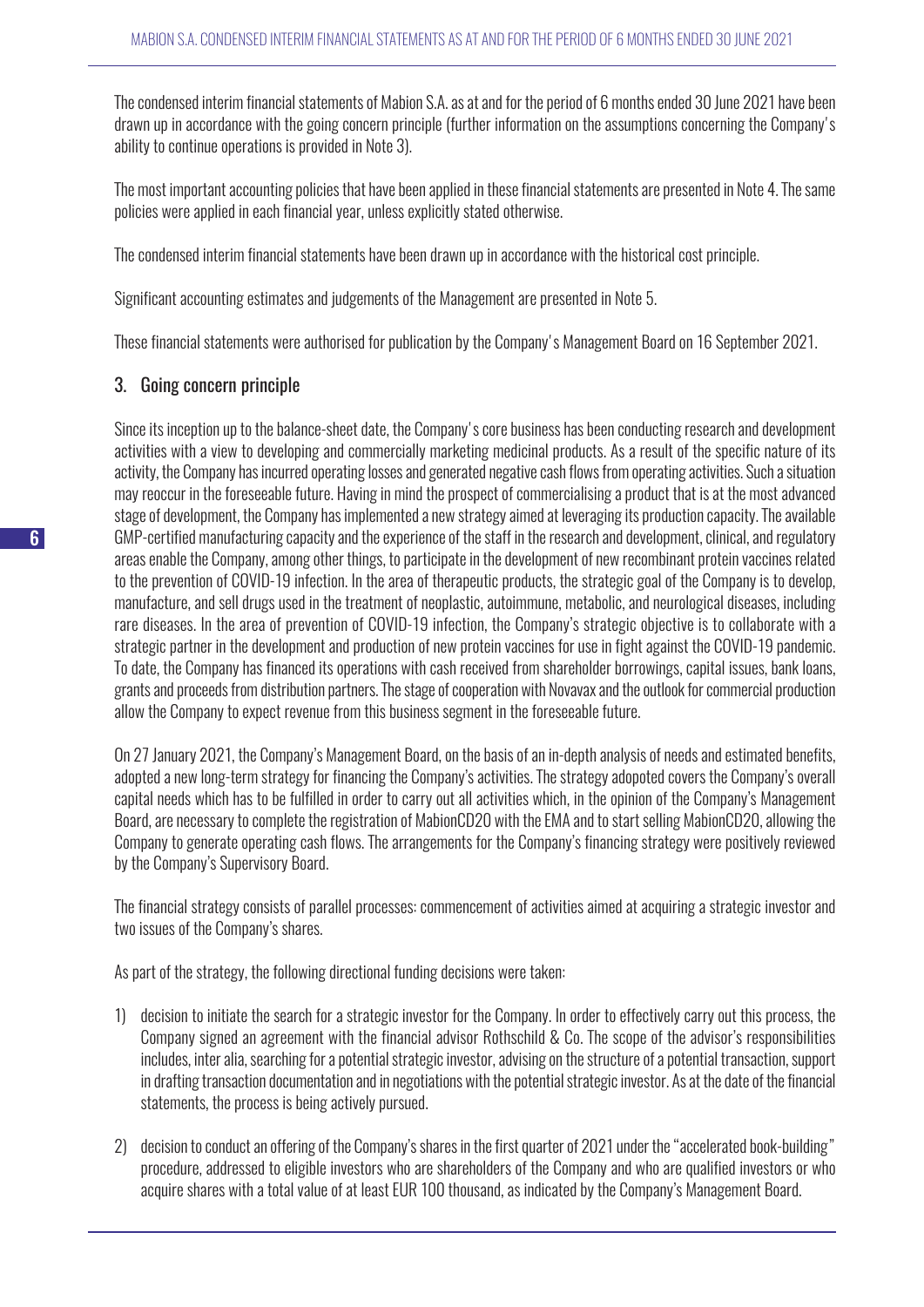Therefore, the Company's Management Board convened an Extraordinary General Meeting (EGM) for 23 February 2021, which adopted Resolution 4/II/2021 on increasing the Company's share capital by an amount not less than PLN 0.10 and not more than PLN 243,055.40 by way of an issue of at least one and not more than 2,430,554 U series ordinary bearer shares with a par value of PLN 0.10 each. The Company's Management Board has proposed an issue structure with the exclusion of existing shareholders' pre-emptive right in its entirety, while taking into account the pre-emptive rights of eligible investors who are shareholders of the Company and who are qualified investors or who acquire shares with an aggregate value of at least EUR 100 thousand. Pursuant to the resolution, the issue price of U series shares could not be lower than 90% of the average market price of the Company's shares in the 30-day period preceding the book-building process aimed at attracting entities which would take up U series shares. Upon completion of the accelerated book-building process for U Series Shares on 9 March 2021, the Company's Management Board set the issue price of U Series Shares at PLN 55.00 per one New Issue Share and the Company made offers to investors to take up a total of 2,430,554 U Series Shares. Ultimately, the Company concluded agreements with investors for subscription of all the offered U series ordinary bearer shares of the Company. The required cash contributions to cover all U Series Shares were made in entirety in the general amount of PLN 133,680 thousand, whereby the Company made a contractual set-off of the entire claim against Glatton Sp. z o.o. for payment of the issue price of the U Series Shares against Glatton Sp. z o.o.'s claim under the borrowing agreement concluded with the Company on 12 August 2020, up to a total of PLN 5,000 thousand, and a contractual set-off of part of the claims against Twiti Investments Limited (Twiti) for payment of the issue price of the U Series Shares against claims of Twiti Investments Limited under the borrowing agreements concluded with the Company on 12 August 2020 and 5 February 2021 up to the total amount of PLN 11,200 thousand, whereby the remaining part of the issue price of the U Series Shares subscribed for by Twiti in the amount of PLN 5,000 thousand was paid by Twiti in cash. The Company's share capital increase through the issue of U series shares was registered with the National Court Register on 2 April 2021.

3) decision on the intention to make a prospectus-based offer of the Company's shares within the meaning of the relevant legislation. Concurrently with the issue of U shares, the Company started preparations related to the prospectus and the offering of the Company's shares on the basis of the prospectus, the parameters of the offering, and its schedule. The prospectus-based issue will be effectively carried out subject to relevant resolutions being adopted by the next General Meeting of the Company, the approval of the prospectus by the Polish Financial Supervision Authority and the fulfilment of other legal requirements.

On 16 March 2021, the Management Board of the Company decided to cancel the EGM of the Company that was to be held on 22 March 2021 to decide on a further capital increase. The decision to cancel the EGM of the Company resulted from the need to verify available sources of funding necessary to cover financing needs, inter alia, following the successful issue of U shares and the conclusion of a framework agreement together with the first CDMO order for contractual services with Novavax regarding the COVID-19 vaccine programme. At the date of these financial statements, the Management Board has not decided whether to carry out a subsequent capital increase. The final decisions to update the Company's hitherto financial strategy, including whether or not to carry out a further share issue referred to in item 3), will be taken after detailed analyses with particular regard to the factors described in the present section of the financial statements.

The funds raised from the issue of U series shares and the fact of concluding an agreement with Novavax enabled the Company to potentially access additional, not yet fully available sources of financing, including potential debt financing from Polski Fundusz Rozwoju S.A. (PLN 30,000 thousand) and a granted and unused subsidy from the European Regional Development Fund (approximately PLN 63,000 thousand). The Company is also holding talks with the European Investment Bank to amend the terms and conditions of the agreement and on the possibility of releasing funds as part of individual tranches up to a total of EUR 30,000 thousand, i.e. approximately PLN 138,000 thousand.

In the hitherto financing strategy, the Company did not take into account the realised and potential operating flows related to the collaboration with Novavax, Inc. which, if the scenario currently negotiated is materialised, will bring additional operating flows to the Company. The agreement in question was entered into on 3 March 2021. Pursuant to the agreement, the Company, with Novavax's participation, has undertaken activities related to the transfer of process technology for the production of a COVID-19 vaccine candidate antigen under the working name of NVX-CoV2373 and is conducting technical trial runs of the process on a commercial scale at the Company's facility – the cooperation with Novavax and the development of the vaccine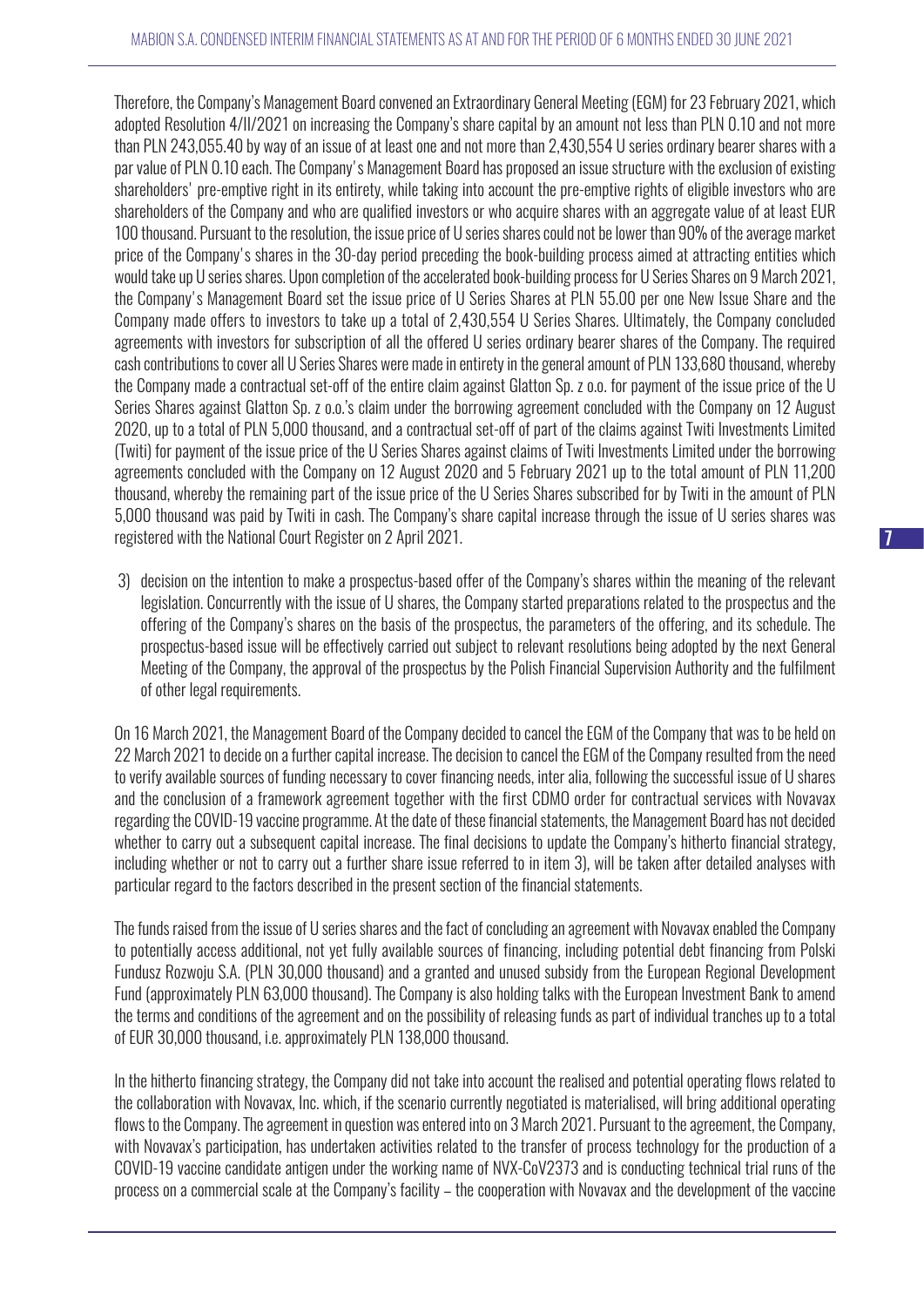does not require the Company to incur any significant additional capital expenditure. The Framework Agreement is valid until 31 December 2023. With the conclusion of the Framework Agreement, the parties agreed on the scope and budget of the work commissioned to the Company to carry out the technology transfer and technical runs for the NVX-CoV2373 protein antigen. These are standard activities when starting cooperation in the field of contract manufacturing.

By the balance-sheet date, the Company received payments under the agreement that represent the first part of the consideration, of USD 530 thousand, and an advance payment on the purchase of materials and raw materials, of USD 500 thousand. Until the balance-sheet date, in accordance with the mutual agreement governing the scope of subsequent tasks, Novavax has undertaken to make an advance payment, in the amount of USD 15,226 thousand, on future deliveries of materials and raw materials representing the raw material base for future commercial production. Novavax has made the payment to the Company in its entirety prior to the date of these financial statements.

At present, the Company is at a very advanced stage of finalising the first agreement confirming the effectiveness of the technology transfer, as well as at the final stage of negotiating the terms and conditions of commercial production for the business partner.

On 3 March 2021 the Company entered into an agreement with Polski Fundusz Rozwoju S.A. (PFR) regarding the entry conditions for PFR's investment of up to PLN 40,000 thousand for the purpose of increasing the Company's production capacity, in particular for the Company's possible broader cooperation with Novavax regarding serial production of the COVID-19 vaccine antigen; the vaccine is currently pending registration with the European Medicines Agency. The parties' intention is to implement the PFR Investment in the form of an interest-bearing three-year loan (or bond issue) granted to the Company up to the amount of PLN 30,000 thousand and taking-up the Company's shares up to the amount of PLN 10,000 thousand. The intended takingup of the shares has been put into practice as part of the issue of U series shares carried out pursuant to the resolution of the EGM of the Company of 23 February 2021. However, pursuant to the agreement, the PFR Debt Investment is conditional on the Company signing a manufacturing agreement with Novavax providing for certain net revenues of the Company from the implementation of the agreement and, in addition, the Debt Investment will be effected subject to the preparation of and reaching an agreement by the parties as to the terms of the transaction documentation, and the establishment or submission of applications for the establishment of possible collateral. The Company is preparing documentation for debt financing.

The Management Board of the Company assumes that the actions described above, depending on their success, should provide the Company with the financing necessary to complete the registration process and commercialisation of MabionCD20 and the tasks related to the cooperation with Novavax.

The Company does not also exclude the use of other sources of financing such as external debt financing, grants, subsidies from EU funds, earmarked funds for the implementation of new projects, or other sources depending on the needs and capabilities of the Company. The Management Board of the Company is also undertaking activities aimed at starting cooperation with other entities operating on the market, in the case of which such cooperation may bring profits to the Company in the area of development and production of biologics. The agreement signed with Novavax confirms that the Company can expect to generate revenue in the near term, provided the requirements set out in the agreement are met, from projects related to technology transfer and the provision of production capacity for the contract manufacturing of the active substance of the vaccine being developed by Novavax.

On 29 April 2021, the Company signed an annex to the cooperation agreement with Mylan Ireland Ltd. (Viatris group, hereinafter Mylan), under which the parties decided that Mylan will remain Company's non-exclusive distribution partner for MabionCD20 in selected countries in regions such as, in particular Australia, New Zealand, Mexico, Central America, southern Africa, southeast Asia. At the same time, it was decided that Mylan's exclusive right to sell MabionCD20 in the European Union and the Balkan countries, as well as Mylan's priority right to enter into a commercialization agreement for MabionCD20 in the United States (USA), shall expire. The change in the scope of cooperation with Mylan will enable the Company to acquire a new partner or partners interested in commercializing MabionCD20 on the European and American markets and to establish cooperation taking into account the potential of MabionCD20 and the current market conditions. At the same time, the parties have agreed that the Company will reimburse to Mylan part of the advances, in an amount lower than the advance payments received by the Company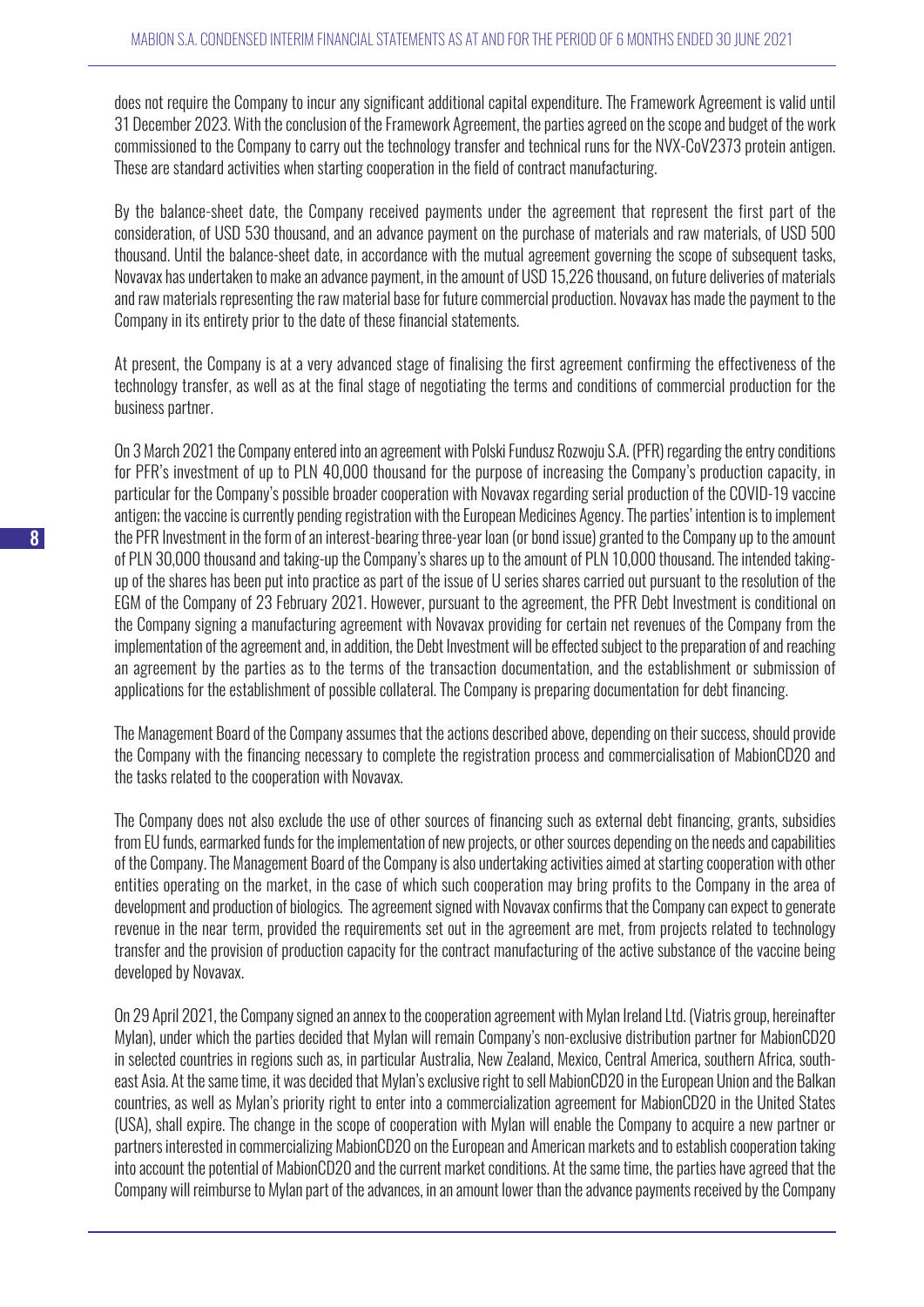under the agreement in place before the date of the Annex, constituting repayable advances on distribution rights. As at the balance-sheet date, the full amount of the liability has been disclosed in Note 20 of the financial statements, which is the final settlement of all payments to date between the Parties. Until the date of these financial statements (i.e. in July this year). The Company has settled the first part of the liability resulting from the annex in question, in the amount of USD 6,000 thousand. Owing to the Annex, the Company has obtained the necessary flexibility in the commercialization of MabionCD20 in its key markets in Europe and in the USA. Importantly, the annex in force does not affect the activities currently carried out by the Company in order to obtain the marketing authorisation for MabionCD20 from the European Medicines Agency, or their schedule.

As at the date of these financial statements, the Company holds letters of support received from the key shareholders (Twiti Investments Limited, Glatton Sp. z o.o., Polfarmex S.A.), whose contents indicate that these shareholders are willing and able to continue their financial support for the Company's day-to-day operations in the near future covering a period of at least another 13 months from the date of signing of these financial statements.

The change in the terms of the currently binding debt financing agreements and further leveraging of financing available on the market, including financing available from EU projects and projects supporting research and development, and exclusive agreements with future distribution partners or support from shareholders (both strategic and stock market participants) should provide the Company with funds necessary to complete the registration process and commercialization of MabionCD20. Following the analysis, no significant uncertainties have been identified that may cast serious doubt on the Company's ability to continue as a going concern. The Company actively monitors its environment as part of the prospects for obtaining new financing opportunities to cover expenses related to its basic R&D and investment activities. In particular, current activities are focused on leveraging support from the National Centre for Research and Development in the planned bridging clinical trial.

These financial statements have been drawn up in accordance with the going concern principle, which provides that the Company will continue to operate in the foreseeable future – not shorter than 12 months as of the date of drawing up the financial statements. Therefore, no adjustments have been made to the financial statements which might be necessary should the going concern assumption be unjustified.

# 4. Key accounting principles

#### a) Functional and presentation currency

The functional and presentation currency of the Company is Polish zloty. The financial statements are presented in thousands of Polish zloty, rounded to the nearest whole thousand, unless indicated otherwise.

#### b) Transactions and balances in foreign currencies

Transactions expressed in foreign currencies have been presented as at the transaction date in PLN using the exchange rate applicable as at that date. Cash assets and liabilities in foreign currencies were translated into PLN at the end of the reporting period using the exchange rate for that date set by the National Bank of Poland (NBP).

Foreign exchange gains and losses on the settlement of transactions in foreign currencies, as well as those resulting from the periodic conversion of cash assets and liabilities, are recognised in the financial result.

Foreign currency non-cash items measured at historical cost are translated into PLN using the exchange rate of the National Bank of Poland as at the date of initial recognition of the item in question.

# c) Recognition of income

The Company recognises income from research services, mainly concerning drug development procedures. The total remuneration resulting from such agreements is allocated to individual elements of the order, which constitute separate service obligations. Income is recognised in the period in which the specific service obligation was performed.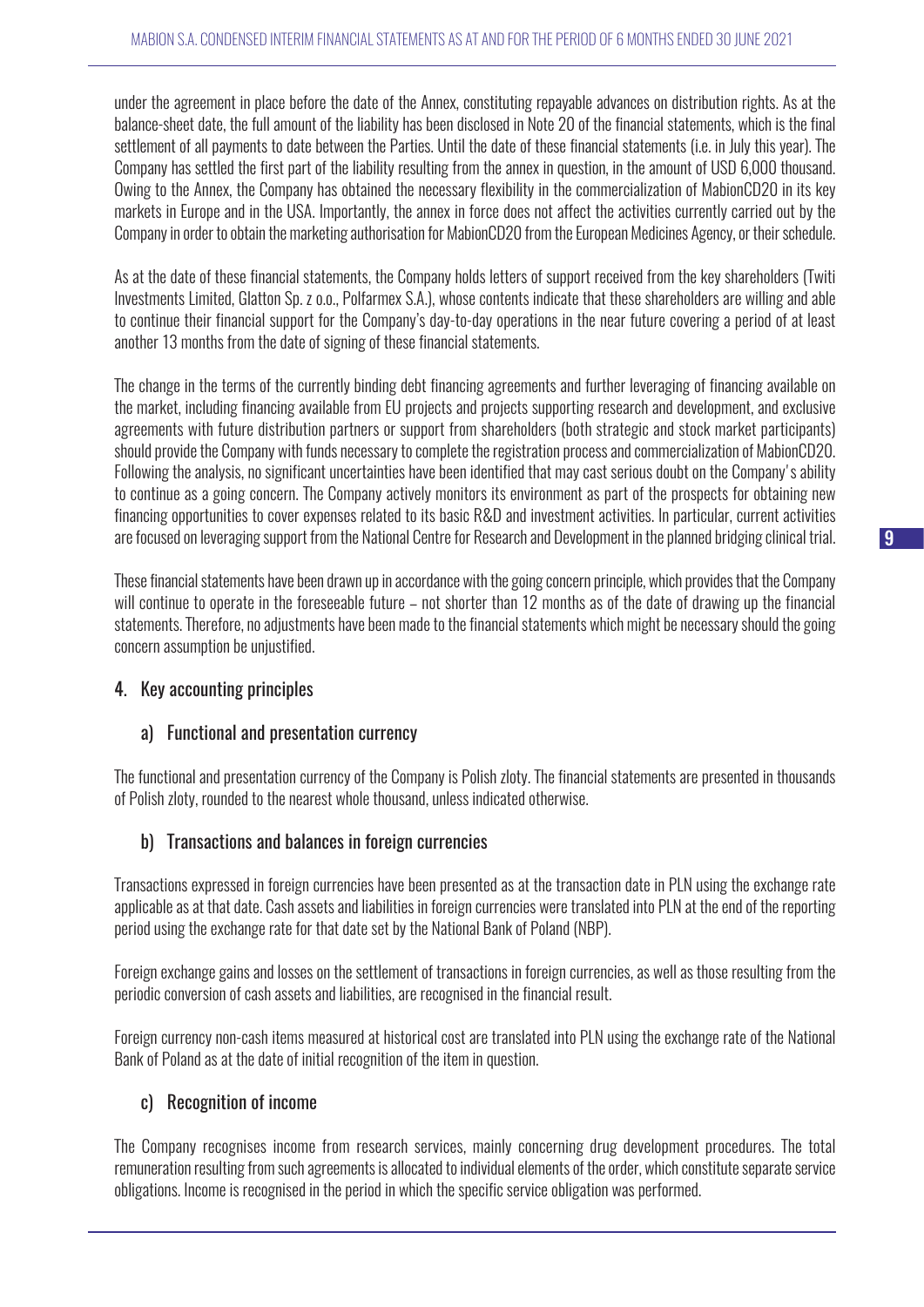For revenue from the sales of distribution rights, the Company has initially identified two service performance obligations, i.e. a licence to use the intellectual property (rights to the medicine) and manufacturing services. The transaction price will be allocated to these obligations on the basis of the relative separate selling prices of these services. The transaction price includes both fixed and variable elements (including licence payments based on the volume of sales of the medicine). The transaction price allocated to production services will be recognised as revenue as at the moment of the service performance. The licence to use intellectual property meets the criteria for revenue recognition at a point in time. However, a restriction applies to recognition of income under licence fees, which are based on the volume of sales of the medicine in question, i.e. licence fees depending on the volume of sales of a medicine are recognised when such sales occur, thus in effect they are recognised over the term of the agreement.

Payment of the non-returnable part of the remuneration for research and development work carried out as part of the technology transfer process until its completion or commencement of contracted commercial production does not constitute revenue from core activities and is recognised under deferred income presented in the Company's balance sheet.

#### d) Grants

The Company receives financial assistance in the form of grants for the development and production of medicines. The grants are received in the form of cash provided in return for meeting, in the past and in the future, certain conditions relating to the Company's operations. Income from grants is disclosed when the Company has sufficient certainty that it will be able to meet the conditions for using the grants and that it will receive them.

If the conditions are not met, cash received from government authorities is reported as deferred income unless the terms of the grant agreement provide for an obligation to return the grant in the event of the occurrence or non-occurrence of future uncertain events beyond the Company's control.

Typically, such grants are linked to audit requirements imposed by the intermediary bodies. The Company's experience shows that the intermediary bodies disbursing the grants exercise audit rights. The Company generally defers the recognition of the received grants as income until all aspects of the audit requirements have been met.

The Company receives grants for the acquisition of property, plant and equipment and for research and development work.

Grants relating to research and development costs are recognised in other operating income on a systematic basis over the period for which the entity recognises as costs the related expenditure to be compensated by the grant.

Grants relating to depreciable property, plant and equipment are initially accounted for as deferred income and then recognised in other operating income over the depreciation period of the assets.

A situation in which a grant becomes repayable results in a change of estimates, and the reimbursement is recognised immediately first by decreasing the undepreciated deferred income, if any, and if the reimbursement amount exceeds the amount of deferred income, the excess is presented in the current period's financial result.

#### e) Research and development costs

The costs of research are recognised as a cost of the period in the financial result when incurred and no intangible asset is recognised as a result of research activities in accordance with IAS 38.

Costs related to a later development phase are also charged to the financial result when incurred, unless all conditions listed below are met, in which case the costs of development work are activated in intangible assets: (i) it is technically possible to complete the intangible asset so that it is capable of being used or sold; (ii) the entity intends to complete the intangible asset and use or sell it; (iii) the intangible asset will generate probable future economic benefits; (iv) it is ensured that technical, financial and other resources are available to complete the development work and use or sell the intangible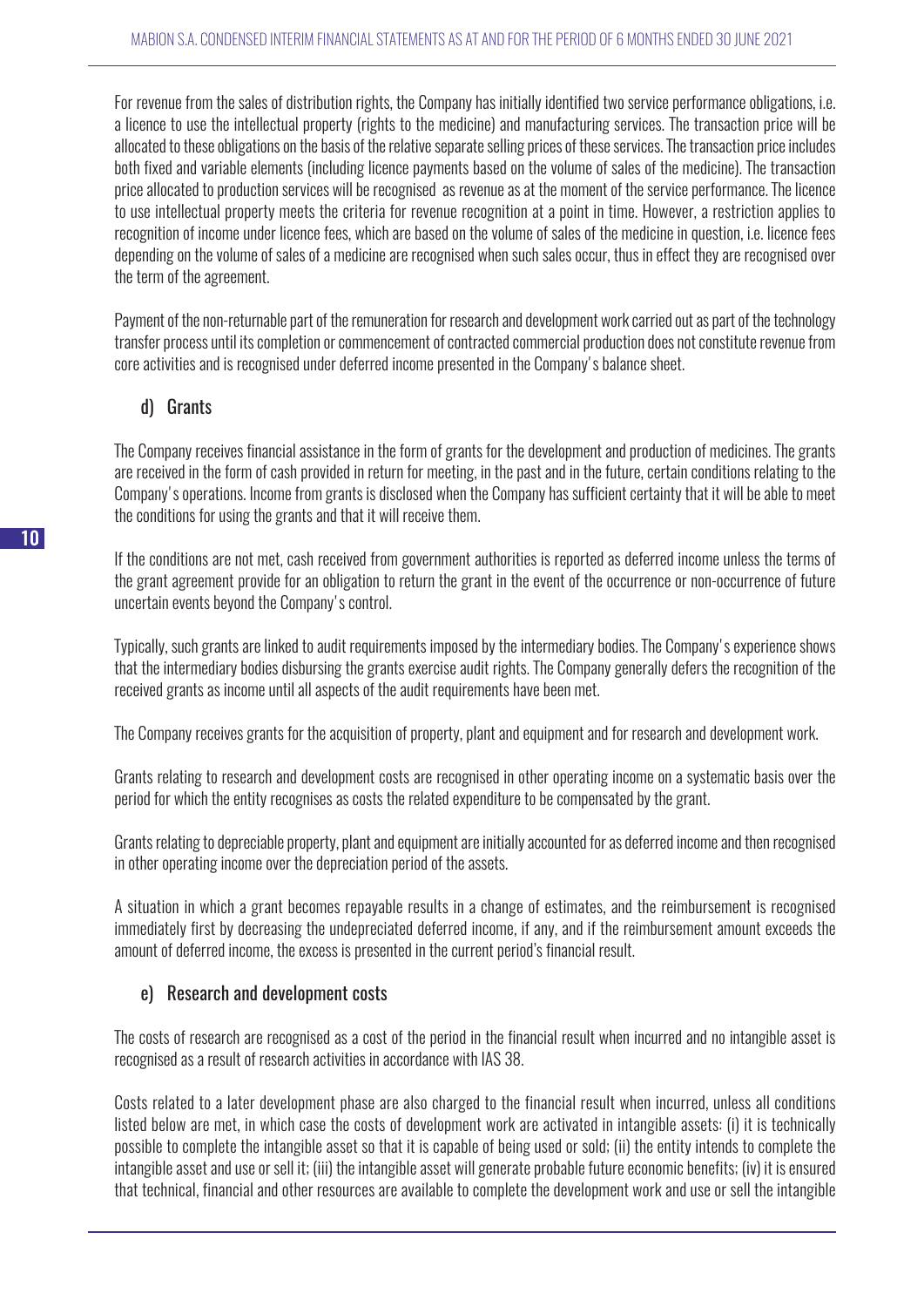asset; (v) it is possible to determine reliably the expenditures incurred during the development work that are attributable to the intangible asset.

The criterion of technical feasibility shall be deemed not to have been met until the Company obtains approval of the medicine by the competent regulatory authority.

#### f) Repayable advances on distribution rights

The Company has entered into a number of strategic agreements on the commercialisation of its drugs by granting the contractor the exclusive right to sell the drug on specific markets. The parties to these agreements make advance payments to the Company on account of rights and licenses to be obtained after the drug has been admitted to trading. The Company classifies these advances as financial liabilities because it does not have the unconditional right to avoid the delivery of cash to settle the liability, as the reimbursement of these amounts depends on the occurrence or non-occurrence of certain future events or the resolution of uncertain circumstances that are beyond the Company's control. Such liabilities are measured initially at fair value, and subsequently at amortised cost. As the event that may trigger a repayment may occur at any time, the amortised cost is equal to the amount payable on demand. When the uncertainty is resolved, the related amounts will be reclassified to deferred income and recognised as part of the remuneration for the sale of distribution rights in accordance with the accounting policy presented in Note 4(c).

#### g) Income tax

Income tax in the statement of comprehensive income includes the current part and the deferred part. Current and deferred tax is charged to the financial result of the period, except for situations when it concerns items recognised directly in equity or in other comprehensive income.

Current tax is the expected amount of income tax liability or receivable for a given year, calculated using tax rates applicable as at the reporting date.

Deferred tax is recognised in respect of temporary differences between the carrying amount of assets and liabilities and their tax base. The amount of deferred tax is determined using the tax rates that are expected to apply at the time of realisation of an asset or settlement of a liability under tax regulations that have come into force or are generally effective at the end of the reporting period.

Deferred tax assets and liabilities are offset when the Company has an enforceable legal title to offset current tax assets and liabilities and if the deferred income tax assets and liabilities relate to income taxes imposed on the Company by the same tax authority.

Deferred tax assets on tax losses to be settled, unused tax relief, and negative temporary differences are recognised up to the amount of probable future tax income, which will enable their realisation.

#### h) Property, plant and equipment and intangible assets

Property, plant and equipment are measured at cost less depreciation and impairment losses.

Intangible assets are measured at cost less amortisation and impairment losses.

The cost includes the purchase price of the asset and costs directly attributable to its purchase and preparation for its intended use.

Purchased software necessary for the proper functioning of operated equipment is capitalized as a part of the equipment.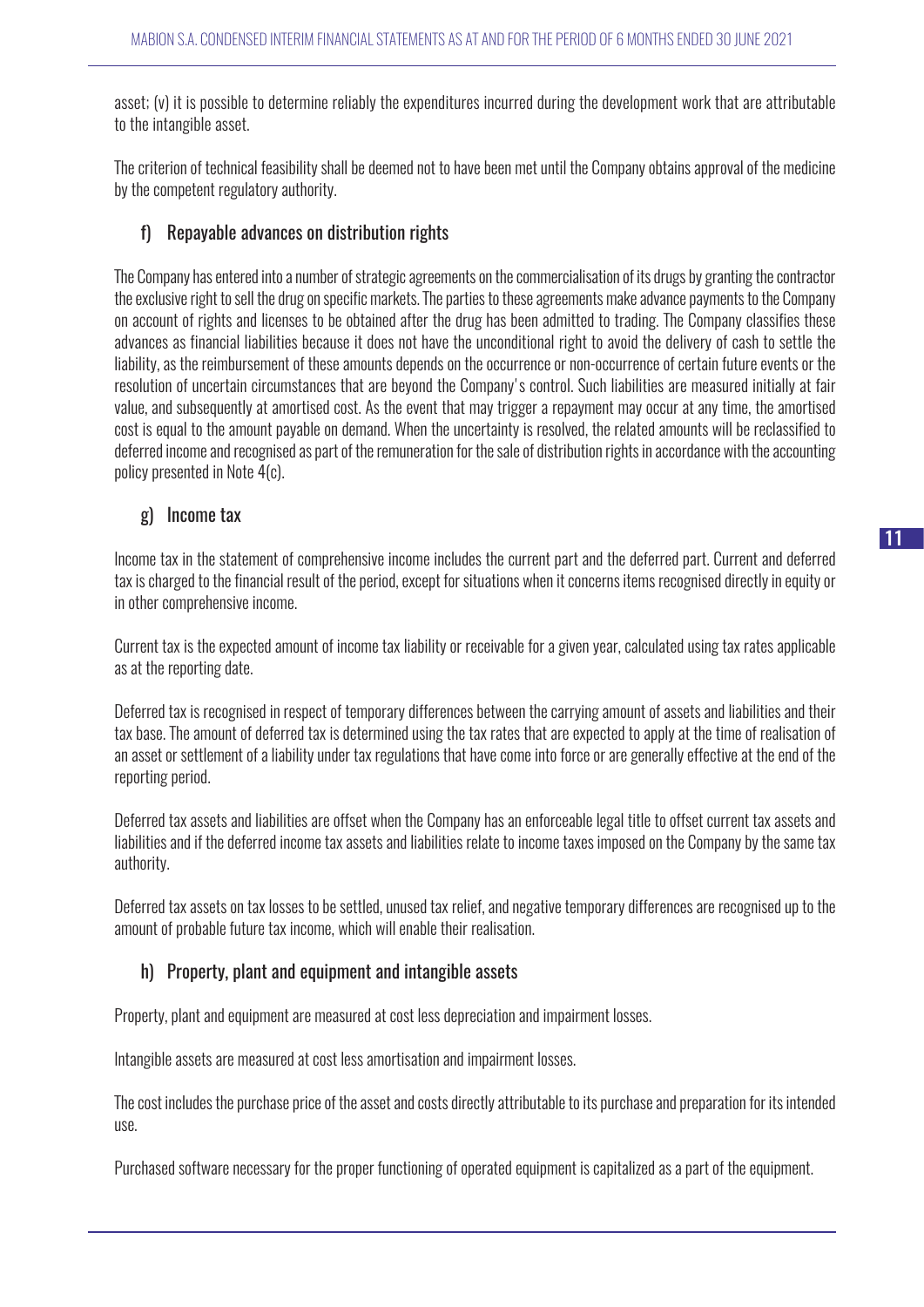Where an item of property, plant and equipment consists of separate significant parts with different useful lives, those parts are depreciated separately. When such part of an item of property, plant and equipment is replaced, the carrying amount of the removed part is derecognised and the new part is recognised in the cost of the asset.

Expenditures on property, plant and equipment are capitalised after their initial recognition if their cost can be reliably estimated and it is probable that the Company will obtain economic benefits from this item.

Expenditure incurred in connection with current repairs and maintenance is recognised in the financial result when incurred.

The basis for depreciation (i.e. the depreciable amount) is the cost of the asset less its residual value (for property, plant and equipment). Depreciation is calculated on a straight-line basis using depreciation rates that reflect the estimated useful life of the assets.

The Company adopted the following useful lives for particular categories of property, plant and equipment and intangible assets:

| Land                                | not subject to depreciation |
|-------------------------------------|-----------------------------|
| <b>Buildings and structures</b>     | $20 - 40$ years             |
| Machinery and equipment             | $2 - 14$ years              |
| Other property, plant and equipment | $5 - 7$ years               |
| Intangible assets                   | $2 - 15$ years              |

Fixed assets used under leases are depreciated over the lease term or the term of use, whichever is shorter.

Useful lives, depreciation methods and residual values of property, plant and equipment are updated at each balance-sheet date and adjusted prospectively if necessary.

# i) Impairment of property, plant and equipment and intangible assets

The carrying amount of property, plant and equipment and intangible assets is assessed at the end of each reporting period for objective evidence of impairment. If there is such evidence, the Company estimates the recoverable value of individual assets or, if an asset does not generate cash inflows independently of other assets, the recoverable value of the cash-generating unit (CGU). At the current stage of its operations, the Company is a single operating entity focusing on the development and commercialization of MabionCD20, therefore the entire Company is considered a single cash-generating unit.

The recoverable amount of an asset or a cash-generating unit is the fair value of assets/CGU less costs to sell or value in use, whichever is higher.

An impairment loss is recognised for the amount by which the carrying amount of an asset or a cash-generating unit exceeds its recoverable amount. The amount of the impairment loss is allocated pro rata to each asset within the cash-generating unit and recognised in profit or loss for the period.

# j) Inventories

The Company is not yet engaged in production or sales of its products, hence the inventories include only materials that are used for research and development work. Materials are measured at the purchase price (i.e. the purchase price plus transaction costs), which corresponds to their net sales value. Inventories purchased for the purposes of research and development are not recognised in profit or loss at the time of purchase but at the time of use, because they are not specific to research and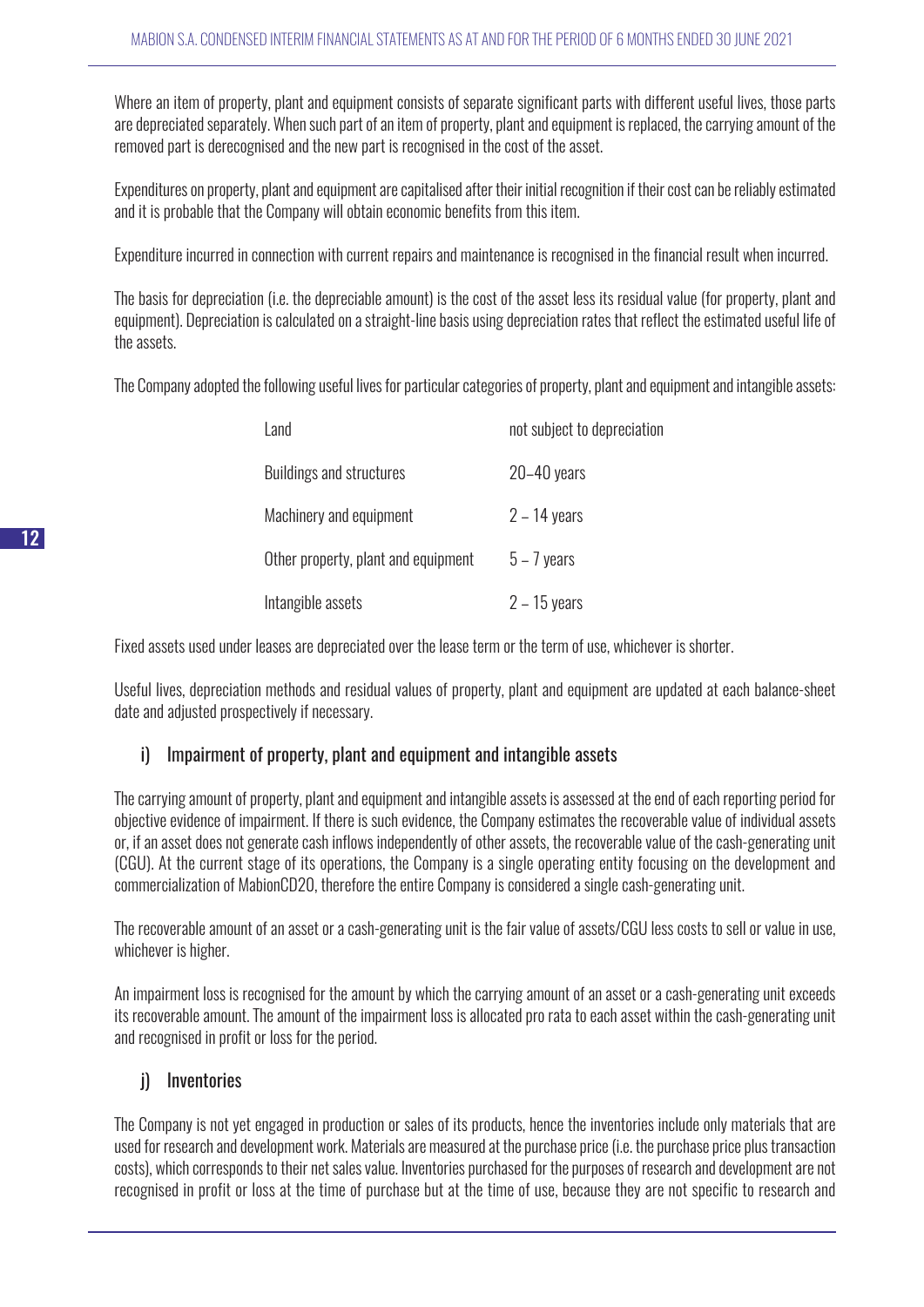development activities and have other alternative uses. Short-term inventories are written off and their cost is recognised in profit or loss for the period.

The cost of inventories as at the balance-sheet date is determined using the "first-in, first-out" method (FIFO).

#### k) Long-term receivables

Long-term receivables include deposits paid by the Company to the lessor under a lease agreement and deposits forming collateral for payments under concluded supply or service agreements. These receivables are non-interest bearing and therefore they are measured at fair value at the initial recognition. Deposits are held to collect contractual cash flows that include Solely Payment of Principal and Interest (SPPI) and therefore after initial recognition, these receivables are recognised at amortised cost including allowance for expected credit losses (the accounting policy for allowances for expected credit losses is set out in section 4(v)).

The Company applies simplified methods of measurement for long-term receivables measured according to amortised cost if it does not distort the information contained in the statement of financial position, in particular when the period until the repayment of receivables is not long and the impact of discounting at the initial recognition is not significant. In such situations, the amortised cost is equal to the nominal value of the deposit.

#### l) Trade and other receivables

Trade receivables are initially measured at fair value. Trade receivables are held for collection and meet the SPPI test and therefore, after initial recognition, such assets are measured at amortised cost using the effective interest method, less allowance for expected credit losses (the accounting policy for allowances for expected credit losses is set out in section 4(v)). Impairment losses are charged to the financial result for the period in consideration and reduce the carrying amount of the receivables.

The Company applies simplified methods of measurement of receivables measured at amortized cost if it does not distort the information contained in the statement of financial position, in particular when the period until the repayment of the receivables is not long and does not exceed 12 months from the date of their occurrence. Such receivables are measured at their nominal value.

Receivables not constituting financial assets (e.g. VAT receivables) are measured at the amount due.

Advance payments for materials and services are recognised initially and at the balance-sheet date in the amount of the payment made.

#### m) Prepayments and accrued income

Prepayments are recognised as assets at their nominal value at the time of payment. They are recognised in the financial result over the period of consuming economic benefits arising from the terms of the agreements.

#### n) Cash and cash equivalents

Cash and cash equivalents comprise cash in hand, deposits payable on demand and deposits with an initial maturity of up to 12 months. Cash in bank accounts meets the SPPI test and the 'held for collection' business model test, and is therefore measured at amortised cost with an impairment loss determined in accordance with the expected loss model (in accordance with the policy outlined in 4(v)).

#### o) Share capital

The share capital is included in the nominal value of issued shares. Shares are presented in the 'share capital' item only after they have been entered in the court register. Any share premium received or receivable on the issue of shares is reported under the 'share premium' item.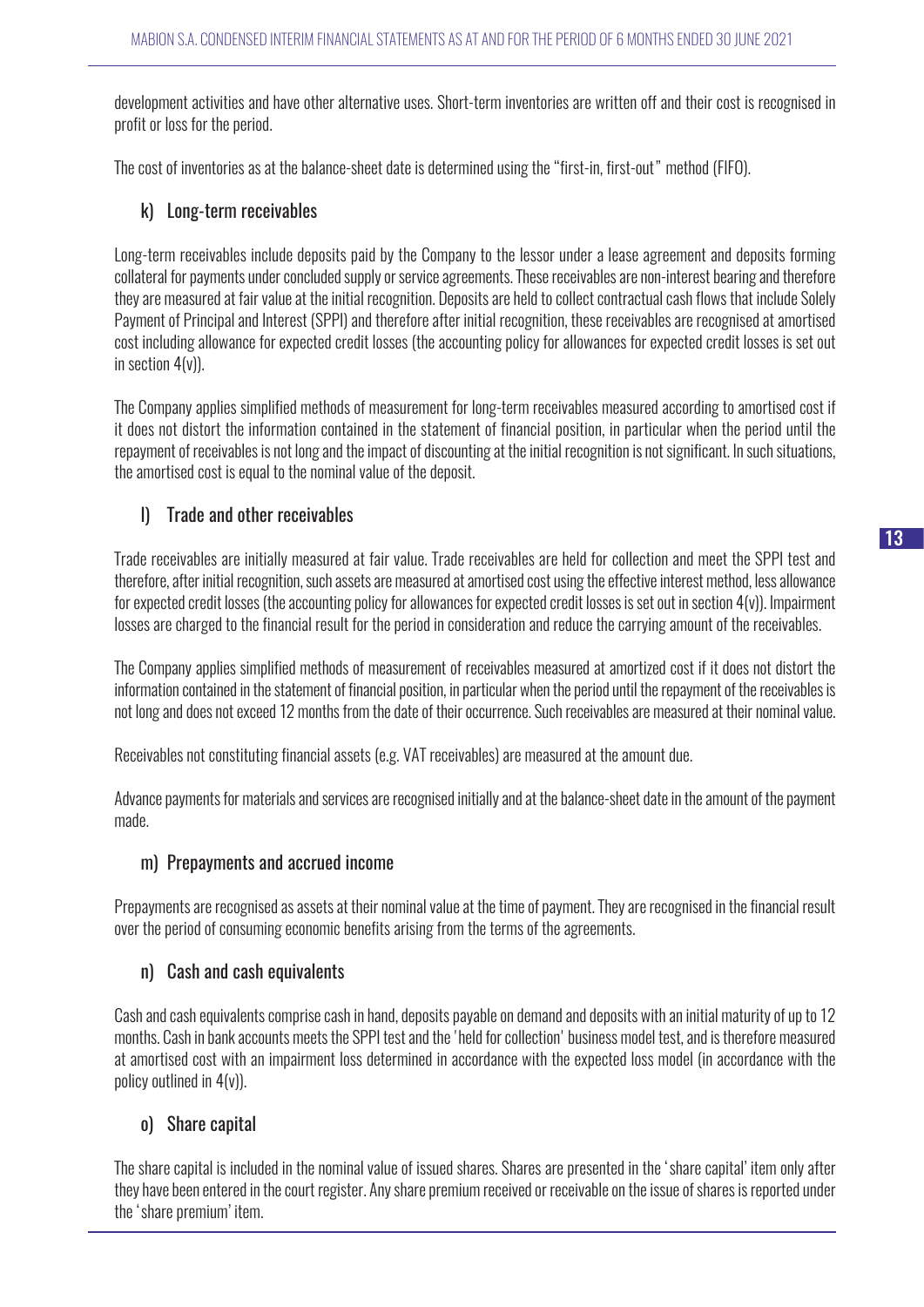Issued but unregistered shares are included in the capital in a separate item as 'issued but unregistered share capital'.

Each issue of Company's capital instruments addressed to creditors for the purpose of waiving all or part of the Company's financial liabilities, where the creditors are (direct or indirect) shareholders who at the same time act as shareholders, is settled by exchanging the carrying amount of the debt to the Company's equity. Debt recognition is discontinued if and only if the Company is relieved of its obligation to pay funds as a result of the issue of treasury shares to creditors. The share capital is recognised in the amount resulting from the applicable local law, and the difference between the amount recognised as share capital and the carrying value of the derecognised contractual liability is presented in the Company's equity.

## p) Deferred income

Deferred income includes mainly grants received (the relevant policy is presented in Note 4d) and non-returnable partial remuneration for services provided or non-returnable advances on distribution rights.

#### q) Trade and other liabilities

Trade and other liabilities constituting financial liabilities are initially measured at fair value. After initial recognition, they liabilities are recognised at amortised cost.

Other liabilities that are not financial liabilities are measured at the amount due.

#### r) Loans and borrowings

Loans and borrowings are initially recognised at fair value, less transaction costs. After initial recognition, these liabilities are recognised at amortised cost.

#### s) Lease

The Company is a lessee under lease agreements.

Leases are recognised as right-of-use assets and liabilities to pay for those rights on the date the leased assets are available for use by the Company.

The right-of-use assets are presented under 'property, plant and equipment' in the statement of financial position.

At the lease inception date, lease liabilities are measured at an amount equal to the present value of the following lease payments for the right to use the underlying asset over the lease term:

- » fixed payments (including substantially fixed payments), less any lease incentives payable;
- » variable lease payments which depend on an index or a rate;
- » amounts expected to be paid by the lessee under the guaranteed residual value;
- » strike price of the call option if it can be assumed with reasonable certainty that the lessee will exercise the option;
- » financial penalties for terminating a lease if the lease conditions provide that the lessee may exercise the option to terminate the lease.

Lease payments are discounted using the lease interest rate, if that rate is readily determinable, or the lessee's incremental borrowing rate.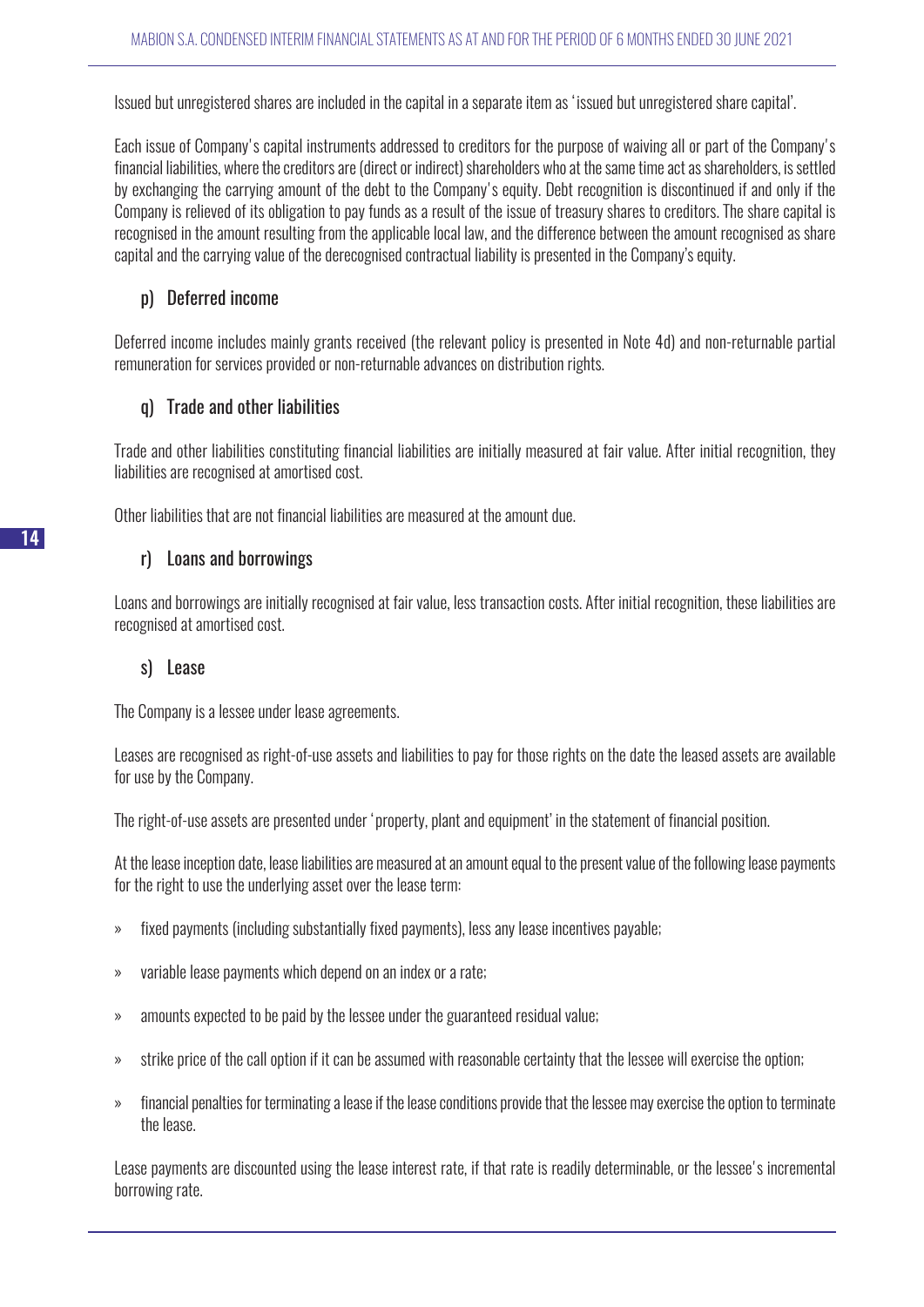Each lease payment is allocated between the liability and the finance cost. After initial recognition, lease liabilities are measured using the effective interest rate. The carrying amounts of the liabilities are updated to reflect the change in the estimated lease term, call option, change in lease payments and guaranteed residual value, and modification of the lease agreement.

The lease term is a non-cancellable lease term; periods covered by renewal and early termination options are included in the lease term if there is a reasonable certainty that the lease will be renewed or the agreement will not be terminated early.

The right-of-use assets are initially measured at cost which includes:

- » initial measurement amount of the lease liability;
- » any lease payments paid on or before the commencement date, less any lease incentives received;
- » any initial direct costs incurred by the lessee;
- » estimated costs of dismantling, removing the underlying asset and carrying out the refurbishment.

After initial recognition, right-of-use assets are measured at cost less accumulated depreciation and any accumulated impairment losses, and adjusted for remeasurement of the lease liability due to reassessment or modification of the lease.

The right-of-use assets are depreciated over the asset's useful life or the lease term, whichever is shorter, using the straightline method. Depreciation periods for right-of-use assets are generally 4 or 5 years.

The Company has used simplifications concerning short-term leases (up to 12 months) and leases where the underlying asset is of low value (up to PLN 20 thousand) and does not recognise financial liabilities and related assets under the right of use for these agreements. Lease payments on this account are recognised as costs on a straight-line basis over the lease term.

#### t) Share-based payments

The Company has introduced a remuneration programme based on and regulated by own shares. The Company recognises the costs of the equity remuneration plan (payments in the form of equity instruments) in the costs of the Company's operations and, on the other hand, as an increase in equity.

Share-based benefits settled in the form of equity instruments (warrants) are measured at fair value at the grant date. In the fair value measurement of the warrants, the market condition for vesting (i.e. shares reaching a specified minimum price) is taken into account.

If the employee's service in respect of the benefits offered by the Company commences prior to the grant date, the fair value of the warrants is remeasured at each reporting date to their current fair value up to the grant date, as of which date the fair value determined does not change.

The value of share-based benefits is recognised as an expense over the vesting period. The total cost is recognised over the vesting period, i.e. the period during which all specified vesting conditions must be satisfied. At the end of each reporting period, the entity revises its estimates of the expected number of warrants that will be vested in employees following the satisfaction of non-market vesting conditions (i.e. the employment condition). The entity recognises the effect of any revision to the original estimate in profit or loss, with a corresponding adjustment to equity. In the case of incentive schemes for employees which are related to remuneration for their work, the value of warrants is charged to operating costs, respectively: a) in the comparative variant – to remuneration costs, b) in the calculation variant – to general administration costs. The issued warrants are presented on a separate account, "Issue of warrants under the share-based incentive scheme", which is presented in the financial statements together with other reserves. The exercise of warrants by employees involves the issue of shares and settling the value of warrants disclosed in equity. Cash received as payment of the exercise price of warrants is recognised by the Company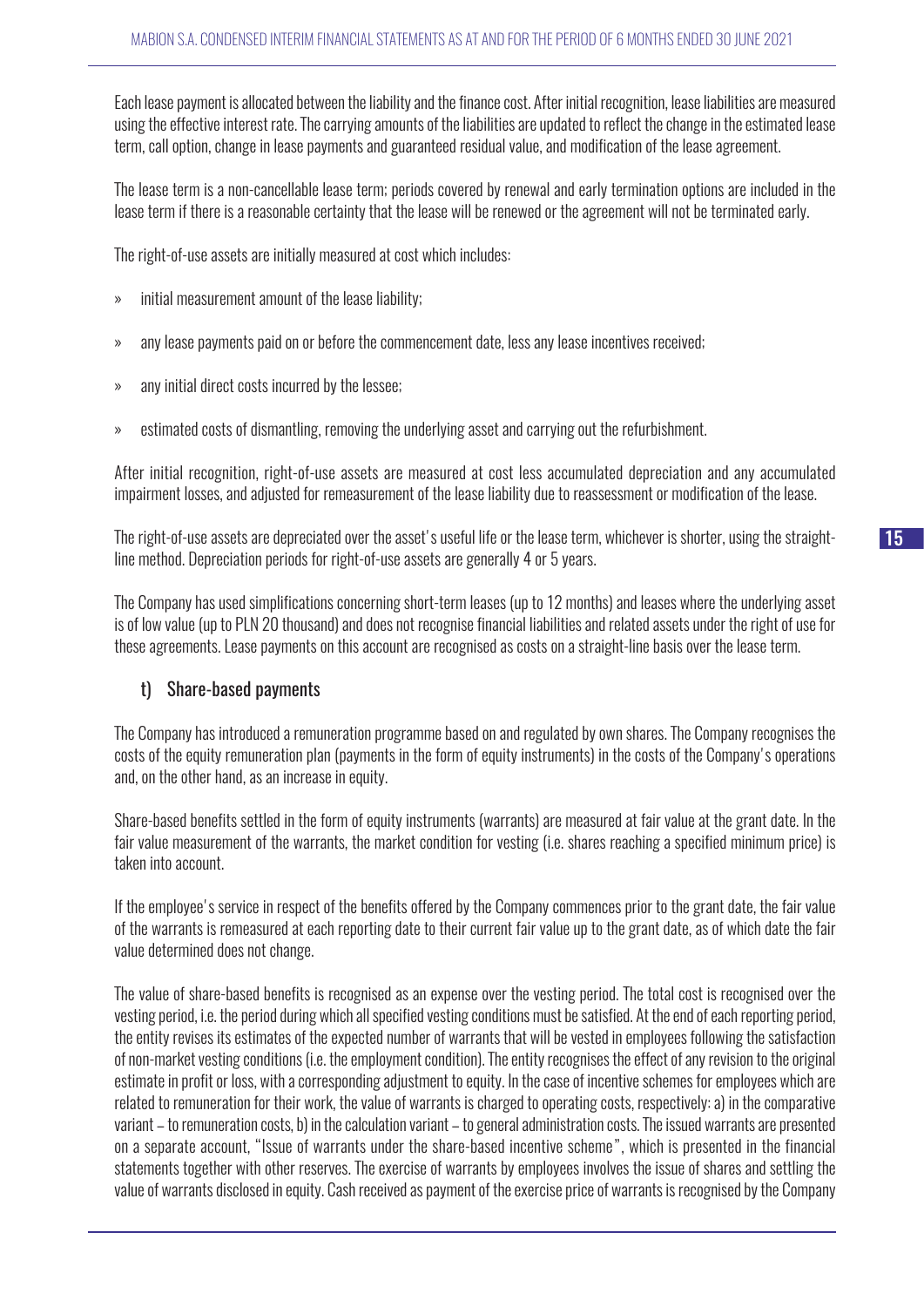in equity. The Company discloses information in the financial statements to enable the readers to understand the nature and scope of share-based payment agreements that were in force in the period.

#### u) Cash flow statement

The Company recognises interest paid and interest received from operating activities in the cash flow statement.

#### v) Impairment of financial liabilities measured at amortised cost

The Company assesses expected credit losses (ECL) associated with financial assets measured at amortised cost (including trade receivables, deposit receivables, cash and cash equivalents) irrespective of any indication of impairment.

For trade receivables, the Company applies the simplified approach and measures impairment losses in the amount of credit losses expected over the life of the receivable from its initial recognition. The Company uses an allowance matrix in which allowances are calculated for trade receivables classified into different age ranges or past due periods.

The Company employs a three-grade impairment model for financial assets other than trade receivables:

- » Grade 1 balances for which credit risk has not increased significantly since initial recognition; Expected credit losses are determined based on the probability of default over 12 months (i.e. the total expected credit loss is multiplied by the probability that the loss will occur within the next 12 months);
- » Grade 2 balances for which there has been a significant increase in credit risk since initial recognition but no objective evidence of impairment exists; expected credit losses are determined based on the probability of default over the contractual life of the asset;
- » Grade 3 balances with objective evidence of impairment.

In the Company's view, there is a significant increase in credit risk, particularly when the balance is past due for 30 days or more.

Financial assets are written off, in whole or in part, when the Company has exhausted virtually all collection efforts and considers that recovery of the receivable can no longer be reasonably expected. This usually occurs when an asset is at least 360 days past due.

#### 5. Major estimates and judgements

The Company's Management makes estimates, judgements and assumptions relating to the recognition and measurement of particular assets and liabilities. The estimates and related assumptions are based on past experience, the Management's expectations, or other factors considered relevant. Actual results may differ from the estimates. Estimates and related assumptions require regular review.

In the period covered by these condensed interim financial statements, no changes occurred in the areas, scope, or methodology of significant estimates.

# 6. Operating segments

The Company's Management has identified a single business segment for Mabion, i.e. research and development of new biotechnology-based and biosimilar drugs through the use of modern genetic engineering techniques. There has been no change in this respect since the Company's last annual financial statements.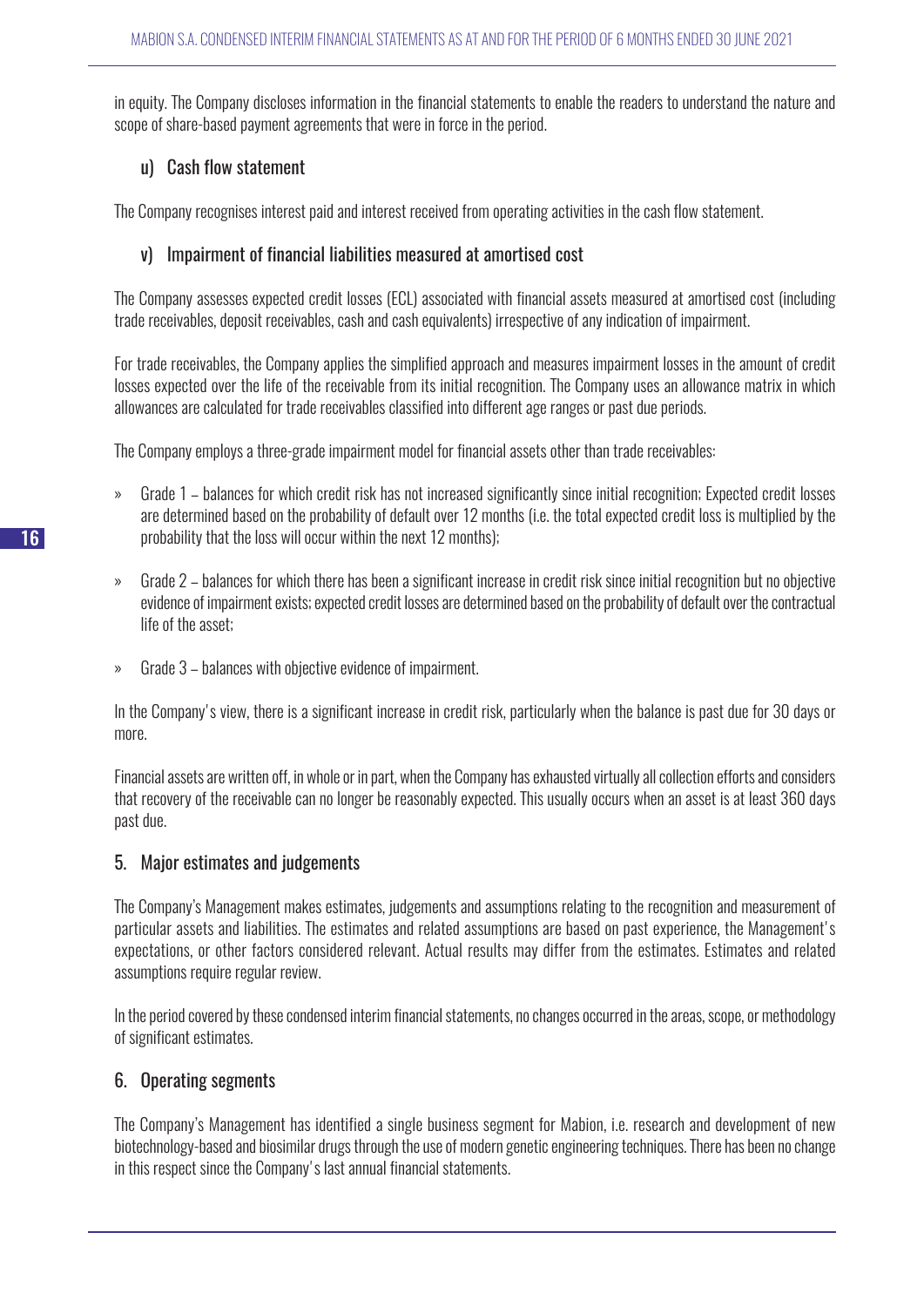#### 7. Seasonal nature of the Company's operations

The Company's business is not seasonal or cyclical.

#### 8. Costs by type

The table below shows the categories of generic costs:

| in PLN thousand                                                           | 1.04.2021<br>$-30.06.2021$<br>(not reviewed) | 1.01.2021<br>$-30.06.2021$<br>(not audited) | 1.04.2020<br>$-30.06.2020$<br>(not reviewed) | 1.01.2020<br>$-30.06.2020$<br>(not audited) |
|---------------------------------------------------------------------------|----------------------------------------------|---------------------------------------------|----------------------------------------------|---------------------------------------------|
| Outsourced services, including:                                           | (2 171)                                      | (663)                                       | 1290                                         | 3041                                        |
| waste removal and disposal                                                | 66                                           | 163                                         | 51                                           | 142                                         |
| repair services                                                           | 498                                          | 908                                         | 448                                          | 767                                         |
| analytical services                                                       | 165                                          | 221                                         | 114                                          | 174                                         |
| research services                                                         |                                              | 190                                         | 144                                          | 306                                         |
| advisory services                                                         | (3102)                                       | (2402)                                      | 112                                          | 871                                         |
| legal services                                                            | 4                                            | 18                                          | 182                                          | 260                                         |
| other                                                                     | 198                                          | 239                                         | 239                                          | 521                                         |
| <b>Costs of materials</b>                                                 | 1607                                         | 3683                                        | 2764                                         | 7721                                        |
| <b>Staff remuneration costs</b>                                           | 2211                                         | 5098                                        | 2830                                         | 5800                                        |
| Depreciation and amortisation                                             | 1182                                         | 2 3 7 6                                     | 1296                                         | 2542                                        |
| Drug registration costs                                                   | 95                                           | 205                                         | 134                                          | 902                                         |
| Other costs                                                               | 55                                           | 89                                          | 20                                           | 44                                          |
| Research and development costs by type                                    | 2979                                         | 10 788                                      | 8 3 3 4                                      | 20 050                                      |
| Consumption of materials, energy, utilities                               | 1082                                         | 2 1 5 9                                     | 1089                                         | 2 2 4 6                                     |
| <b>Staff remuneration costs</b>                                           | 2 3 3 3                                      | 4 2 2 2                                     | 1260                                         | 3 2 2 7                                     |
| Depreciation and amortisation                                             | 963                                          | 1951                                        | 1314                                         | 2735                                        |
| Advisory services related to the conclusion of<br>distribution agreements | 165                                          | 329                                         | 43                                           | 85                                          |
| Share-based management scheme                                             | (52)                                         | 24                                          |                                              |                                             |
| Outsourced equipment maintenance services                                 | 82                                           | 151                                         | 73                                           | 183                                         |
| <b>Taxes and charges</b>                                                  | 216                                          | 402                                         | 181                                          | 382                                         |
| Audit and other advisory services                                         | 872                                          | 1028                                        | 376                                          | 791                                         |
| Other costs                                                               | (2044)                                       | (698)                                       | 74                                           | 233                                         |
| General administration costs by type                                      | 3617                                         | 9568                                        | 4 4 1 0                                      | 9882                                        |

As a result of the Company's signing an annex to the Development and Commercialization Agreement (Agreement) with Mylan on 29 April 2021, the provision of the Agreement with respect to Mabion's obligation to reimburse to Mylan an amount of USD 1,000 thousand for expenses incurred by Mylan in connection with the implementation of regulatory and development activities is no longer in force, and therefore the provision created for the aforementioned anticipated costs (cost of consulting services in research and development costs by type) has been dissolved.

As a result of the settlement of mutual cooperation under the existing agreement of 7 May 2018 and subsequent agreements with advisers providing legal services in capital increase transactions, the Company has correspondingly recognised the release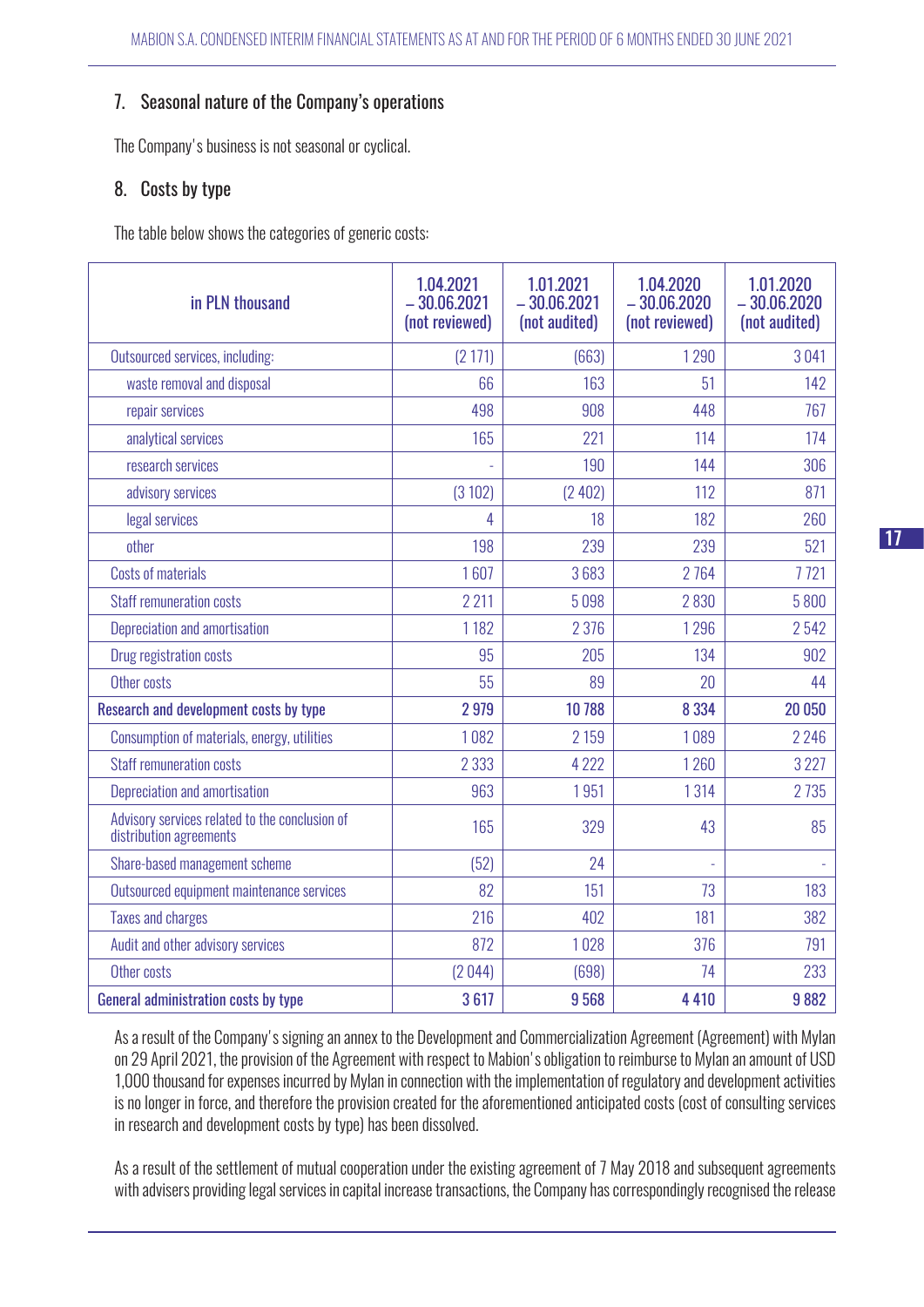of the provision established in previous reporting periods, reflecting the legal costs of the issue in equity (in the item of share premium). The release of the provision for anticipated costs, resulting from the agreement concluded in prior reporting periods, was recognised in the item of other general administration costs.

#### 9. Research and development costs

| in PLN thousand                             | 1.04.2021<br>$-30.06.2021$<br>(not reviewed) | 1.01.2021<br>$-30.06.2021$<br>(not audited) | 1.04.2020<br>$-30.06.2020$<br>(not reviewed) | 1.01.2020<br>$-30.06.2020$<br>(not audited) |
|---------------------------------------------|----------------------------------------------|---------------------------------------------|----------------------------------------------|---------------------------------------------|
| MabionCD20                                  | 2 1 3 6                                      | 9522                                        | 8034                                         | 19 268                                      |
| <b>MabionEGFR</b>                           | 643                                          | 1058                                        | 294                                          | 669                                         |
| Other projects                              | 200                                          | 208                                         | 6                                            | 113                                         |
| <b>Total research and development costs</b> | 2979                                         | 10 788                                      | 8 3 3 4                                      | 20 050                                      |

Research and development costs are recognised as cost of the period in profit or loss when incurred, in accordance with IAS 38. Development costs may be capitalised and recognised as an intangible asset once the criteria set out in paragraph 57 of IAS 38 are met.

In the period covered by these financial statements, the only R&D projects in progress that received EU funding were MabionCD20 and MabionEGFR.

#### 10. Other operating income and costs

| in PLN thousand                        | 1.04.2021<br>$-30.062021$<br>(not reviewed) | 1.01.2021<br>$-30.06,2021$<br>(not audited) | 1.04.2020<br>$-30.06,2020$<br>(not reviewed) | 1.01.2020<br>$-30.06,2020$<br>(not audited) |
|----------------------------------------|---------------------------------------------|---------------------------------------------|----------------------------------------------|---------------------------------------------|
| Write-downs on tangible current assets | 263                                         |                                             |                                              | 40                                          |
| Profit on sales of fixed assets        | ٠                                           |                                             | ۰                                            |                                             |
| Grants                                 | 317                                         | 635                                         | 442                                          | 935                                         |
| <b>Other</b>                           | 57                                          | 69                                          | 16                                           | 45                                          |
| <b>Total other operating income</b>    | 637                                         | 704                                         | 458                                          | 1021                                        |
| Loss on liquidation of fixed assets    | ٠                                           | 6                                           | ۰                                            |                                             |
| Write-downs on tangible current assets |                                             | 163                                         | 47                                           |                                             |
| <b>Disposal of materials</b>           | 11                                          | 201                                         | 3                                            | 98                                          |
| <b>Other</b>                           | 52                                          | 78                                          | 15                                           | 22                                          |
| <b>Total other operating costs</b>     | 63                                          | 448                                         | 65                                           | 120                                         |

Income from grants relates in particular to the part of grants received in previous years to purchase fixed assets in projects co-financed from EU funds, in the amount of PLN 635 thousand and PLN 935 thousand in the first quarter of 2021 and 2020, respectively, which was included in the financial result in particular periods in proportion to the value of depreciation of assets financed from grants.

The Company recognised in other operating costs an amount of PLN 163 thousand as an impairment loss on inventories of materials which were created in accordance with the accounting policy.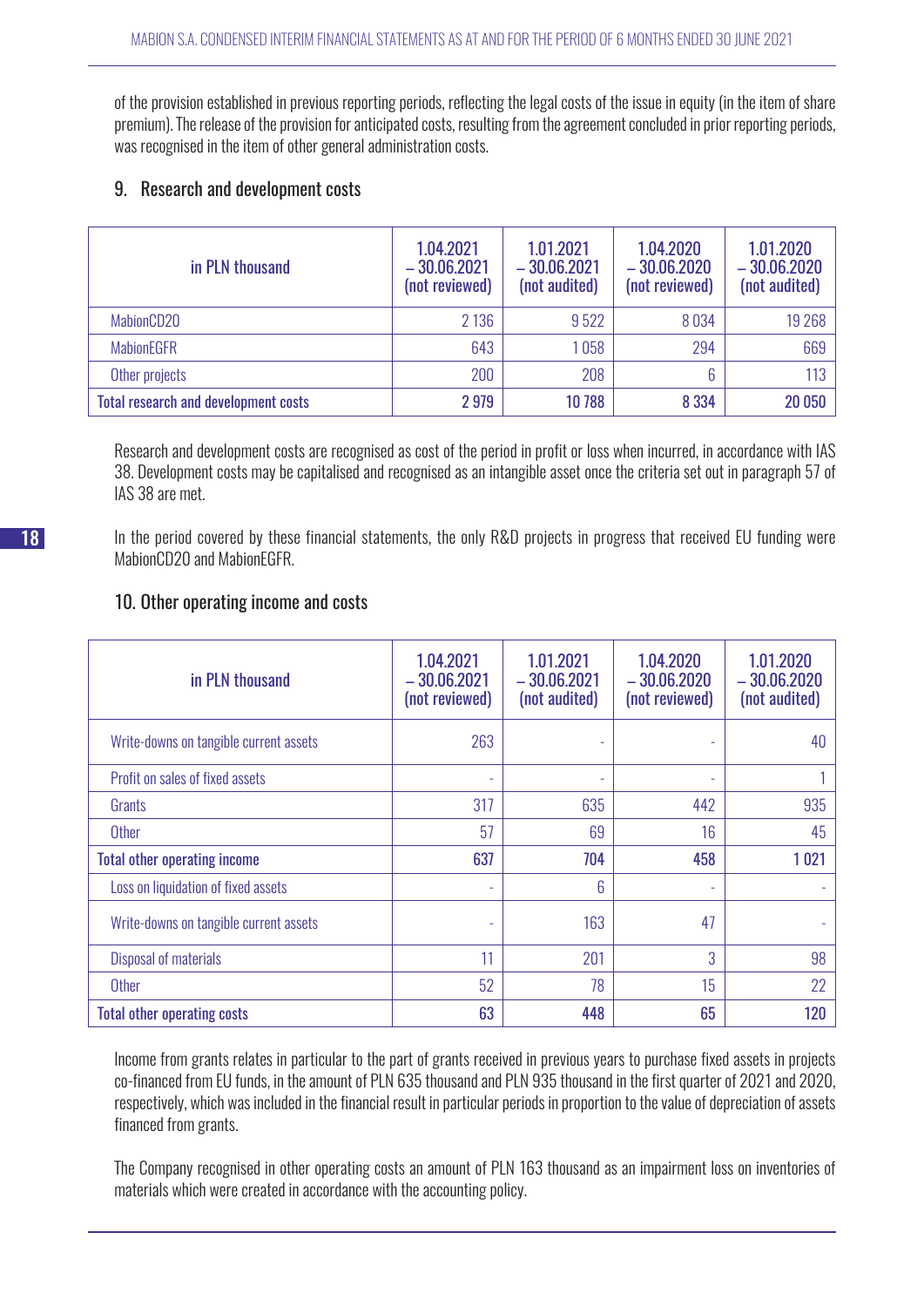The disposal of materials in the amount of PLN 201 thousand relates to the liquidation of materials after their expiry date, for materials that are not suitable for alternative use.

#### 11. Financial costs and income

| in PLN thousand                        | 1.04.2021<br>$-30.06,2021$<br>(not reviewed) | 1.01.2021<br>$-30.06.2021$<br>(not audited) | 1.04.2020<br>$-30.06.2020$<br>(not reviewed) | 1.01.2020<br>$-30.06,2020$<br>(not audited) |
|----------------------------------------|----------------------------------------------|---------------------------------------------|----------------------------------------------|---------------------------------------------|
| Interest income                        |                                              |                                             |                                              | 34                                          |
| Net positive exchange rate differences | 2 2 6 7                                      |                                             | 1690                                         |                                             |
| <b>Other</b>                           | ۰                                            | 49                                          |                                              | 417                                         |
| <b>Total financial income</b>          | 2 2 6 7                                      | 49                                          | 1690                                         | 451                                         |
| Interest costs, including:             | 257                                          | 671                                         | 268                                          | 538                                         |
| on loans and borrowings                | 152                                          | 446                                         | 145                                          | 305                                         |
| on lease liabilities                   | 69                                           | 139                                         | 90                                           | 180                                         |
| on trade liabilities                   | 34                                           | 82                                          | 30                                           | 50                                          |
| budgetary                              | $\overline{2}$                               | 4                                           | 3                                            | 3                                           |
| Net negative exchange rate differences | $\overline{\phantom{a}}$                     | 439                                         |                                              | 1662                                        |
| <b>Other</b>                           | 75                                           |                                             | 54                                           | 49                                          |
| <b>Total financial costs</b>           | 332                                          | 1 1 1 1                                     | 322                                          | 2 2 4 9                                     |

As a result of the applied manner of presentation of net exchange rate differences, the total of the first half of the year and the first quarter at the level of financial income and costs, separately, may differ from financial income and costs in total for the entire 6-month period.

The negative net exchange rate differences for the period of six months ended 30 June 2021 result in particular from unrealized exchange rate differences relating to the measurement of liabilities for repayable advances on distribution rights denominated in foreign currencies, as described in Note 17.

#### 12. Property, plant and equipment

In the current reporting period, the Company incurred expenditures on property, plant and equipment and intangible assets (including those not put to use) in the amount of PLN 8,946 thousand, of which PLN 6,770 thousand relate to design work associated with the extension of the production plant and the construction of a new building with production lines which can significantly increase the production capacity.

Commissioned property, plant and equipment and intangible assets during the period of 6 months of 2021 represent PLN 1,103 thousand, part of which was financed under the lease agreements which are presented in Note 19.

The Company's Management has not identified any indication of impairment of property, plant and equipment as at 30 June 2021.

# 13. Inventories

The inventory balance comprises materials and amounted to PLN 11,913 thousand as at 30 June 2021 (as at 30 June 2020: PLN 6,061 thousand).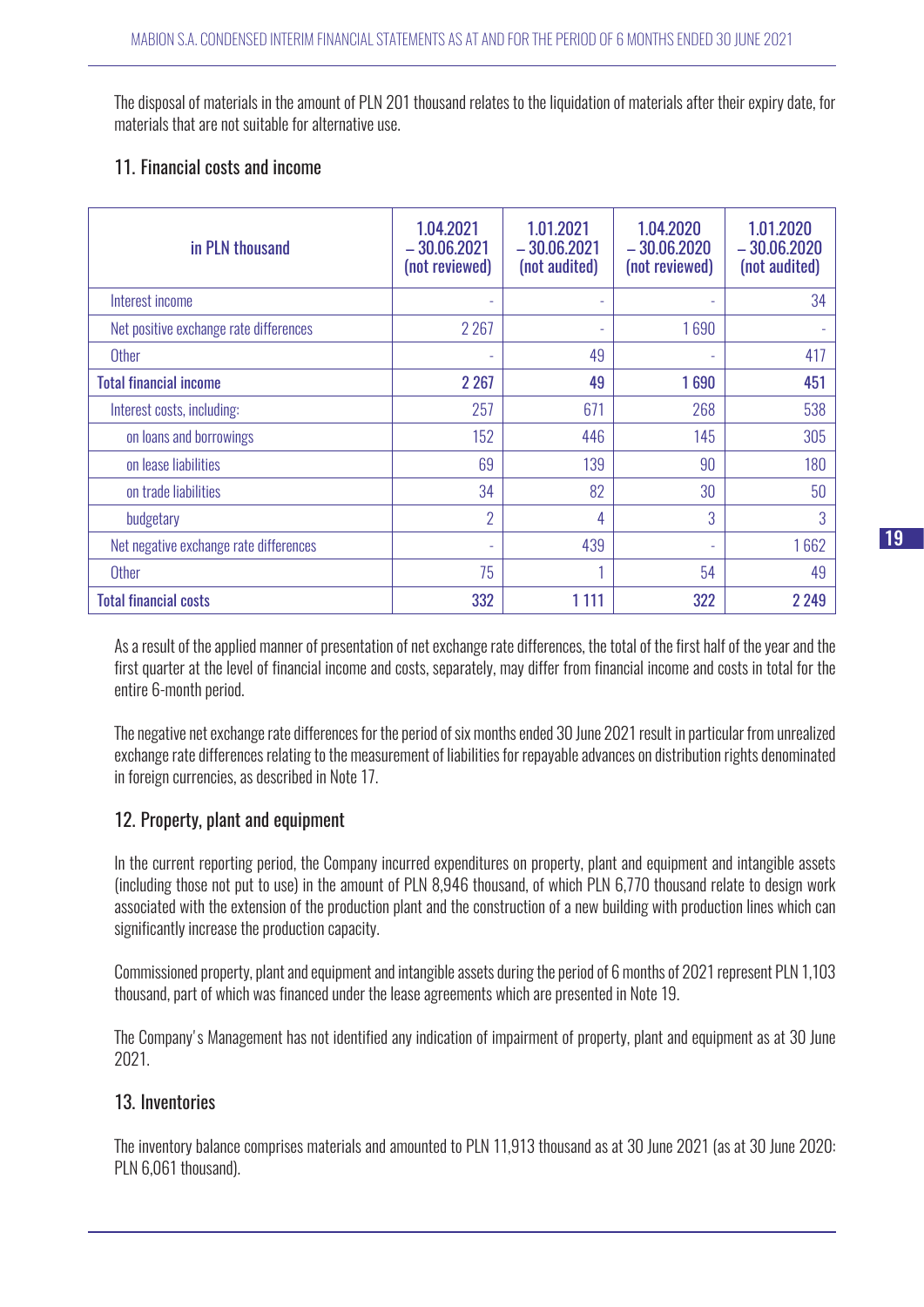The value of used-up inventories reported in the costs of research and development in H1 2021 totalled PLN 3,688 thousand (PLN 7,721 thousand in the H1 2020).

The increased inventory balance as at 30 June 2021 in comparison with the balance as at 31 December 2020 is attributable to:

- a) procurement of reference products, i.e. MabThera and Rituxan to secure availability of the drugs to conduct a three-arm, double-blind, randomized clinical trial of MabionCD20 in parallel groups, in patients diagnosed with rheumatoid arthritis, and to carry out analytical panels.
- b) the completion of orders for materials and equipment required for laboratory scale and production scale work in connection with Mabion's conclusion of a framework agreement, on 3 March 2021, with Novavax, Inc. under which the Company, with Novavax's participation, has undertaken activities related to the transfer of process technology for the production of an antigen - a COVID-19 vaccine candidate under the working name of NVX-CoV2373 - and will run technical trials of the process on a commercial scale at the Company's facility. With the conclusion of the framework agreement, the parties agreed on the scope and budget of the work contracted to the Company to carry out the technology transfer and technical runs for the NVX-CoV2373 protein antigen.

#### 14. Trade and other receivables

| in PLN thousand                    | <b>30 June 2021</b><br>(not audited) | 31 December<br>2020 |
|------------------------------------|--------------------------------------|---------------------|
| <b>VAT receivables</b>             | 5 2 5 3                              | 1840                |
| <b>Trade receivables</b>           | 57912                                |                     |
| Advances on materials and services | 3 4 4 2                              | 775                 |
| <b>Deposits</b>                    | 22                                   | 22                  |
| Other                              | 4                                    | 4                   |
| <b>Trade and other receivables</b> | 66 633                               | 2641                |

The item of trade receivables includes an amount due from Novavax and concerns the procurement of raw material volumes sufficient for the future commercial production of the active substance involving the Company's full production capacity in the period agreed upon by the parties. On 15 July 2021 (an event after the balance-sheet date), the Company received a payment from Novavax, amounting to USD 15,226 thousand on account of the aforementioned procurement activities undertaken on the basis of the second order under the framework agreement in place.

# 15. Equity

#### a) Issue of U series ordinary bearer shares

On 23 February 2021, the Extraordinary General Meeting (EGM) of the Company adopted a resolution on increasing the Company's share capital by not less than PLN 0.10 and not more than PLN 243,055.40 up to not less than PLN 1,373,077.30 and not more than PLN 1,616,132.60 through issuing not less than 1 but not more than 2,430,554 ordinary bearer shares with a par value of PLN 0.10 each.

The purpose of the U series share issue was to generate the necessary financing for the Company's working capital, in particular for the development of MabionCD20 and activities aimed at carrying out the registration procedure at the EMA as soon as possible.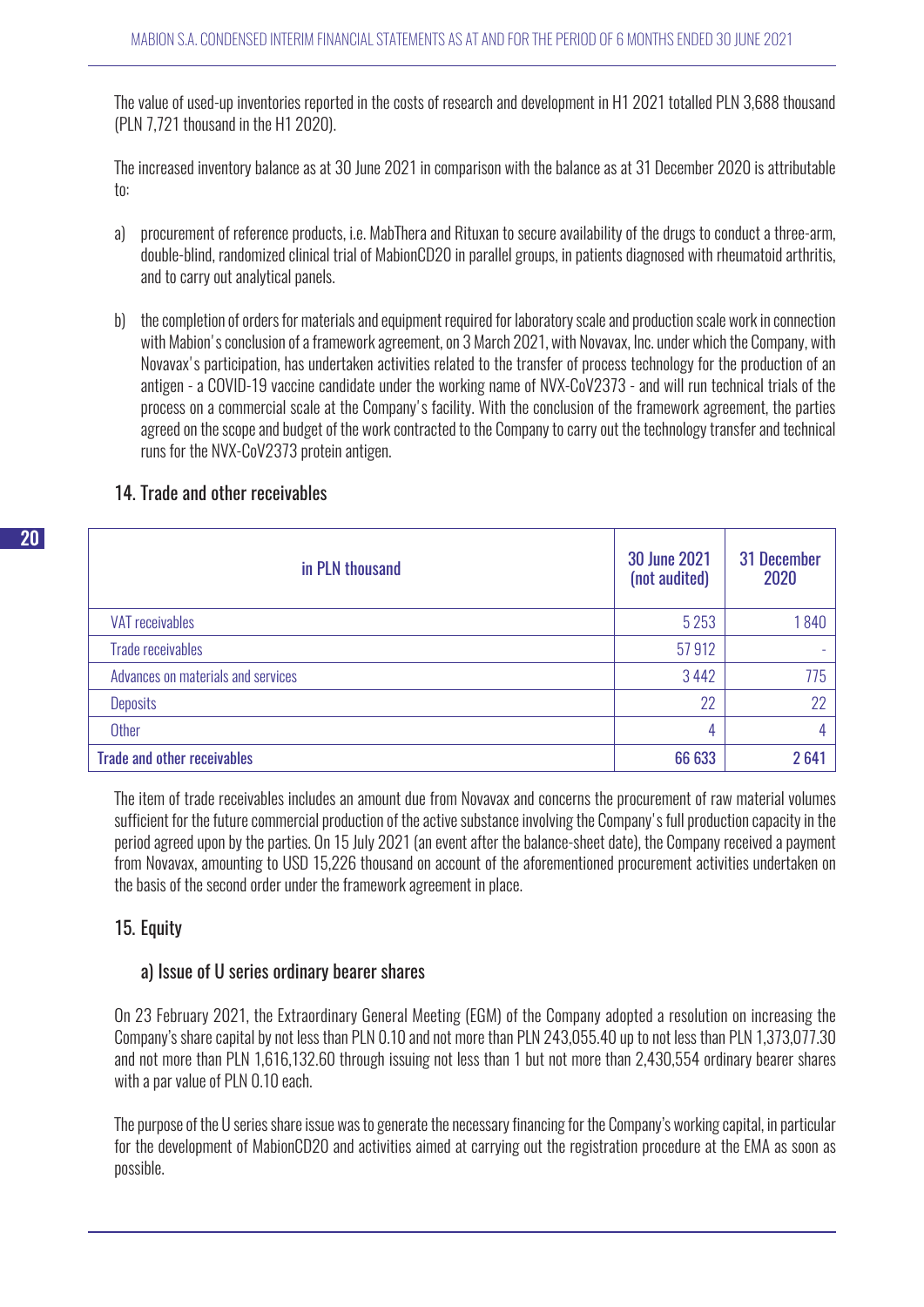On 3 March 2021, the Company's Management Board adopted a resolution on determining the principles of the offering, the principles of book-building, subscription, taking up, and allotment of U shares, and the principles of conducting the book-building process for these shares, adopting models of agreements for taking up U shares (subscription agreements for U shares) and consenting to the conclusion by Mabion S.A. of a placement agreement for the purposes of the offering and subscription of U shares.

On 4 March 2021, the Company and mBank S.A. (Offering Manager) entered into a conditional share placement agreement (Placement Agreement) and commenced a book-building process by way of a private placement of up to 2,430,554 U series ordinary bearer shares (U Series Shares, New Issue Shares) issued by the Company (Offering). Pursuant to the Placement Agreement, the Offering Manager has undertaken to provide services to the Company for the purposes of the placement of the New Issue Shares on the terms and conditions set out therein, in particular to exercise due diligence to solicit potential investors and to ensure that such investors subscribe for and pay for the shares.

The book-building process was carried out from 4 to 9 March 2021. Following the completion of the accelerated book-building process for the U Series Shares on 9 March 2021, the Company's Management Board resolved that the issue price of the U Series Shares shall be PLN 55.00 per New Issue Share and the Company shall make offers to investors to acquire a total of 2,430,554 U Series Shares. The issue of the U Series Shares was effected upon the execution of agreements for the takingup of all the U Series Shares and upon payment in full of the contributions to cover the U Series Shares (no allotment of shares within the meaning of the Commercial Companies Code was necessary). The process of concluding the take-up agreements for the U Shares was completed on 12 March 2021. Contributions for the U Series Shares were made in full by 15 March 2021. 2,430,554 U Shares were taken up. Under the Offering, the U Series Shares were taken up by 65 investors.

The Company's share capital increase through the issue of U Series Shares was registered with the National Court Register on 2 April 2021.

On 14 April 2021, Krajowy Depozyt Papierów Wartościowych S.A. (KDPW) issued a statement on the conditional registration in the securities depository with ISIN code PLMBION00016 of 2,430,554 U series ordinary bearer shares of the Company. The condition for the registration of the U shares was their introduction to trading on the regulated market. On 14 April 2021, the Board of the Warsaw Stock Exchange (WSE) adopted a resolution on the admission and introduction to trading on the WSE Main Market of the U series shares of the Company, pursuant to which it stated that 2,430,554 U series ordinary bearer shares of the Company are admitted to trading on the main market, and decided to introduce as of 19 April 2021 to trading on the main market the aforementioned shares of the Company, provided that the KDPW, on 19 April 2021, has registered these shares. On 15 April 2021, the KDPW published a notice on the registration, as of 19 April 2021, in the depository of securities, of 2,430,554 U series ordinary bearer shares of the Company, and therefore the condition for the listing of the shares on the WSE main market on 19 April 2021 has been met.

The Company recognised transaction costs related to the issue of U series shares in the amount of PLN 4,917 thousand as a decrease in the supplementary capital created from the share premium of the issued shares.

Concurrently with the issue of U shares, in early 2021 the Company started preparations related to the prospectus and the offering of the Company's shares on the basis of the prospectus. On 22 February 2021, the Company's Management Board convened an EGM for 22 March 2021 to adopt a resolution on increasing the Company's share capital by an amount not less than PLN 0.10 and not more than PLN 1,050,000 by way of an issue of at least one and not more than 10,500,000 V series ordinary bearer shares with a par value of PLN 0.10 each. To implement the above decision, concurrently with the issue of U shares, the Company started preparations related to the prospectus and the offering of the Company's shares on the basis of the prospectus, the parameters of the offering, and its schedule. The prospectus-based issue, subject to the approval of the prospectus by the Polish Financial Supervision Authority and the fulfilment of other legal requirements, is planned to be carried out in no less than several months.

On 22 February 2021, the Company's Management Board convened an EGM for 22 March 2021 to adopt a resolution on increasing the Company's share capital by an amount not less than PLN 0.10 and not more than PLN 1,050,000 by way of an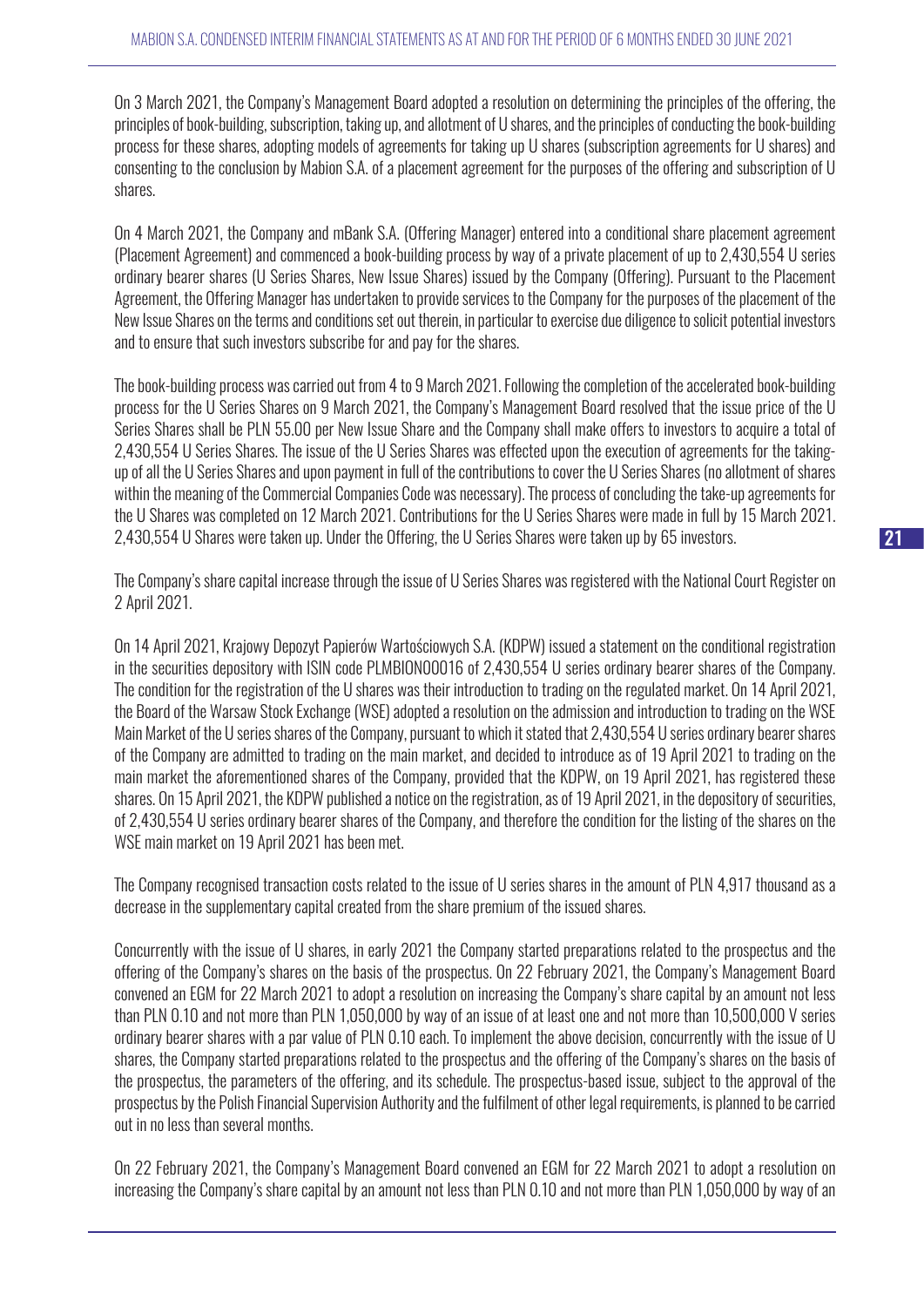issue of at least one and not more than 10,500,000 V series ordinary bearer shares with a par value of PLN 0.10 each.

On 16 March 2021, the Company's Management Board notified of the cancellation of the EGM scheduled for 22 March 2021. The decision of the Management Board of the Issuer to cancel the General Meeting resulted from the need to verify available sources of funding necessary to cover financing needs, inter alia, following the successful issue of U shares and the conclusion of a framework agreement together with the first order for contractual services with Novavax regarding the COVID-19 vaccine programme.

## b) Share-based payments

In accordance with Resolution no 25/VI/2018 of 28 June 2018, the Ordinary General Meeting authorised the Supervisory Board of the Company to issue no more than 125 000 A and B subscription warrants, granting eligible employees the right to acquire 114,000 R series ordinary shares and 11,000 S series ordinary shares, excluding the pre-emptive rights of the Company's current shareholders.

On 29 December 2018, on the basis of the authorisation given in Resolution No. 24/VI/2018 of the Company's Ordinary General Meeting, the Supervisory Board approved the Rules and Regulations for the Incentive Scheme for 2018–2021. The taking-up of the shares and the exercise of rights carried by the warrants will be possible upon conditions listed in the Rules and Regulations. Alternatively, warrants may be purchased by the Company in order to be redeemed.

On 12 February 2019, by passing appropriate Resolutions, the Supervisory Board approved the list of employees eligible to subscribe for A and B warrants for the years 2018 and 2019, and stated that the market condition (minimum price) for A warrants for the year 2018 was not met. The Supervisory Board also confirmed that the employment condition for A and B warrants for the year 2018 was met.

On 18 November 2019, all B warrants granted for the year 2018 (9,500 warrants) were taken up by the eligible persons. On the same day, all eligible persons submitted declarations of subscription for all S series shares (9,500 shares) for which they were entitled due to warrants taken up. The shares were taken up by the eligible person on the same day.

On 30 January 2020, by passing appropriate Resolutions, the Supervisory Board stated that the market condition (minimum price) for A warrants for the year 2019 was not met. The Supervisory Board also confirmed that the employment condition for A and B warrants for the year 2019 was met. On 27 February 2020, by passing appropriate Resolutions, the Supervisory Board accepted the list of employees eligible to subscribe for A and B warrants for the year 2020.

On 23 June 2020, all B warrants granted for the year 2019 (500 warrants) were taken up by all eligible persons. On the same da,y all eligible persons submitted declarations of subscription for all S series shares (500 shares) for which they were entitled due to warrants taken up. The shares were taken up by the eligible person on the same day.

On 25 January 2021, by passing appropriate Resolutions, the Supervisory Board stated that the market condition (minimum price) for A warrants for the year 2020 was not met. The Supervisory Board also confirmed that the employment condition for A and B warrants for the year 2020 was met.

On 29 April 2021, by Resolution no. 10/IV/2021, the Supervisory Board accepted the list of employees eligible to subscribe for A and B warrants for the year 2021.

The table below shows the details of the Scheme and its valuation as at 30 June 2021: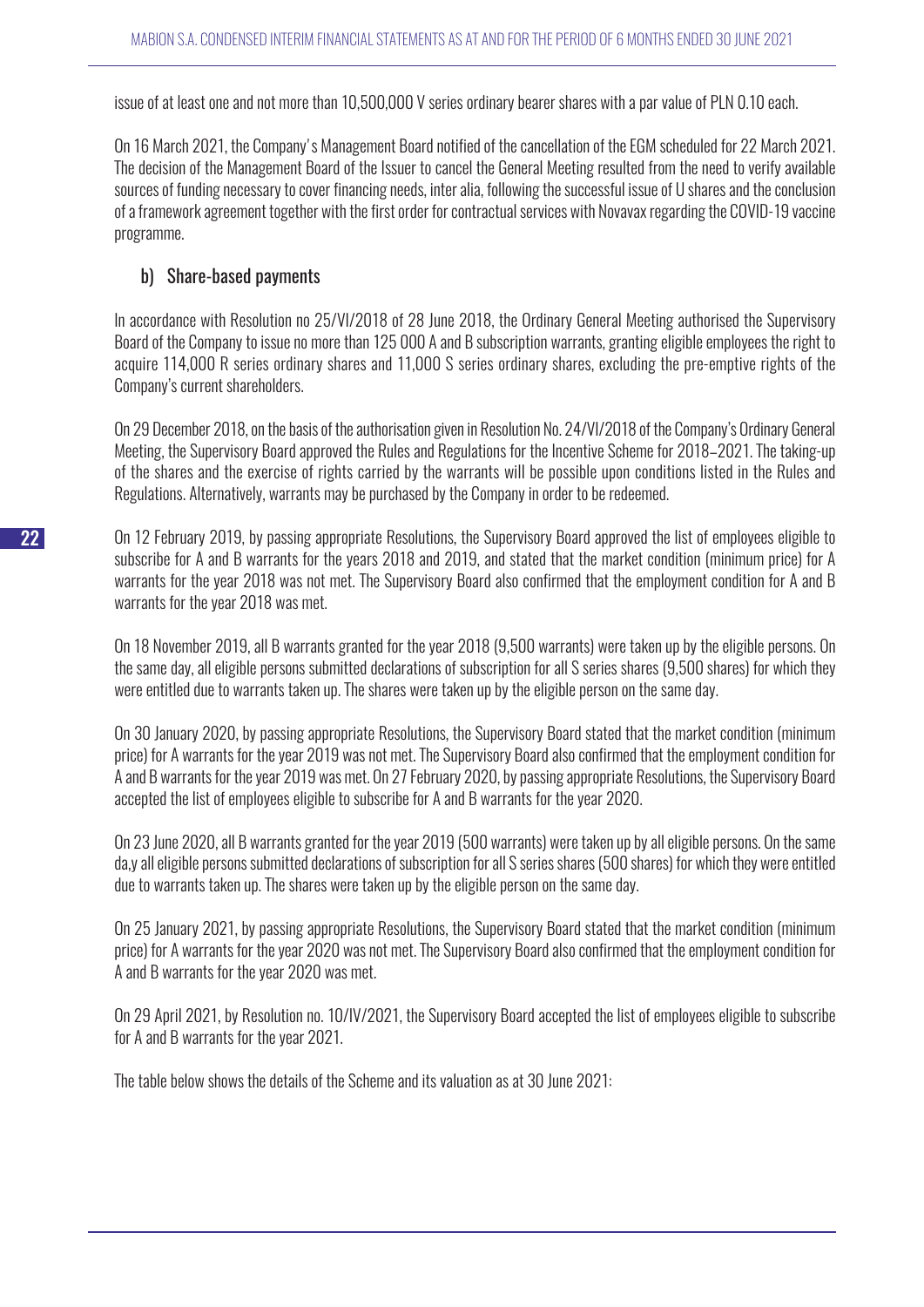|                                                                                                                                      | <b>A Warrants</b><br><b>B</b> Warrants                                                                                                                                                                                                                   |                        |                        |  |
|--------------------------------------------------------------------------------------------------------------------------------------|----------------------------------------------------------------------------------------------------------------------------------------------------------------------------------------------------------------------------------------------------------|------------------------|------------------------|--|
| <b>Tranche for year</b>                                                                                                              | 2021                                                                                                                                                                                                                                                     | 2020                   | 2021                   |  |
| Scheme's approval date<br>(the beginning of the vesting period)                                                                      | 28 June 2018                                                                                                                                                                                                                                             |                        |                        |  |
| <b>Grant date</b>                                                                                                                    | 29 April 2021                                                                                                                                                                                                                                            | 27 February 2020       | 29 April 2021          |  |
| End of vesting period                                                                                                                | <b>31 January 2022</b>                                                                                                                                                                                                                                   | <b>25 January 2021</b> | <b>31 January 2022</b> |  |
| Number of instruments granted                                                                                                        | 28 215                                                                                                                                                                                                                                                   | 500                    | 500                    |  |
| <b>Exercise Price</b>                                                                                                                | <b>PLN 91.00</b>                                                                                                                                                                                                                                         | <b>PLN 0.10</b>        |                        |  |
| Share price as at 30 June 2021                                                                                                       | <b>PLN 69.80</b>                                                                                                                                                                                                                                         |                        |                        |  |
| Market vesting condition                                                                                                             | Reaching a minimum price defined as the arithmetic<br>average of the stock prices of the Company on the<br>Warsaw Stock Exchange, calculated on the basis of the<br>daily average prices weighted with trading volume, in<br>the last month of each year |                        |                        |  |
| <b>Minimal price</b>                                                                                                                 | <b>PLN 400.00</b>                                                                                                                                                                                                                                        | L,                     |                        |  |
| Non-market vesting condition                                                                                                         | For the employee to maintain a business relationship or continuing to provide services for the<br>Company for a period of at least 183 days in a given year during the Scheme                                                                            |                        |                        |  |
| <b>Settlement</b>                                                                                                                    | <b>Shares</b>                                                                                                                                                                                                                                            |                        |                        |  |
| Expected volatility (based on the historic<br>volatility of the Company's share prices<br>in 24 months preceding the Valuation Date) | 92.92%                                                                                                                                                                                                                                                   | 55.22%                 | 92.92%                 |  |
| First possible exercise date                                                                                                         | 14 February 2022                                                                                                                                                                                                                                         | 14 July 2021           | 14 July 2022           |  |
| Last possible exercise date                                                                                                          | 31 July 2022                                                                                                                                                                                                                                             |                        |                        |  |
| Risk-free rate                                                                                                                       | $0.14\% - 0.25\%$                                                                                                                                                                                                                                        | 1.23%-1.84%            | $0.14\% - 0.25\%$      |  |
| <b>Dividend rate</b>                                                                                                                 | $0\%$                                                                                                                                                                                                                                                    |                        |                        |  |
| Departure probability                                                                                                                | 21.58% per annum                                                                                                                                                                                                                                         |                        |                        |  |
| Warrant's fair value Valuation Date                                                                                                  | 29 April 2021                                                                                                                                                                                                                                            | 27 February 2020       | 29 April 2021          |  |
| Warrant's fair value as at the Valuation Date                                                                                        | <b>PLN 0.55</b>                                                                                                                                                                                                                                          | <b>PLN 46.24</b>       | <b>PLN 63.08</b>       |  |
| <b>Valuation model</b>                                                                                                               | <b>Binominal model</b>                                                                                                                                                                                                                                   |                        |                        |  |

On 27 February 2020, the Company's Supervisory Board approved the list of employees eligible to take up A and B warrants for the year 2020. Accordingly, the fair value valuation of the warrants was prepared as at 27 February 2020. As at 30 June 2021, only the expected number of warrants to be vested was updated.

On 29 April 2021, the Company's Supervisory Board approved the list of employees eligible to take up A and B warrants for the year 2021. Accordingly, the fair value valuation of the warrants was prepared as at 29 April 2021. As at 30 June 2021, only the expected number of warrants to be vested was updated.

The fair value of warrants has been determined based on the binominal stock option valuation model. For the valuation purposes, a share price tree was built as a representation of possible future paths the Company's share price can follow (monthly change in the share price), based on the historical volatility of the Company's share prices. The measurement was carried out using backward induction including the market condition (reaching the minimum price) and the possibility of an earlier execution of the option in line with the Rules and Regulations of the Scheme (based on the assumptions on the eligible employees' expected minimum rate of return).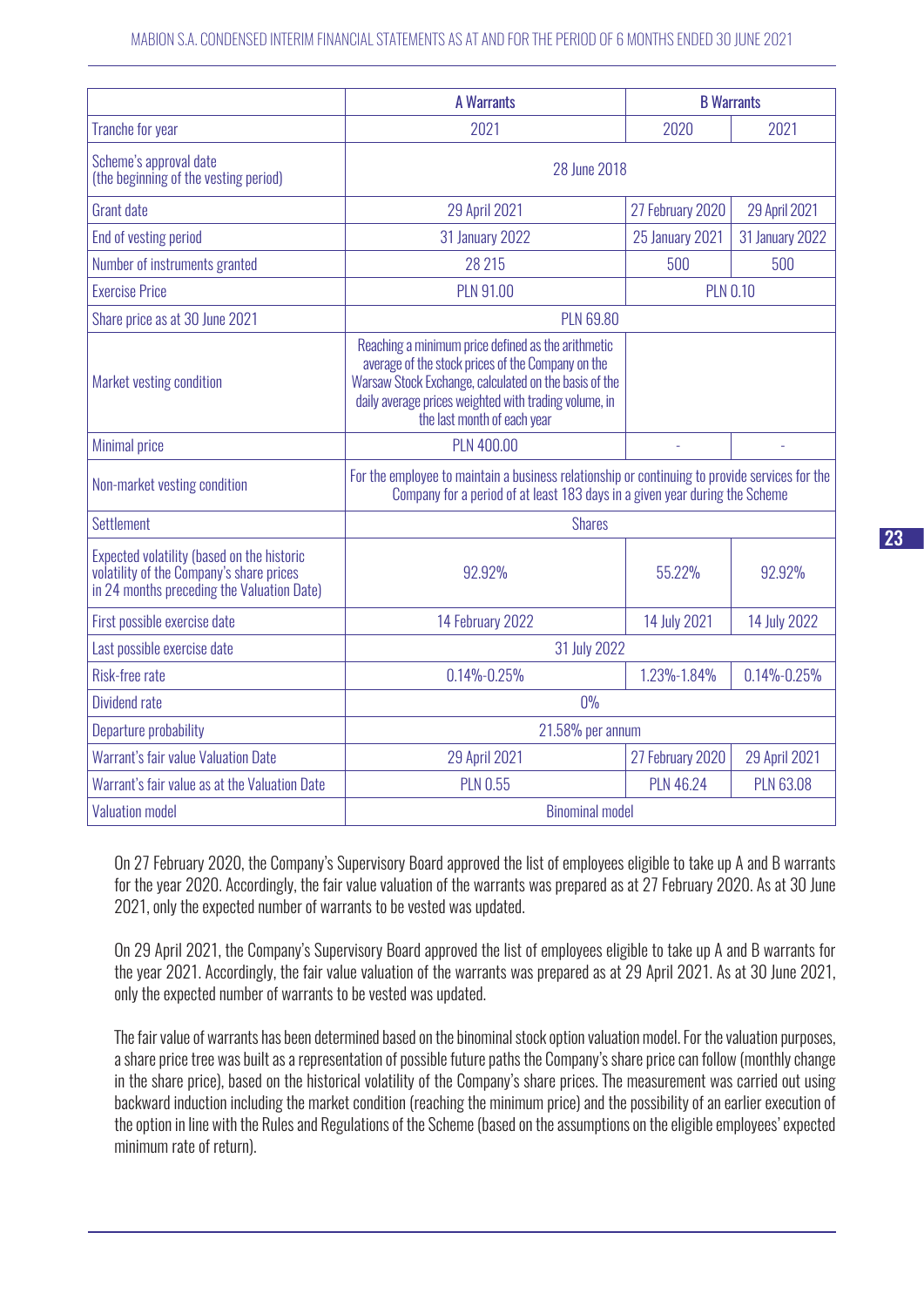The total cost of the Scheme for different balance-sheet dates will be estimated based on the most current measurements of the fair value of the warrants and the probability of eligible employees' departure. The cost of the Scheme will be allocated proportionally during the vesting period for each tranche of warrants.

If the market condition for A warrants for a specific year is not met, the Supervisory Board may grant these warrants alongside A warrants for the year in which the market condition is met. Due to the uncertainty concerning the future decisions made by the Supervisory Board in this matter, the estimate of the Scheme's cost as at 30 June 2021 does not include the effect of rolling the warrants for which the market condition was not met. This does not exclude the possibility of these warrants being granted in the following years, as per the Rules and Regulations of the Scheme.

## 16. Deferred income

| in PLN thousand                                                                                   | <b>30 June 2021</b><br>(not audited) | 31 December<br>2020 |
|---------------------------------------------------------------------------------------------------|--------------------------------------|---------------------|
| Grants on property, plant and equipment                                                           | 8 2 5 0                              | 8886                |
| Grants on research and development costs                                                          | 26 7 25                              | 26 373              |
| Liabilities under contracts with customers, including:                                            | 22 840                               | 15 597              |
| Advance payment from Mylan for distribution rights to MabionCD20                                  | 20810                                | 14 007              |
| advance payment from Celon Pharma for services<br>(development of antibody production technology) |                                      | 1590                |
| advance on technology transfer services                                                           | 2030                                 |                     |
| <b>Deferred income</b>                                                                            | 57815                                | 50 856              |

In the past, the Company financed part of its operations with grants from the European Regional Development Fund managed by the following government institutions in Poland: the Regional Development Agency of Łódź (ŁARR), the Polish Agency for Enterprise Development (PARP), and the National Centre for Research and Development (NCBiR).

These were three projects to fund R&D and/or implementation of MabionCD20, a technology to produce analogues of human hormone insulin (double cutting technology), and MabionHER2 medicine, which have been completed.

Fixed assets for which the grant was obtained were put into use in 2015 and their depreciation started at that date. The relevant part of deferred income (grants) was also recognised in the financial result, as other operating income, in parallel to the writedowns on these assets (PLN 635 thousand in the first half of 2021 and PLN 935 thousand in the first half of 2020 – see also Note 10).

In the period covered by these condensed interim financial statements, the Company received a grant payment for research and development costs under the Operational Programme Smart Development 2014–2020 – MabionCD20 "fast track" sectoral programme (which ended on 29 December 2020) in the amount of PLN 351 thousand.

In accordance with the terms and conditions of the agreement with Mylan currently in force (Annex of 29 April 2021), part of the advances received on distribution rights is no longer refundable in the total amount of PLN 20,810 thousand and as at 30 June 2021, it is recognised under long-term deferred income. The amount in question will be recognised as revenue once Mabion has received the marketing authorisation for MabionCD20, in accordance with applicable regulations and the Company's accounting policy.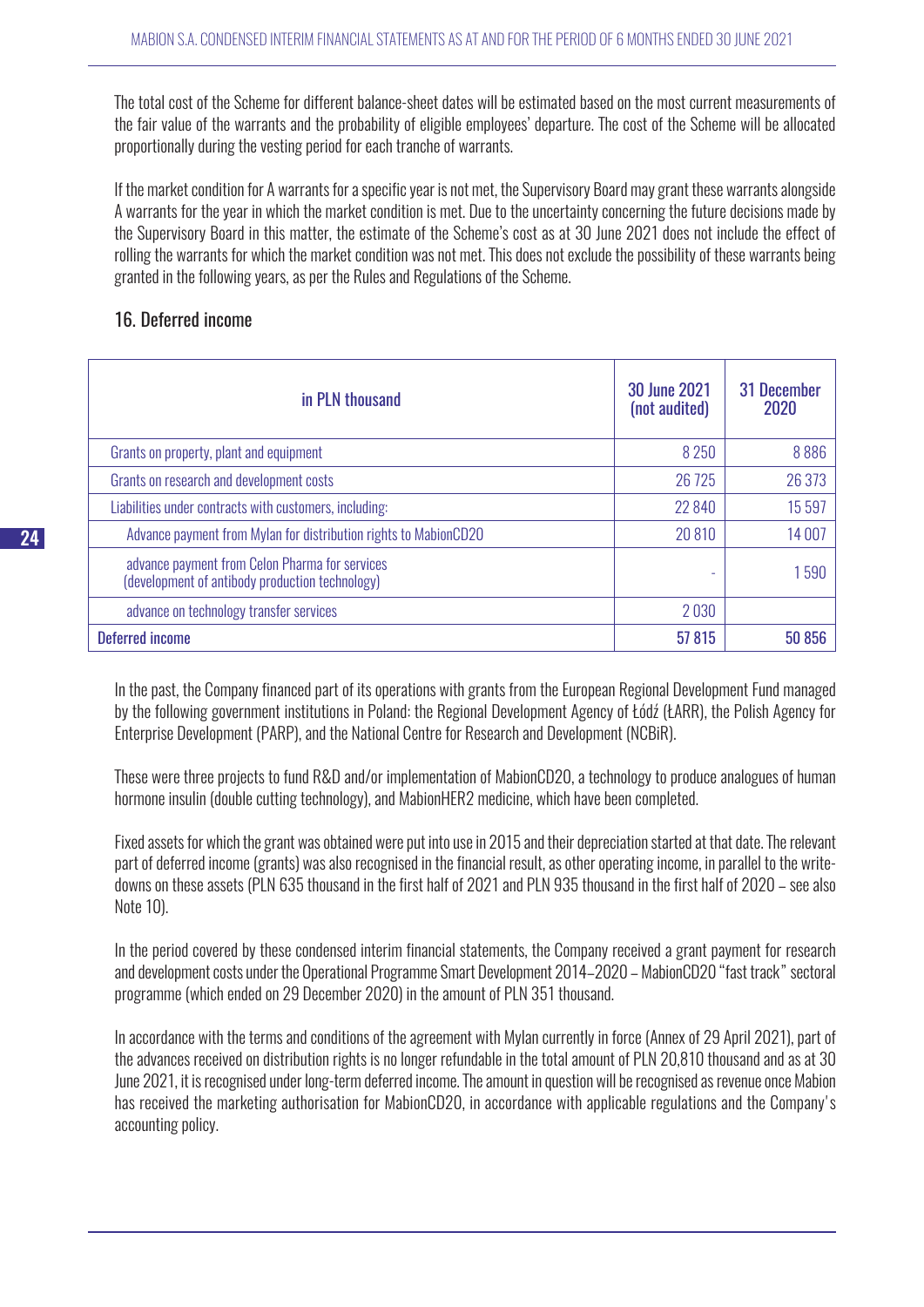In the reporting period, the income from the performance of services (development of the antibody production technology) for Celon Pharma S.A. was recognised in the amount of PLN 1,590 thousand. Pursuant to an arrangement entered into on 10 June 2021 between the companies, it was decided to close the project and settle the cooperation as of 17 June 2021.

On 3 March 2021, the Company entered into a framework agreement (Framework Agreement) with Novavax based in the United States, pursuant to which the Company, with the participation of Novavax, has undertaken activities related to the technology transfer related to the manufacturing process of the vaccine candidate antigen for COVID-19 under the working name of NVX-CoV2373 and carried out technical runs of the process on a commercial scale at the Company's plant. The Framework Agreement is valid until 31 December 2023. With the conclusion of the Framework Agreement, the parties agreed on the scope and budget of the work commissioned to the Company to carry out the technology transfer and technical runs for the NVX-CoV2373 protein antigen. The scope of contracted work under the first order (Statement of Work No. 1, SOW no. 1) includes a technology transfer from Novavax to the Company. In addition, it includes: qualification of analytical methods after the transfer, with the implementation of the transferred methods and documentation related to the manufacturing process into the Company's quality system, production a relevant number of batches to confirm the repeatability in batch production of the product in the Company's plant. On 25 March 2021, the Company received the first payment from Novavax, amounting to USD 1,030 thousand, as part of the execution of order SOW no. 1 placed under the Framework Agreement in place, on account of advance payment for the purchase of materials and raw materials in the amount of USD 500 thousand and the first part of the remuneration for the order being executed in the amount of USD 530 thousand. The payment in question will be duly recognised as revenue upon completion of the technology transfer process, with account taken of the terms and conditions of future cooperation with Novavax in terms of commercial production. The Company expects that an appropriate cooperation concept will be developed in the foreseeable future, which will allow the accounting policy for revenue recognition and presentation to be properly implemented before the closure of the current reporting period. The payment currently received, constituting the first part of the remuneration, in the amount of USD 530 thousand, in line with the accounting policy in place, until the completion of research and development work as part of the technology transfer process or the continuation of cooperation as part of the contracted commercial manufacturing, constitutes deferred income presented in the Company's balance sheet.

# 17. Repayable advances

In accordance with the information provided in the financial statements of the Company for the financial year ended 31 December 2020, such advance payments may be repayable and are treated by the Company as current liabilities.

# a) Repayable advances on distribution rights

The table below presents a list of all advance payments received from partners with whom the Company has entered into distribution cooperation agreements:

| in PLN thousand                                 | <b>30 June 2021</b><br>(not audited) | 31 December<br>2020 |
|-------------------------------------------------|--------------------------------------|---------------------|
| Mylan                                           | ۰                                    | 42 282              |
| <b>FARMAK</b>                                   | 1 1 3 0                              | 1 1 5 4             |
| ONKO                                            | 497                                  | 507                 |
| Sothema Laboratories                            | 104                                  | 106                 |
| Lyfis                                           | 27                                   | 28                  |
| Total repayable advances on distribution rights | 1758                                 | 44 077              |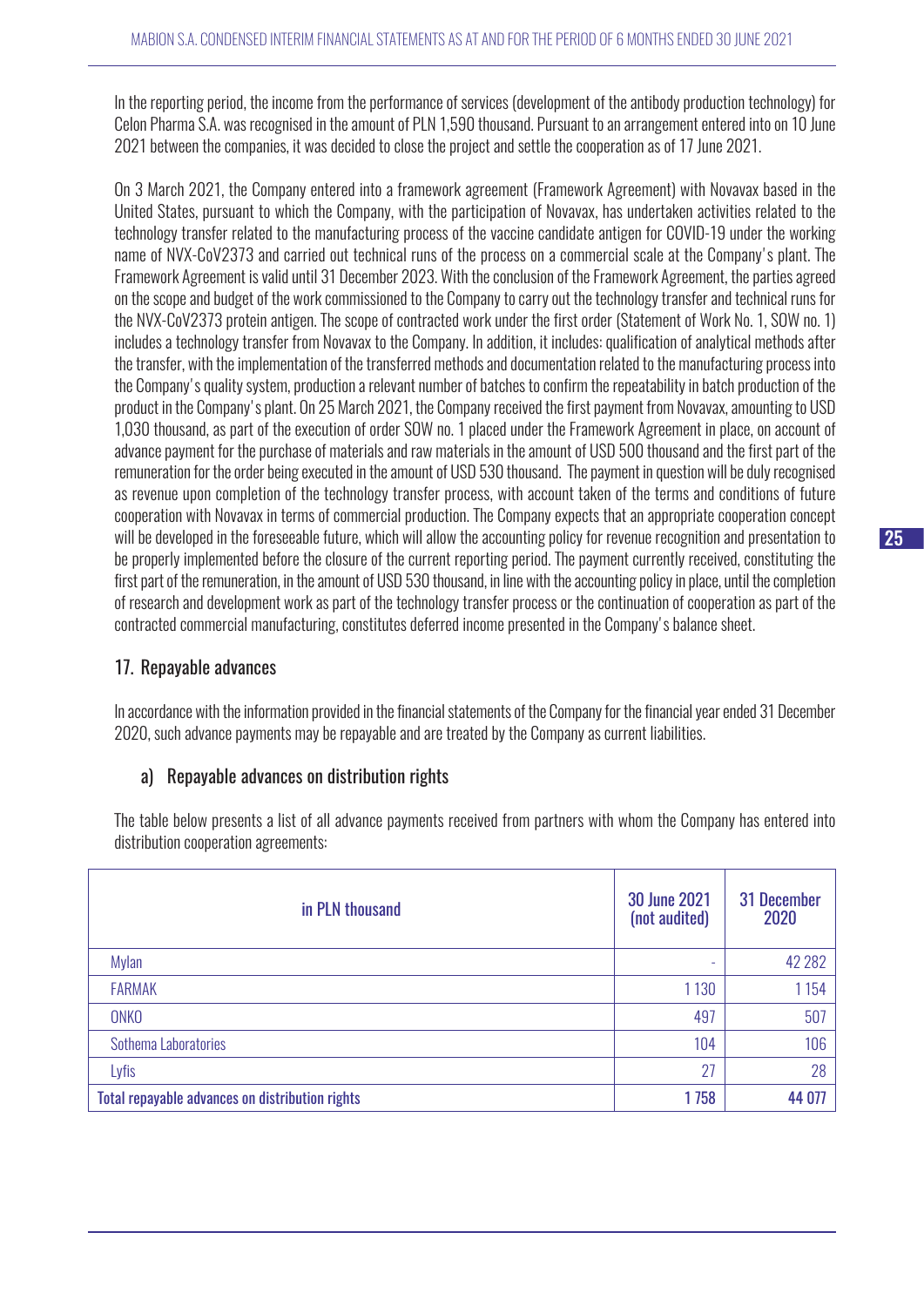On 29 April 2021, the Company signed an annex (Annex) to the cooperation agreement (Agreement, Development and Commercialization Agreement), of which the Company informed in Current Report no. 31/2016 of 8 November 2016. The parties have agreed that the Company will reimburse to Mylan part of the presented repayable advances, in an amount lower than the advance payments received by the Company under the Agreement before the date of the Annex, constituting repayable advances for distribution rights, which is tantamount to the final settlement of all payments made so far between the Parties. Owing to the Annex, the Company has obtained the necessary flexibility in the commercialization of MabionCD20 in its key markets in Europe and in the USA.

The change in the balance of refundable advances on distribution rights during the period of six months ended 30 June 2021 is attributable to:

- a) changes in exchange rates as all the advances were denominated in foreign currencies (EUR or USD).
- b) reclassification of the advances on distribution rights received from Mylan

to the deferred income (Note 16) and the liabilities (Note 20), in accordance with the terms and conditions of the Annex to the cooperation agreement with Mylan.

# b) Repayable advances on future services

| in PLN thousand                                                                   | 30 June 2021<br>(not audited) | 31 December<br>2020 |
|-----------------------------------------------------------------------------------|-------------------------------|---------------------|
| Novavax – advance payment on account of commercial active substance manufacturing | 59752                         |                     |

On 3 March 2021, the Company entered into a framework agreement (Framework Agreement) with Novavax based in the United States, pursuant to which the Company, with the participation of Novavax, has undertaken activities related to the technology transfer related to the manufacturing process of the vaccine candidate antigen for COVID-19 under the working name of NVX-CoV2373 and will carry out technical runs of the process on a commercial scale at the Company's plant. The Framework Agreement is valid until 31 December 2023. With the conclusion of the Framework Agreement, the parties agreed on the scope and budget of the work commissioned to the Company to carry out the technology transfer and technical runs for the NVX-CoV2373 protein antigen. These are standard activities when starting cooperation in the field of contract manufacturing. On 23 June 2021, The Company received a second order from Novavax (Statement of Work No. 2, SOW no. 2) under the existing Framework Agreement, allowing the Company to procure key raw materials for production in advance within a budget agreed by the parties and funded by Novavax. On 25 June 2021, the Company issued a pre-payment invoice for USD 15,226 thousand under order SOW no. 2, which on 15 July 2021 (an event after the balance-sheet date) was settled by Novavax. Contracting raw materials for production at this stage of the cooperation, i.e. in advance, will enable commercial manufacturing services to commence more promptly if the manufacturing agreement is concluded. Once the production agreement has been signed, the parties' intention will be to cyclically place similar orders for the procurement of raw materials according to separately agreed budgets and schedules in successive periods.

# 18. Loans and borrowings

# a) Bank loans

On 24 October 2019, the Company concluded with the European Investment Bank (EIB) an unsecured loan agreement for financing the implementation of investment and research and development projects, including the development of the Company's research and development infrastructure and production capacity, for a maximum period of 5 years from the date of disbursement of individual tranches. The amount of the Loan is EUR 30 thousand and may be disbursed in three tranches once specific conditions are met, which include the achievement of registration and commercialisation milestones for MabionCD20. The interest rate on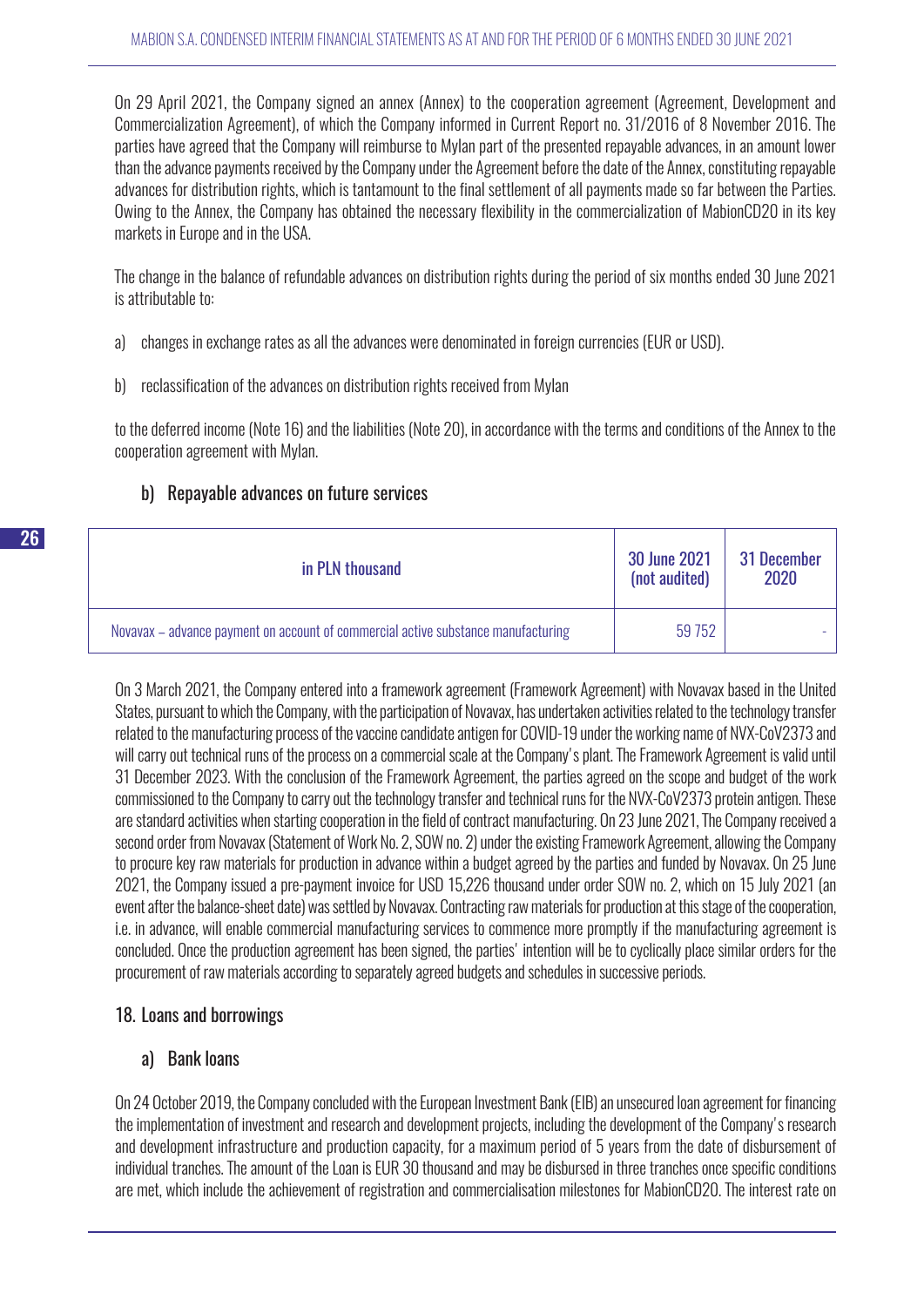the Loan is fixed at may amount to 2.7% per annum at most. The drawing period of the Loan is 36 months from the date of the Financing Agreement. The Agreement contains numerous obligations of the Company towards the EIB and stipulates situations constituting a breach of the Agreement resulting, inter alia, in the possibility of its termination by the EIB. Taking into account the change in MabionCD20's regulatory strategy, the Company has taken steps to adapt the existing agreement to the Company's current strategy, including in particular agreeing on new conditions for releasing individual tranches as well as their timing.

On 29 November 2019, the Extraordinary General Meeting of the Company adopted Resolution No. 3/XI/2019 on the conditional increase of the share capital through the issue of 402,835 T series ordinary bearer shares with a nominal value of PLN 0.10 each, with a total nominal value not exceeding PLN 40,283.50. The conditional share capital increase was effected in order to grant rights to take up T series shares to the European Investment Bank in connection with signing, on 24 October 2019, the loan agreement for EUR 30 thousand. The right to take up T series shares may be exercised until 29 November 2029. All T series shares may be paid up only by contribution in cash. The issue price of T series shares is PLN 0.10 per share.

As at 30 June 2021, the Company has not drawn any tranche of the EIB loan and its debt on this account is PLN 0 (zero).

As at the balance-sheet date, the Company also did not issue any subscription warrants in connection with the implementation of this agreement.

#### b) Borrowings from shareholders and related parties

On 15 July 2020, the Company entered into a borrowing agreement with Glatton Sp. z o.o. (Borrowing), amounting to PLN 15,000 thousand, to refinance the revolving credit facility granted to the Company in 2018 by Santander Bank Polska S.A. ("Loan" and "Bank", respectively). The Company utilised the amount of PLN 15,000 thousand under the Loan. The borrowing agreement entered into force on 16 July 2020. The interest rate on the Borrowing has been agreed on an arm's length basis as a variable interest rate based on WIBOR 3M plus a margin.

On 10 December 2020, the parties concluded an Annex to the Agreement, pursuant to which the repayment date of the Borrowing was extended to 31 December 2021.

On 12 August 2020, the Company concluded borrowing agreements with Twiti Investments Ltd. and Glatton Sp. z o.o. up to the total amount of PLN 15,000 thousand each. The interest rate on the borrowings, the same for each of the Agreements, was agreed on an arm's length basis as a variable interest rate based on WIBOR 3M plus a margin.

As at 31 December 2020, the Company has used the entire amount of PLN 30,000 thousand of the limit granted under the agreements on the above borrowings. As at the date of publication of the statements, after the partial conversion of the borrowings due to Twiti Investment Ltd. and Glatton Sp. z o.o. into shares as part of an accelerated book-building transaction (ABB), the Company has drawn the borrowing from Glatton Sp. z o.o. in the amount of PLN 15,000 thousand.

On 5 February 2021, the Company entered into a borrowing agreement with Twiti Investments Ltd. for a total amount of up to PLN 10,000 thousand (Borrowing). The interest rate on the Borrowing has been agreed on an arm's length basis as a variable interest rate based on WIBOR 3M plus a margin. Under the agreement, the Borrowing could be repaid by conversion into U series ordinary bearer shares, or in cash no later than 31 December 2021 (depending on the arrangements made by the parties to the agreement).

As at 15 March 2021, the Company has utilised the entire amount of PLN 3,500 thousand as part of the limit granted under the above-mentioned borrowing agreement. As at the date of publication of the statements, the Company, having made a partial conversion and repaid the remaining amount, has not used the borrowing and its indebtedness on this account amounts to PLN 0 (zero).

The borrowings from the shareholders have been repaid by way of conversion into U series shares issued under the terms and conditions set out in resolution No. 4/II/2021 of the Extraordinary General Meeting of Mabion S.A. of 23 February 2021. On 15 March 2021, borrowings in the amount of PLN 16,200 thousand were converted into capital through the issue of U series shares: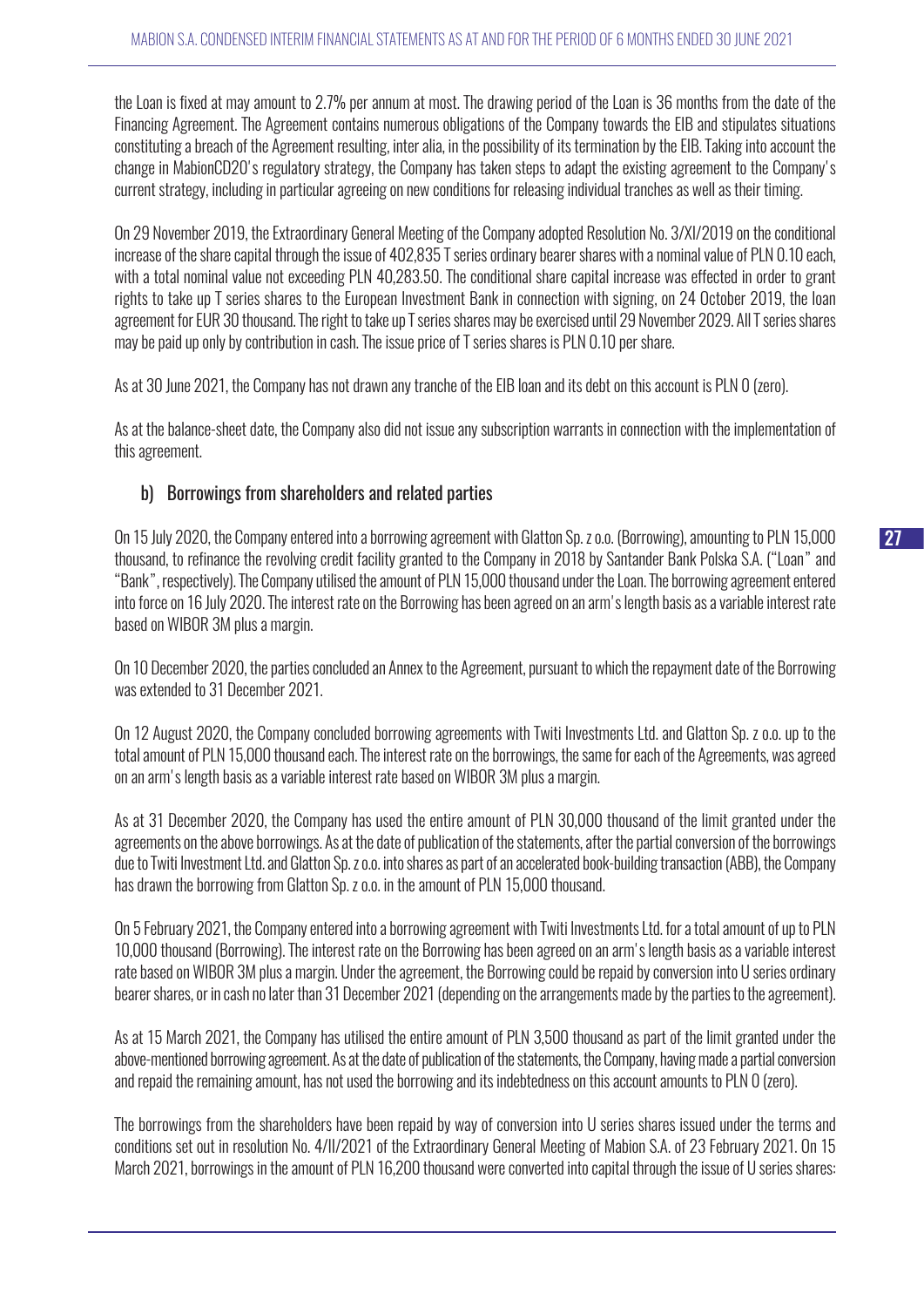- » The entire issue price of 90,909 U Series Shares taken up by Glatton, in the amount of PLN 5,000 thousand, was paid by way of offsetting the Company's claim against Glatton for payment of the issue price with Glatton's claim against the Company in the amount of PLN 5,000 thousand (principal amount) under the borrowing agreement concluded by the Company and Glatton on 12 August 2020 (Glatton's Claim).
- » The issue price of 203,636 U Series Shares taken up by Twiti, in the amount of PLN 11,200 thousand, was paid by way of offsetting of the Company's claim against Twiti for payment of the issue price of 203,636 U Series Shares with the entire claim of Twiti against the Company in the total amount of PLN 10,000 thousand (principal amount) under the borrowing agreement concluded by the Company and Twiti on 12 August 2020 (Twiti's Claim) and part, equal to PLN 1,200 thousand, of Twiti's claim against the Company in the total amount of PLN 3,500 thousand (principal amount) under the borrowing agreement up to the maximum of PLN 10,000 thousand concluded by the Company and Twiti on 5 February 2021.

The conversion of receivables is for a fixed amount (i.e. the carrying amount of the debt), but with a variable number of shares (the Company's Management Board, following the accelerated book-building process for the U Series Shares completed on 9 March 2021, has determined the issue price at PLN 55.00 per share). Due to the fact that, under the terms and conditions of the borrowing agreement, the liabilities payable to Glatton and Twiti may be settled in cash or by issuing a variable amount of the Company's equity instruments – the above borrowings have been classified as a financial liability rather than an equity instrument.

Pursuant to the applicable regulations, the conversion report was subject to verification by an independent Auditor.

#### c) Loans secured on assets

The Company is a party to leaseback agreements to finance the purchase of laboratory equipment, which are treated as loans due to the fact that the purchases of equipment financed in this way was first fully paid for by the Company, and the lease agreements contain irrevocable offers to buy back the equipment being the subject of the agreement at the end of the lease period. These agreements have been concluded for 4 to 5 years and are secured with blank promissory notes. The lessor has the right to fill in a promissory note up to the amount equivalent to all due but unpaid receivables to which the lessor is entitled under a given lease agreement, in particular receivables from lease payments, damages, contractual penalties or reimbursement of costs, including due interest, in case the Company fails to pay any of these receivables on the due date.

In the current reporting period, the Company did not enter into any new asset-backed loan arrangements.

As at 30 June 2021, the total value of outstanding loans secured on assets was PLN 593 thousand.

#### 19. Leases

The Company is a user of cars and laboratory equipment under lease agreements.

On 17 December 2019, the Company entered into a lease agreement for office space in Łódź for the years 2020–2023 and recognised lease as at 31 December 2019.

The lease agreements concluded by the Company provide for a 3 to 5-year lease period. They are secured by blank promissory notes. The lessor has the right to fill in a promissory note up to the amount equivalent to all due but unpaid receivables to which the lessor is entitled under a given leasing agreement, in particular receivables under lease payments, compensations, contractual penalties or reimbursement of costs, including due interest, in the event that the Company fails to pay any of these receivables on the due date.

Changes in the interest rate taken into account in the calculation of the lease instalment amount result in changes in the amount of lease instalments. All lease agreements, except for office space lease, include an option to purchase the leased item after the end of the lease period.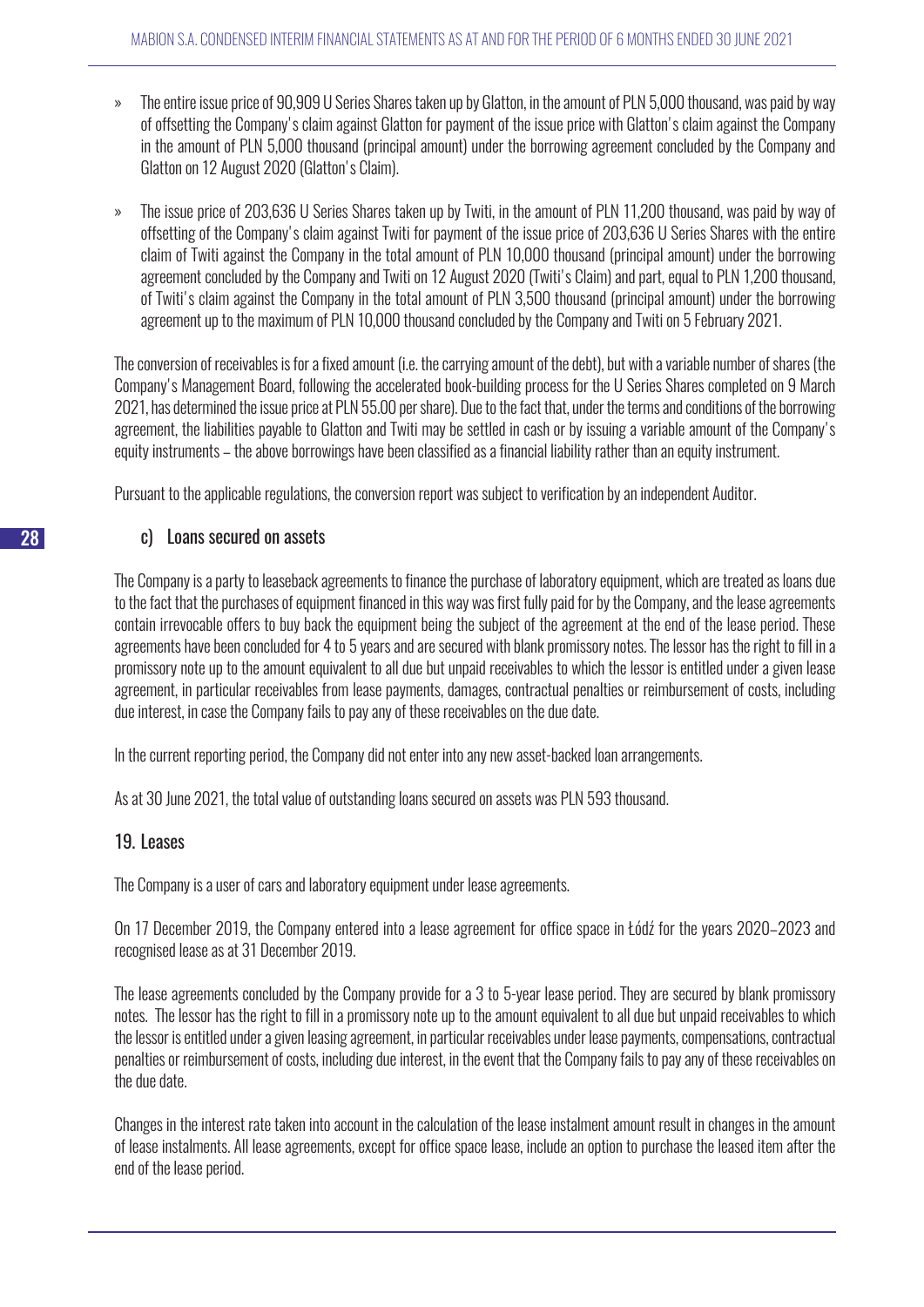Due to the persisting COVID-19 pandemic, one item of property, plant and equipment was not accepted for use in the fourth quarter of 2020 due to inability to qualify it. The lease liability incurred for its purchase amounted to PLN 325 thousand. In the first quarter of 2021, following qualification, the Company recognised a new item of property, plant and equipment of PLN 325 thousand. In the reporting period, the Company entered into a new lease agreement as a result of which it recognised an item of property, plant and equipment of PLN 17 thousand and a lease liability of PLN 17 thousand.

Depreciation of leased fixed assets in the reporting period amounted to PLN 1,324 thousand, and lease interest amounted to PLN 139 thousand.

The total gross carrying amount of leased items as at 30 June 2021 totals PLN 15,053 thousand.

The table below presents information on the amount of future minimum lease payments and the current value of minimum lease payments as at 30 June 2021 and 31 December 2020.

| in PLN thousand   | <b>Future minimum</b><br>lease payments<br>as at 30 June<br>2021<br>(not audited) | <b>Current value of</b><br>minimum lease<br><b>payments</b><br>as at 30 June<br>2021<br>(not audited) | <b>Future minimum</b><br>lease payments<br>as at<br>31 December<br>2020 | <b>Current value of</b><br>minimum lease<br><b>payments</b><br>as at<br>31 December<br>2020 |
|-------------------|-----------------------------------------------------------------------------------|-------------------------------------------------------------------------------------------------------|-------------------------------------------------------------------------|---------------------------------------------------------------------------------------------|
| Up to 1 year      | 2 1 3 5                                                                           | 2004                                                                                                  | 2421                                                                    | 2 3 5 8                                                                                     |
| From 1 to 5 years | 2 2 8 4                                                                           | 2 1 4 3                                                                                               | 3 1 9 8                                                                 | 2943                                                                                        |
| <b>Total</b>      | 4 4 1 9                                                                           | 4 1 4 7                                                                                               | 5619                                                                    | 5 3 0 1                                                                                     |

## 20. Trade and other liabilities

| in PLN thousand                                                        | <b>30 June 2021</b><br>(not audited) | 31 December<br>2020 |
|------------------------------------------------------------------------|--------------------------------------|---------------------|
| <b>Trade liabilities</b>                                               | 15 2 4 5                             | 18 124              |
| Liabilities under advances received from distribution partners - Mylan | 36 134                               |                     |
| Social insurance and income tax on wages                               | 1247                                 | 1598                |
| Provision for unused leave                                             | 992                                  | 541                 |
| Liabilities under remunerations                                        | 1845                                 | 3 1 6 8             |
| Other liabilities                                                      | 284                                  | 557                 |
| <b>Company Social Benefits Fund</b>                                    | 97                                   | 107                 |
| <b>Total trade and other liabilities</b>                               | 55 844                               | 24 095              |

A portion of the advances received from Mylan in the amount of PLN 36,134 thousand has been reclassified from repayable advances on distribution rights (Note 17) to the liabilities (Note 20), in accordance with the terms and conditions of the Annex to the cooperation agreement with Mylan as concluded on 29 April 2021.

The Management Board of Mabion S.A., by Resolution No. 11/I/2021 of 28 January 2021, decided that in 2021, the Company will not establish a Company Social Benefits Fund and will not pay leave allowance.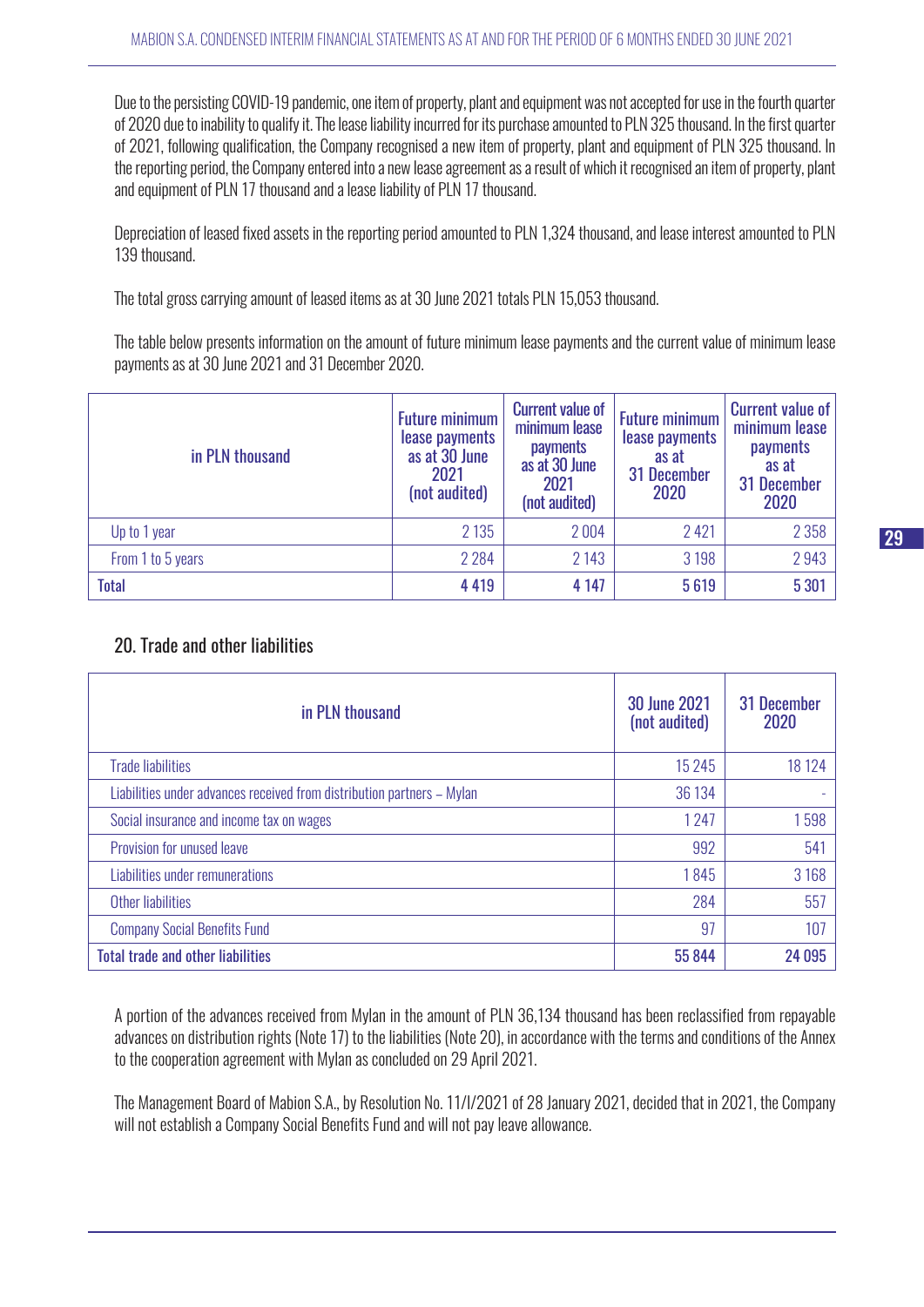# 21. Effective income tax rate

In the current reporting period, the Company did not generate profits that would give rise to income tax payments and did not meet the criteria for recognition of deferred tax assets. Therefore, the effective income tax rate was 0 (zero).

As of 30 June 2021, the Company was conducting business in Poland, under two permits issued by the ŁSSE. In 2021, there were no significant changes to the amounts or conditions of the Company's tax reliefs, i.e. the Company is entitled to benefit from relief until 31 December 2026 by reducing the amount of its corporate tax liability.

In the period of six months ended 30 June 2021, the Company incurred a tax loss of PLN 6,150 thousand. The Company has not recognised a deferred tax asset on this loss due to the conditions of IAS 12 not being met as to the probability of taxable income allowing the loss to be utilised before the expiry of the period for its utilisation.

The amount of tax losses carried forward is presented in the financial statements for the financial year ended 31 December 2020.

#### 22. Financial risk management

As regards the type of financial risks to which the Company is exposed, the amount of exposure, and the management of these risks, there have been no significant changes since the last annual financial statements.

#### 23. Fair value of financial instruments presented at amortised cost

The Company does not have any financial instruments measured at fair value. For the purpose of disclosing the fair values in relation to the financial instruments measured at amortized cost, the Company has used the method based on discounted cash flows.

The main items of financial instruments measured at amortized cost are: short-term bank loans and refundable prepayments for distribution rights. The Company's Management assessed that the fair value of these items approximates or equals their carrying values.

# 24. Related party transactions

There is no direct or ultimate controlling party in the Company.

In the period covered by these condensed interim financial statements, the Company has neither recorded sales to nor purchases from the related parties on conditions materially different from arm's length terms.

Services contracted previously with Celon Pharma S.A. and relating to the development of a drug production process or drug prototypes for use by Celon Pharma S.A. were deferred by mutual consent into future periods due to the extraordinary workload necessary for completion of research and development of MabionCD20. In the reporting period, the income from the performance of services for Celon Pharma S.A. was recognised in the amount of PLN 1,590 thousand. Pursuant to an arrangement entered into on 10 June 2021 between the companies, it was decided to close the project and settle the cooperation as of 17 June 2021.

On 5 February 2021, the Company entered into a borrowing agreement with Twiti Investments Ltd. for a total amount of up to PLN 10,000 thousand (Borrowing). The Borrowing could be disbursed in tranches, in amounts and on dates agreed by the parties in a separate disbursement schedule, and the Lender disbursed each tranche at the written request of the Borrower. The borrowing agreement did not specify the purpose of the funds, and the Company's intention was to use the funds raised to cover current expenses. The interest rate on the Borrowing has been agreed on an arm's length basis as a variable interest rate based on WIBOR 3M plus a margin. Under the agreement, the Borrowing could be repaid by conversion into U series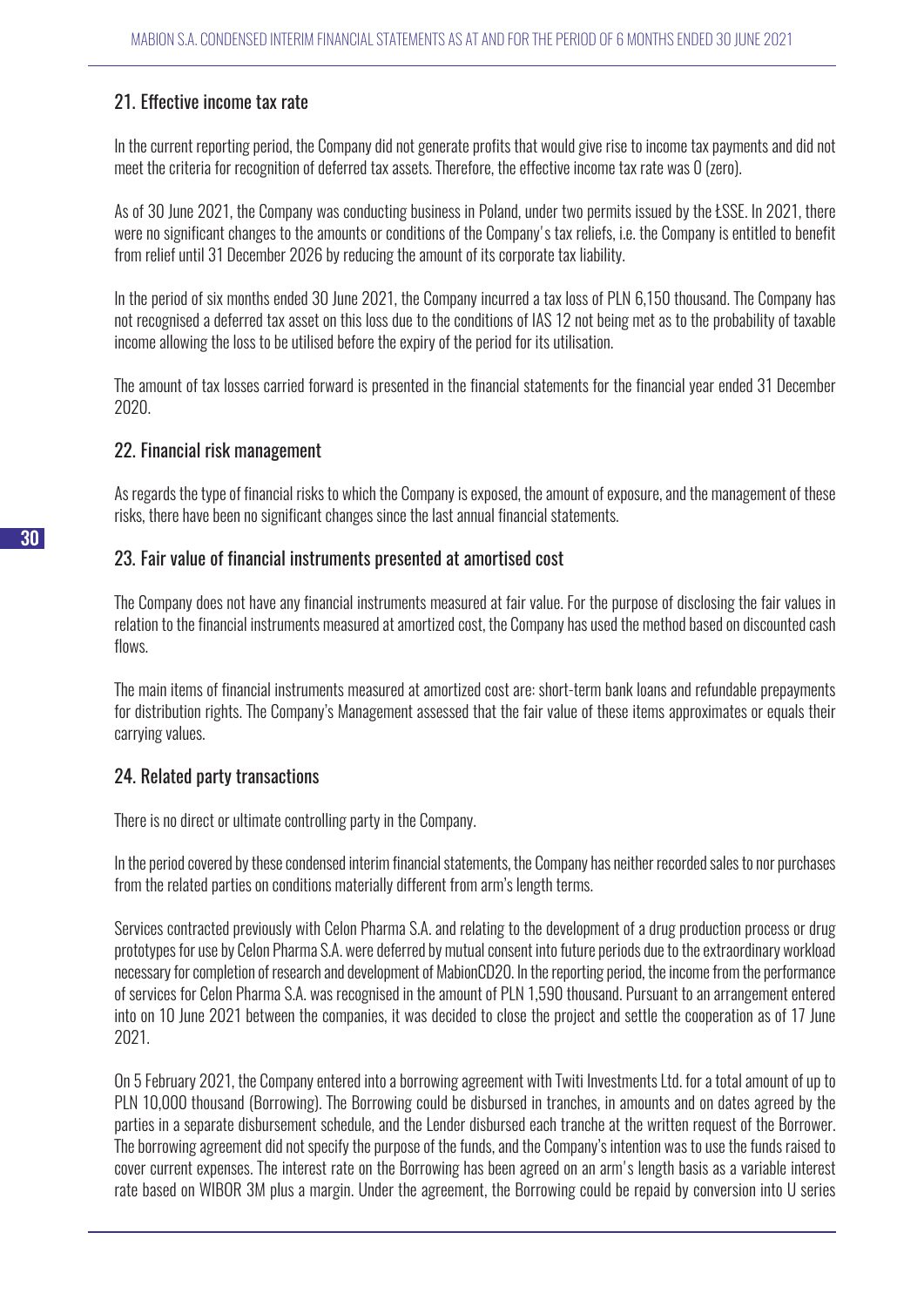ordinary bearer shares, or in cash no later than 31 December 2021 (depending on the arrangements made by the parties to the agreement). As at 15 March 2021, the Company has utilised the entire amount of PLN 3,500 thousand as part of the limit granted under the above-mentioned borrowing agreement. As at the date of publication of the statements, the Company, having made a partial conversion and repaid the remaining amount, has not used the borrowing and its indebtedness on this account amounts to PLN 0 (zero).

#### Key Management remuneration (including share-based payment and remuneration)

The remuneration of members of the key management staff of the Company and its Supervisory Board is presented below:

In the item 'Remuneration of Management Board members', the Company presents both remuneration under employment contracts as well as appointment.

| in PLN thousand                                  | 1 January 2021<br>$-30$ June 2021<br>(not audited) | 1 January 2020<br>$-30$ June 2020<br>(not audited) |
|--------------------------------------------------|----------------------------------------------------|----------------------------------------------------|
| <b>Remuneration of Supervisory Board Members</b> | 215                                                | 241                                                |
| <b>Remuneration of Management Board Members</b>  | 1158                                               | 761                                                |
| Share-based payments                             | 10                                                 | (25)                                               |
| Provisions for awards                            | 3 2 9 3                                            |                                                    |
| <b>Total short-term remuneration</b>             | 4676                                               | 977                                                |

# 25. Contingent liabilities and contractual obligations

#### a) Contractual obligations

As at 30 June 2021, there is a contractual obligation of the Company regarding the acquisition of property, plant and equipment, towards IMA S.p.A. with its registered office in Italy (IMA) arising from the fulfilment of certain conditions provided for in the agreement, pursuant to which IMA undertakes to manufacture, for the Company, a packaging line – a device intended for the purposes of the "Expansion of the Research and Development Centre of Mabion S.A. – research on a new generation of medicines" (CBR) under Measure 2.1 Support for investment in R&D infrastructure of enterprises of the Operational Programme Smart Development 2014–2020 co-financed by the European Regional Development Fund. The value of the liability as at the balance-sheet date amounts to EUR 1,373 thousand. On 15 July 2021 (an event after the balance-sheet date), following the successful FAT tests of the packaging line (at IMA's premises), an advance payment of EUR 1,099 thousand (60% of the agreement value) was paid by the Company.

As at 30 June 2021, there is a contractual obligation of the Company regarding the acquisition of property, plant and equipment, towards EbeTech GmbH with its registered office in Germany (EbeTech) arising from the fulfilment of certain conditions provided for in the agreement, pursuant to which EbeTech undertakes to manufacture, for the Company, a vial filling line. The value of the liability as at the balance-sheet date amounts to EUR 2,839 thousand.

As at 30 June 2021, there is a contractual obligation of the Company regarding the acquisition of development work, towards Parexel International (IRL) Limited with its registered office in Ireland (Parexel) arising from the fulfilment of certain conditions provided for in the agreement, pursuant to which Parexel undertakes to conduct a three-arm, double-blind, randomised clinical trial. The value of the liability as at the balance-sheet date amounts to EUR 4,804 thousand.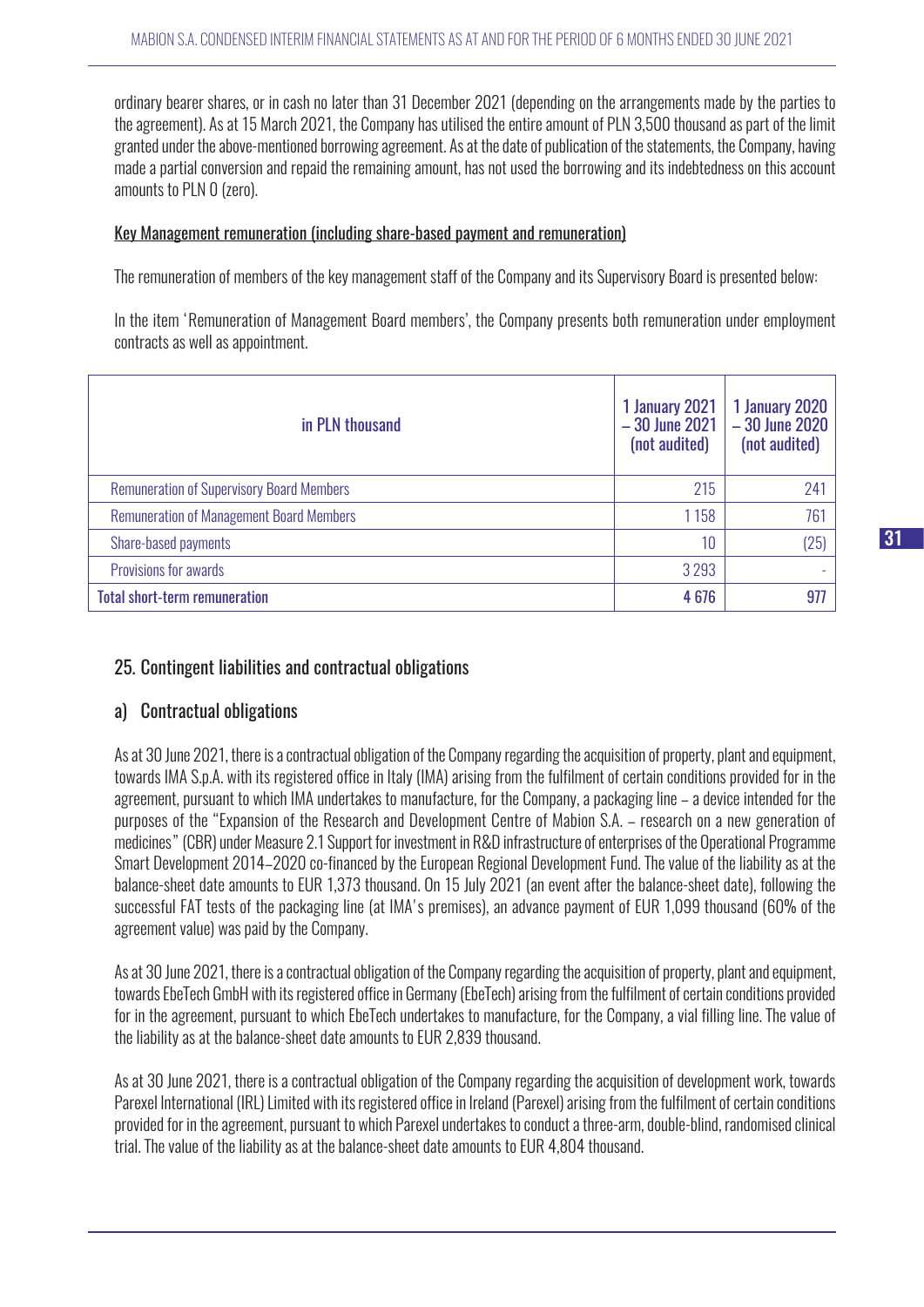# b) Contingent liabilities

As at 30 June 2021, the Company does not have any contingent liabilities which would be expected by the management to have a material adverse effect on the Company's financial position or operations and/or cash flow.

# 26. Court litigation settlements

The Company was not a party to any litigation, regulatory actions or arbitration which is expected by the Management to have a material adverse effect on the Company's financial position or operations and/or cash flow.

# 27. Events after the balance-sheet date

On 30 July 2021, following a round of interactions with the European regulatory agencies as part of the Scientific Advice procedure (two consulting sessions with the EMA and two consulting sessions with PEI, the German national regulator that closely cooperates with the EMA) and with the FDA, the Company established a strategy for the co-development of MabionCD20 for registration in the European and US markets. The essential elements of the Company's regulatory strategy have not changed and include:

- 1. A three-arm bridging clinical trial in patients with rheumatoid arthritis ("RA")
- 2. A three-arm analytical bridging trial
- 3. Implementing the aforementioned tasks using MabionCD20 originating from the target, i.e. large, commercial production scale (5,000L)
- 4. Including, in the registration procedure for the European market, the results of the already completed Phase III clinical trial with MabionCD20 originating from a small manufacturing scale (500L); the trial was carried out with 709 patients for the RA indication and 143 patients with NHL (non-Hodgkin's lymphoma).

At the same time, following a round of interactions with the regulators over the past several months, the Company has completed the reconciliation process and developed the final scope of data (including the scope of the bridging clinical trial) for the application for registration and marketing authorisation of MabionCD20 under the central procedure for the European market. Considering the outcome of the arrangements with the European regulators, the Company's Management Board expects – under the base scenario – to maintain the assumed schedule, i.e. to complete the trials and submit the registration dossier to the EMA for the European market in the second half of 2022. The three-arm clinical and analytical bridging trials referred to above include: (a) MabionCD20 originating from large-scale production, (b) MabThera, being the European reference, and (c) Rituxan, being the US reference, which all in all is the basic assumption of the co-development strategy for MabionCD20. At a further stage, the Company will clarify with the FDA the scope of additional trials (which may, as expected by the Company, include a clinical trial in an oncology indication) required for MabionCD20 to be approved for the US market and will report on these arrangements once they have been made.

In the Company's opinion, the aforementioned trials and the scope of data (items 1.-4.) developed as part of the arrangements with the EMA and the PEI are sufficient for the submission of a registration application to the EMA. With the aforementioned arrangements and assumptions in mind, the Company's Management Board estimated the budget for marketing authorisation of MabionCD20 (the target product manufactured on a commercial scale) on the European market, including the costs of the trial arm in the RA indication for the US market and the costs accompanying it and, based on the best estimates, determined the expected net expenditure at PLN 105–115 thousand over the period assumed (i.e. until the expected registration of the product on the European market).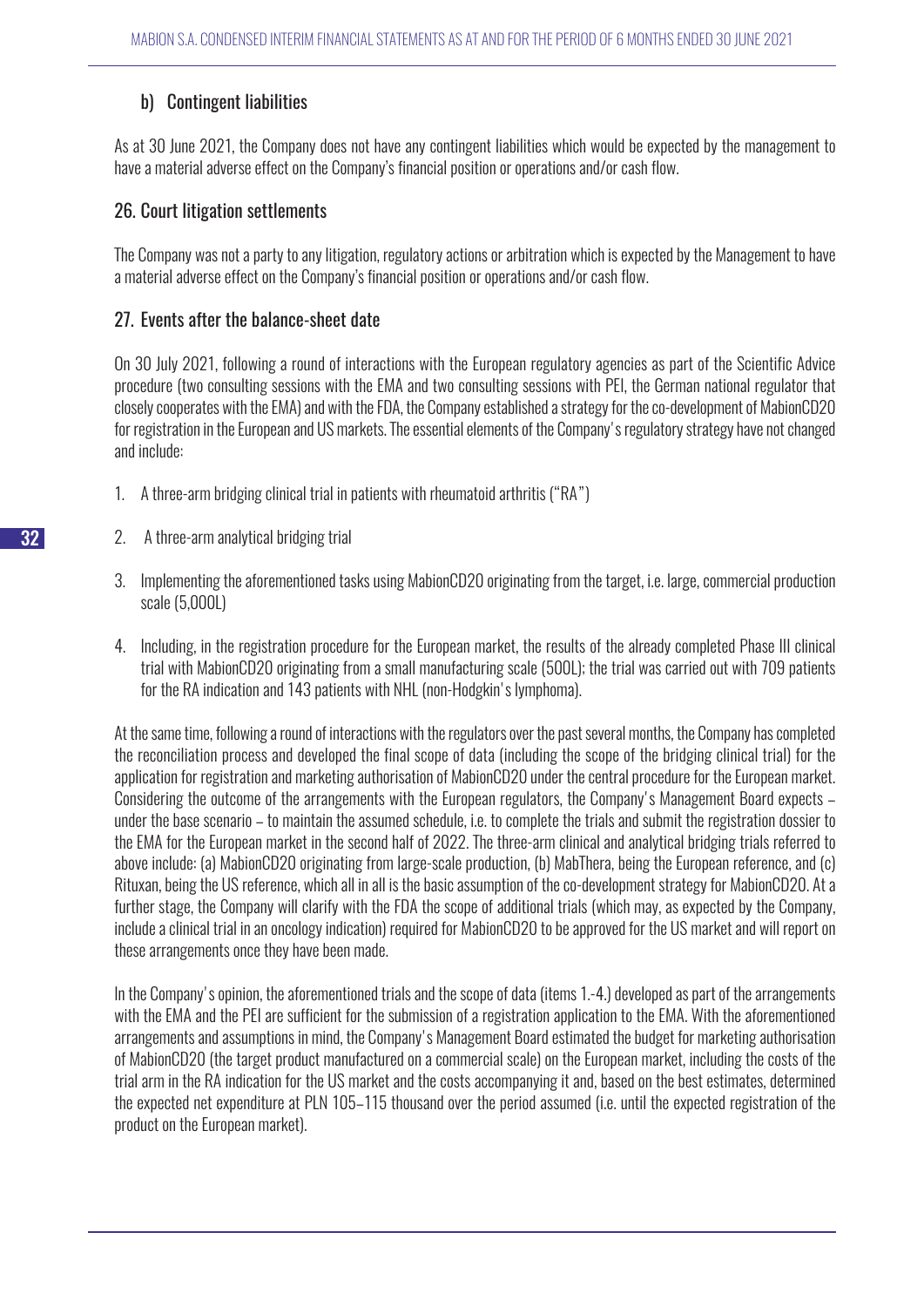Moreover, the Company informs that the activities related to the development of MabionCD20 do not collide with other projects run by the Company, including in particular the cooperation programme with Novavax in the area of production of the active substance for a vaccine against COVID-19.

On 10 August 2021, the Company received the decision of the Minister of Development, Labour, and Technology on a renewed amendment of permit No. 301. By virtue of the above mentioned decision, the deadline for incurring investment expenditure within the meaning of § 6.1 of the Regulation of the Council of Ministers of 10 December 2008 on public aid granted to entrepreneurs operating on the basis of a permit to conduct business in special economic zones, in the amount of at least PLN 20 thousand, was extended from 31 June 2021 to 31 December 2024. At the same time, the deadline for completion of the investment was extended from 31 December 2021 to 31 December 2024. The Company has requested the aforementioned deadlines to be changed in view of the need to update the schedule of planned investments, based on the Company's current needs.

On 10 August 2021, the District Court for Łódź-Śródmieście in Łódź, 20th Commercial Division of the National Court Register, registered amendments to the Company's Articles of Association as adopted by the Ordinary General Meeting of the Company of 22 June 2021, concerning, inter alia, extending the Company's objects of business to include, among other things, warehousing and storage of goods, activities of agents engaged in the sale of goods, wholesale and retail sales, professional, scientific and technical activities, in accordance with the Polish Classification of Business Activities (PKD 2007).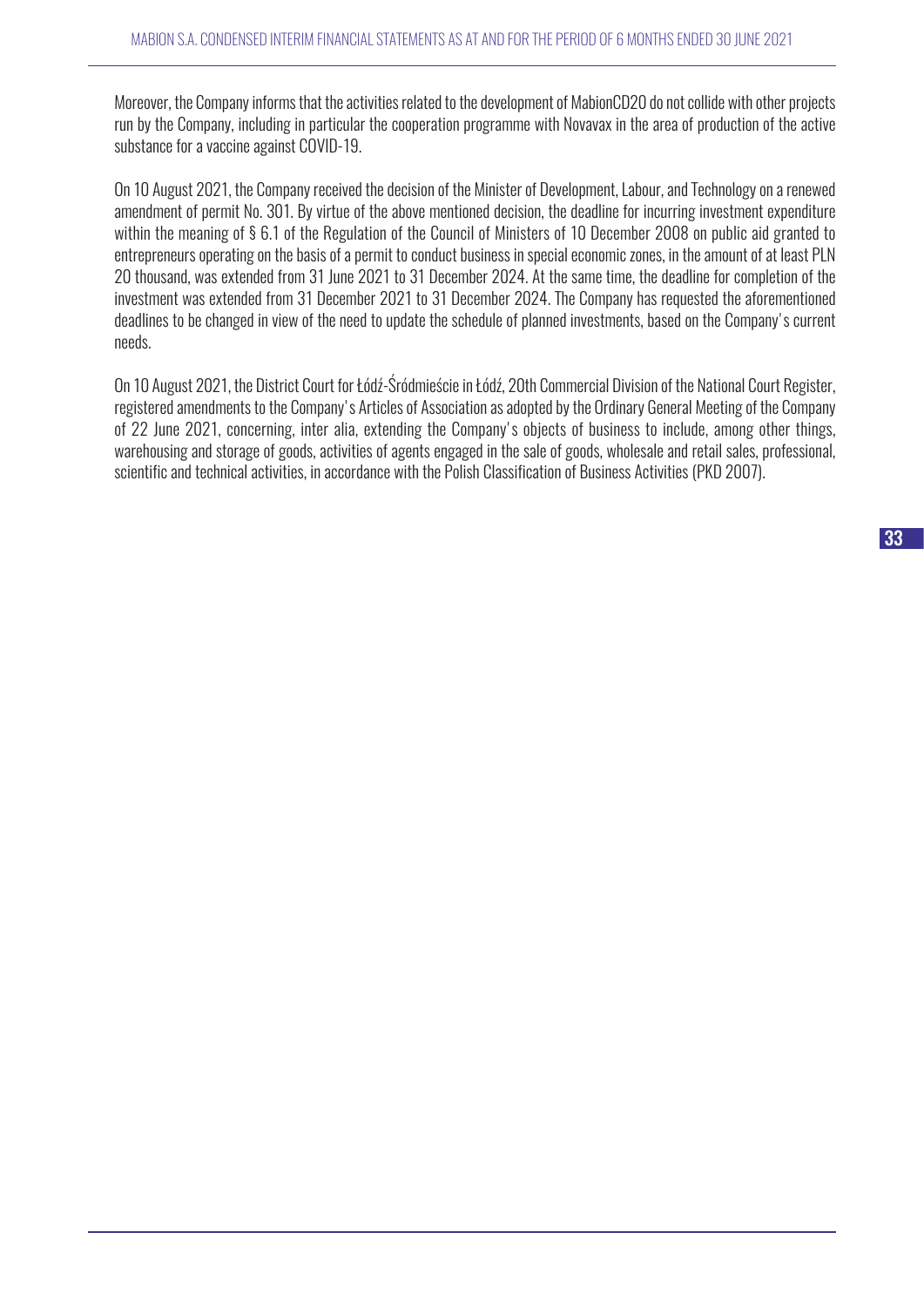# Management Board

Krzysztof Kaczmarczyk President of the Management Board

Sławomir Jaros **Grzegorz Grabowicz** Grabowicz Adam Pietruszkiewicz

Member of the Management Board Member of the Management Board Member of the Management Board

Katarzyna Kutera-Wasiak Chief Accountant

Konstantynów Łódzki, 16 September 2021